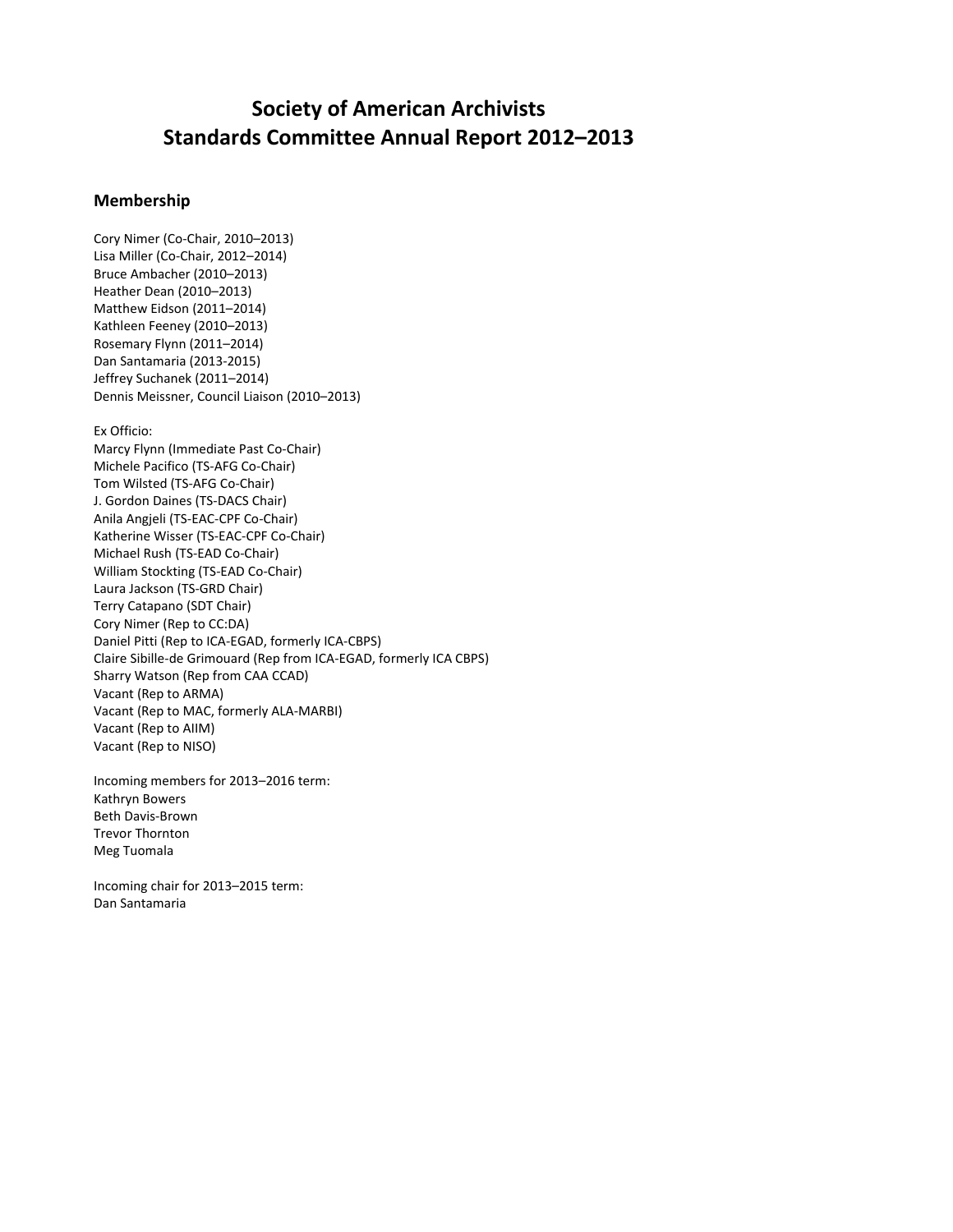# **COMPLETED PROJECTS/ACTIVITIES**

# **Governance**

## **Revisions to standards maintenance procedures**

Following Council adoption of the second edition of *Describing Archives: A Content Standard* (DACS), it was made available in print and electronic formats. With the flexibility provided by electronic publication, the Technical Subcommittee for DACS (TS‐DACS) proposed that its charge be changed to allow them to update the standard on an ongoing basis. The proposal seemed reasonable to the Committee, but required a revision of existing procedures. The Committee reviewed its procedures and, in July 2013, proposed to Council a series of changes to enable ongoing review and update. The changes will be reviewed by Council at its August 2013 meeting.

If the revised procedures are adopted, technical subcommittees interested in changing their approved maintenance plan would need to propose changes in their charge for consideration by SAA Council. Contingent on Council approval of the revised procedures, the Committee also recommended some changes to the TS‐DACS charge. They addressed the shift from cyclical to ongoing review, a rotating membership plan, and other matters. The Committee submitted this proposal to Council in July 2013; it will be reviewed by Council at its August 2013 meeting.

### **Representative appointments**

In May 2013 the SAA Council asked the Standards Committee to review the six representations reporting to it. SC was tasked with assessing the ongoing utility of each representation, and for those not recommended for sunsetting, create or revise the charge, establish end-of-term dates, and ensure that annual reports are submitted by all representatives each year. In response the SC recommended continuing five representations:

- Association of Records Managers and Administrators (ARMA) International;
- Committee on Cataloging: Description and Access (CC:DA);

■ International Council on Archives Experts Group on Archival Description (ICA-EGAD) (formerly the ICA Committee on Best Practices and Standards, ICA‐CBPS);

- MARC Advisory Committee (MAC; formerly the MARC Advisory Board)
- National Information Standards Organization (NISO)

The SC recommended sunsetting one representation:

■ Association of Information and Image Management (AIIM)

This set of recommendations will be reviewed by Council at its August 2013 meeting.

SAA Standards Committee Annual Report 2 2012–2013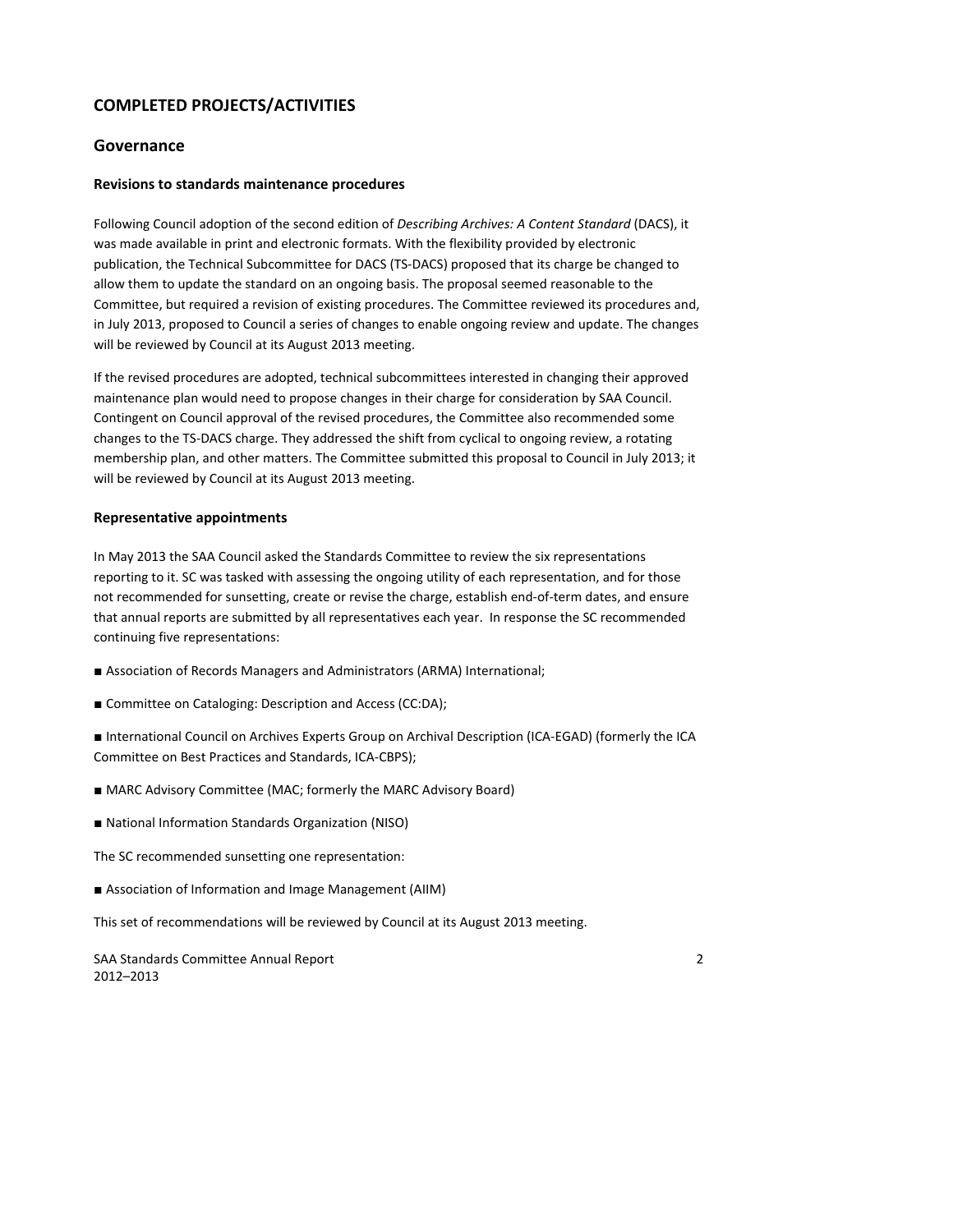# **Endorsements and comments**

This year, the SC participated in document reviews, including the review and recommendation of (1) SAA‐developed and external standards for action by SAA Council; (2) draft standards being developed by external groups seeking feedback and comments; and (3) the endorsement of annual meeting session proposals. A listing of documents reviewed is provided below.

#### **SAA Standards recommended for SAA Council endorsement**

*Describing Archives: A Content Standard (DACS)*, second edition [http://www2.archivists.org/standards/describing](http://www2.archivists.org/standards/describing-archives-a-content-standard-second-edition-dacs)‐archives‐a‐content‐standard‐second‐edition‐dacs

In December 2012 the Technical Subcommittee for Describing Archives: A Content Standard submitted a second edition of *DACS* for SC review. The SC reviewed the final draft and recommended adoption to SAA Council in January 2013. Council adopted the standard on January 23, 2013.

#### **External documents recommended for SAA Council endorsement**

*ACRL/RBMS Guidelines for Interlibrary and Exhibition Loan of Special Collections Materials*, <http://www.ala.org/acrl/standards/specialcollections> (SC recommendation adopted by Council)

## **External draft documents comments**

Second Edition of *Graphic Materials: Rules for Describing Original Items and Historical Collections* (DCRM(G)), <http://dcrmg.pbworks.com/w/page/6108102/FrontPage> (SC submitted compiled comments)

Minimum Digitization Capture Recommendations developed by the Preservation and Reformatting Section of the Association for Library Collections and Technical Services (ALCTS), [http://www.ala.org/alcts/resources/preserv/minimum](http://www.ala.org/alcts/resources/preserv/minimum-digitization-capture-recommendations)‐digitization‐capture‐recommendations (SC encouraged comments by individuals)

Program for Cooperative Cataloging (PCC) Relationship Designator Guidelines Task Group Report, [http://www.loc.gov/aba/pcc/rda/RDA%20Task%20groups%20and%20charges/PCC](http://www.loc.gov/aba/pcc/rda/RDA%20Task%20groups%20and%20charges/PCC-Relat-Desig-TG-report.rtf)‐Relat‐Desig‐TG‐ [report.rtf](http://www.loc.gov/aba/pcc/rda/RDA%20Task%20groups%20and%20charges/PCC-Relat-Desig-TG-report.rtf) (SC encouraged comments by individuals)

SC was informed that its comments on the ANSI/AIIM 25‐201X "Assessing Trusted Systems for Compliance with Industry Standards and Best Practices," which were submitted in the previous reporting year, were the source of most of the revisions to the draft standard. The revised document is available at

[http://www.aiim.org/documents/standards/NSC/Trusted\\_System\\_Assessment\\_Edited\\_\(Comment\\_](http://www.aiim.org/documents/standards/NSC/Trusted_System_Assessment_Edited_(Comment_Approval).pdf) [Approval\).pdf.](http://www.aiim.org/documents/standards/NSC/Trusted_System_Assessment_Edited_(Comment_Approval).pdf)

SAA Standards Committee Annual Report 3 2012–2013

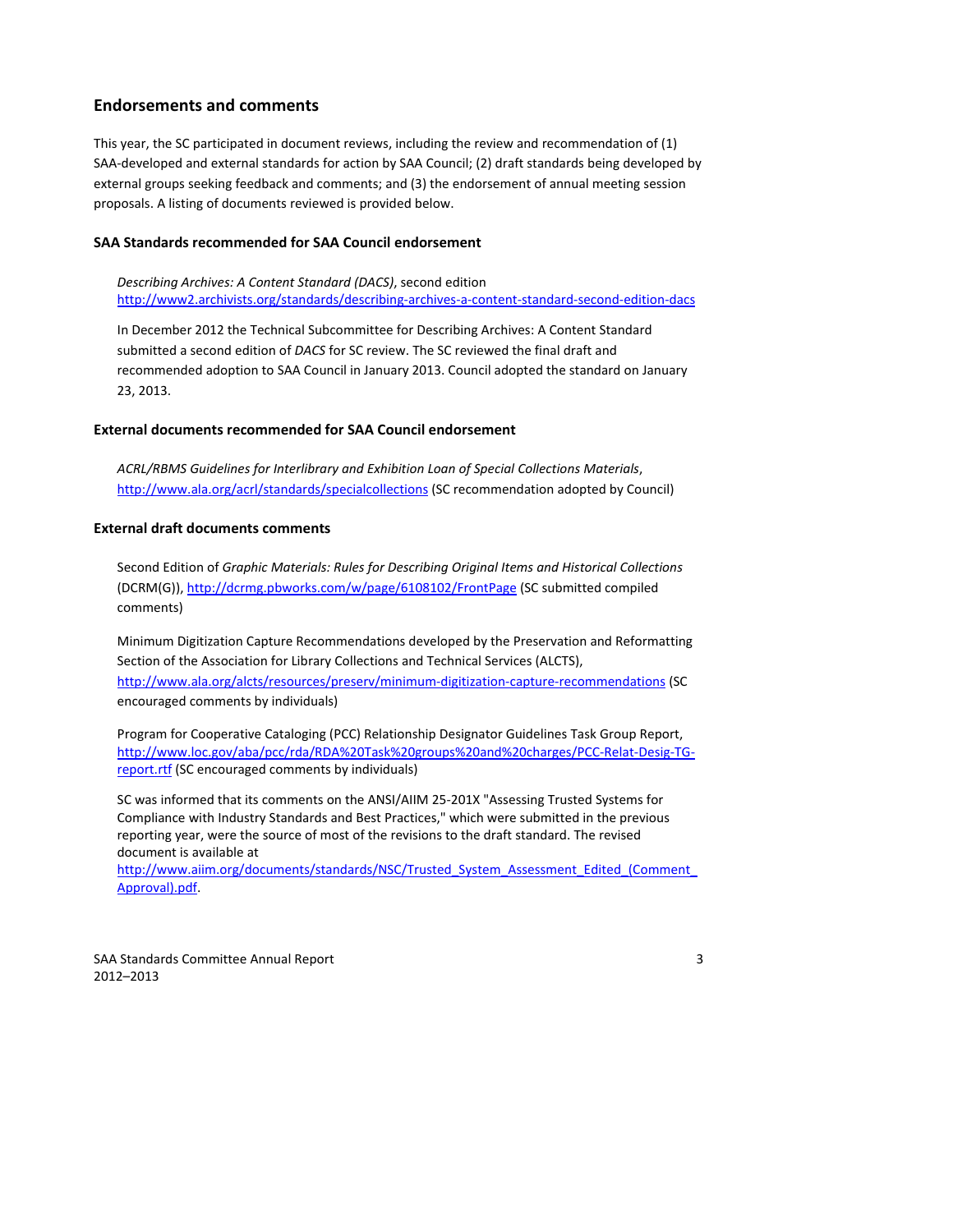#### **SAA annual meeting sessions endorsed**

"It's a Con(text) Job: Contrasting EAC‐CPF Projects" (Chair: Jerry Simmons) ACCEPTED

# **ONGOING PROJECTS/ACTIVITIES**

# **Initiatives associated with the new 2013‐2018 Strategic Plan**

Current committee projects and activities are matched to desired outcomes identified in SAA's Strategic Plan 2013–2018, [http://www2.archivists.org/governance/strategic](http://www2.archivists.org/governance/strategic-plan/2013-2018)‐plan/2013‐2018.

### **Goal 2: Enhancing Professional Growth**

**Standards Portal:** Launched in 2011, the Portal at <http://www2.archivists.org/standards> is an electronic gateway to information on archival standards. This year the second edition of DACS was made freely available via the Portal, along with ISO 16363, which is offered without the ISO title page. Members continue to add content to the Portal. The SC worked with Brian Doyle to create guidelines for component groups on how to effectively use the Portal, which were added to the Drupal Manual. In addition, SC members were assigned roles as Portal representatives to other SAA component groups.

This aligns with 2.1, publication reflecting the latest thinking and best practices, 2.2, delivering information via accessible, affordable, and technologically timely methods, and 2.3, supporting the career development of members.

#### **Goal 3: Advancing the Field**

**Representative appointments:** The work concerning external representatives (see page 2) aligns with 3.3, participating actively in relevant partnerships and collaborations; it also supports 4.2, creating opportunities for members to participate in the association.

## **Goal 4: Meeting Members' Needs**

**Standards Collaboration Listserv**: To improve communication between the Committee and liaisons from other SAA component groups, a Standards Collaboration listserv was created by Brian Doyle and used by SC for such purposes as calls for comments on standards. $<sup>1</sup>$  $<sup>1</sup>$  $<sup>1</sup>$ </sup>

<span id="page-3-0"></span>SAA Standards Committee Annual Report **1966** and 2008 and 2008 and 2011 and 2012 and 2012 and 2012 and 2012 and 2012 and 2012 and 2012 and 2012 and 2012 and 2012 and 2012 and 2012 and 2012 and 2012 and 2012 and 2012 and 20 2012–2013



<sup>&</sup>lt;sup>1</sup> Section and Roundtable liaisons to SC are listed at [http://www2.archivists.org/groups/standards](http://www2.archivists.org/groups/standards-committee/section-and-roundtable-liaisons-to-the-standards-committee)[committee/section](http://www2.archivists.org/groups/standards-committee/section-and-roundtable-liaisons-to-the-standards-committee)‐and‐roundtable‐liaisons‐to‐the‐standards‐committee,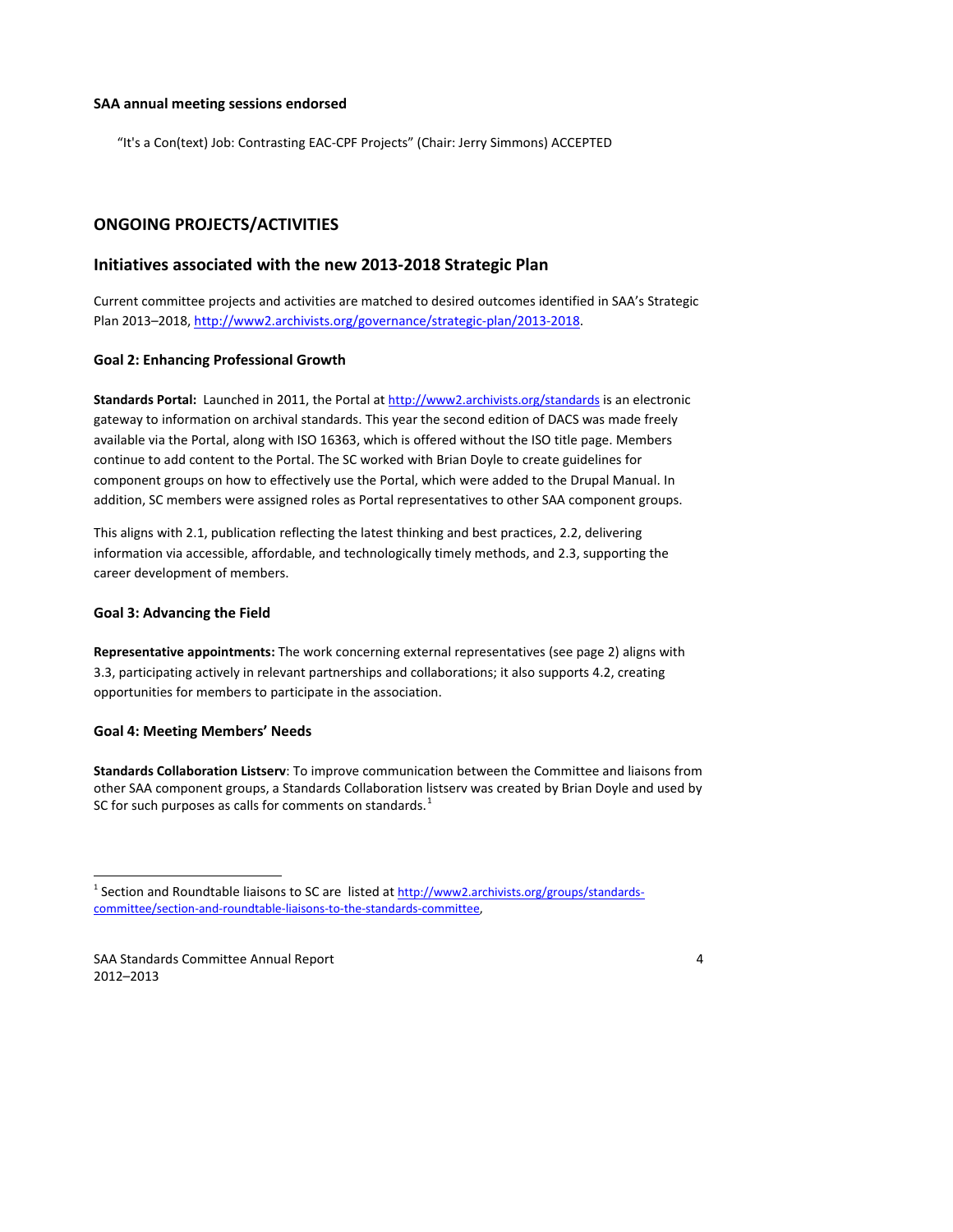**Encouraging SC participation:** To improve communication among SC members, a teleconference was held in September 2012 to discuss current and future plans, and the Committee posted two standards on Google Docs, to which members could add comments that were shared with other members.

These align with 4.1, facilitating effective communication among members.

Respectfully Submitted,

Cory Nimer and Lisa Miller, Co‐Chairs, 2012–2013

(Report prepared August‐September 2013)

SAA Standards Committee Annual Report **1966** SAA Standards Committee Annual Report 2012–2013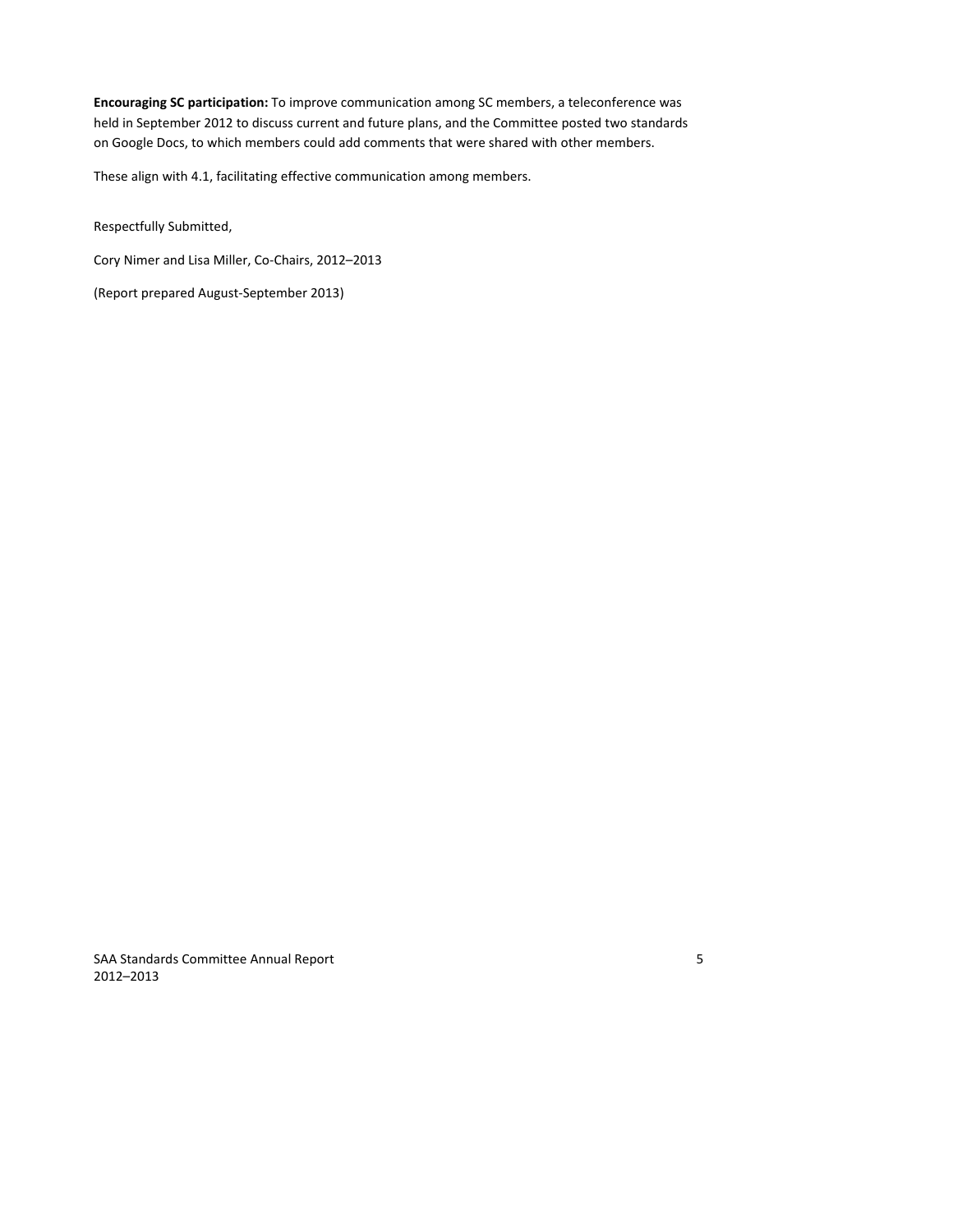# **List of Appendices**

Schema Development Team report (Schema DRT)

Technical Subcommittee for Archival Facilities Guidelines report (TS‐AFG)

Technical Subcommittee on *Describing Archives: A Content Standard* (TS‐DACS)

Technical Subcommittee for Encoded Archival Context—Corporate bodies, Persons, and Families report (TS‐EAC‐CPF)

Technical Subcommittee for Encoded Archival Description (TS‐EAD)

Technical Subcommittee on Guidelines for Reappraisal and Deaccessioning (TS‐GRD)

ALA Committee on Cataloging: Description and Access representative report (CC:DA)

MARC Advisory Committee representative report (MAC)

International Council on Archives Experts Group on Archival Description representative report (ICA EGAD)

SAA Standards Committee Annual Report 6 2012–2013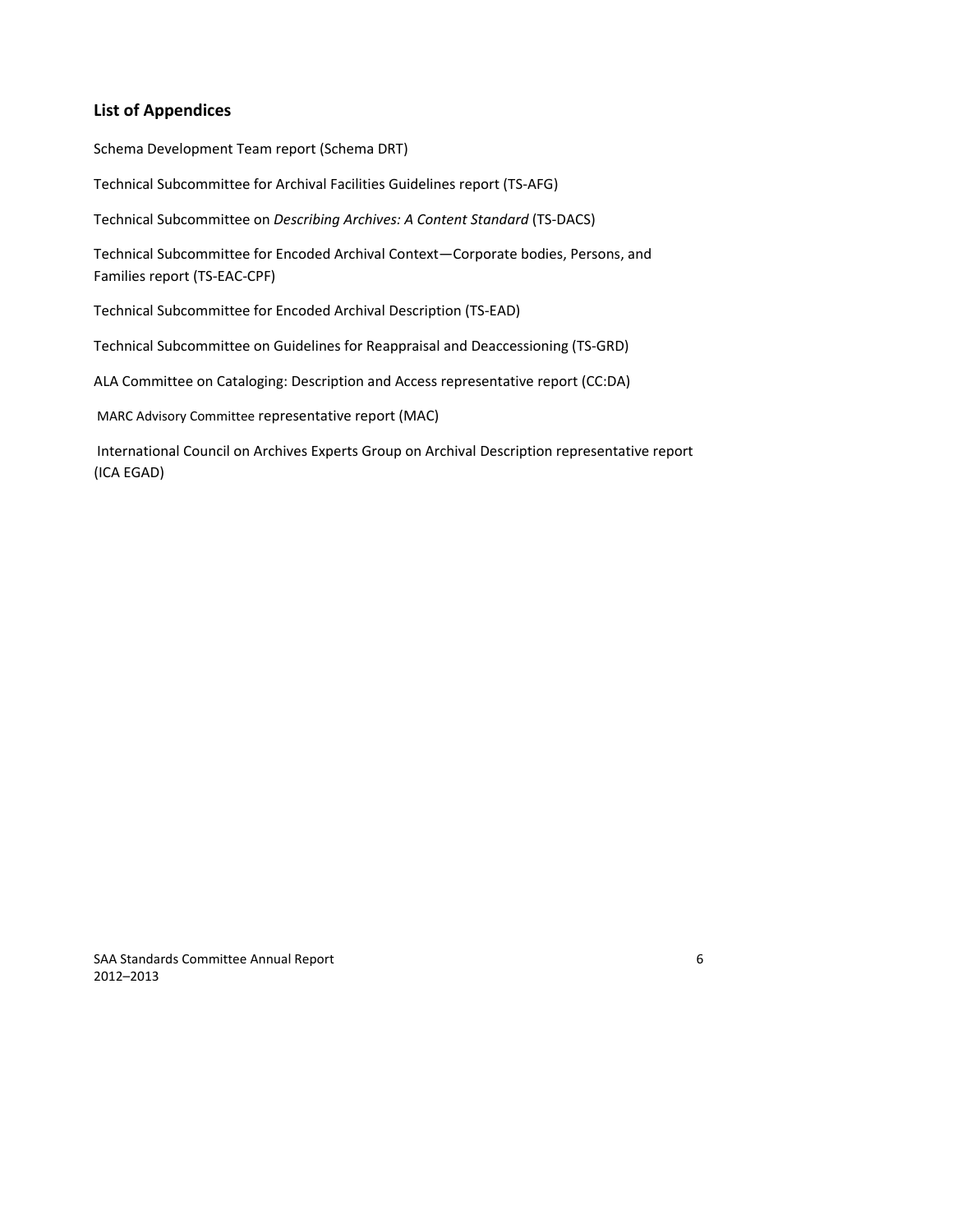# **Schema Development Team (Development and Review Team) Report, 2013 Society of American Archivists Annual Meeting**

The Schema Development Team had an active year participating in the EAD schema revision process as well as the development of the Tag Library for EAC‐CPF, making a great deal of progress on both fronts. The major milestones and areas of activity were:

### **EAD Revision**

- Held face‐to‐face meeting October 9‐10, 2013 at the Institute for Advanced Technology in the Humanities, University of Virginia, Charlottesville, VA
- Established GitHub repository for open and distributed maintenance, development, and distribution of the EAD revision and its related tools.

o [https://github.com/SAA](https://github.com/SAA-SDT/EAD-Revision)‐SDT/EAD‐Revision

• Released Alpha version of revised EAD Schema on GitHub, February 2013

o https://github.com/SAA‐SDT/EAD‐[Revision/releases/tag/v.0.1.1](https://github.com/SAA-SDT/EAD-Revision/releases/tag/v.0.1.1-alpha)‐alpha

- Participated in analysis of comments on Alpha Schema and discussions within TS‐EAD regarding features of the Revision.
- Adopted the Issue Tracker feature of GitHub repository to manage feature requests, bug reports, etc… Resolved over 200 issues to date:

o [https://github.com/SAA](https://github.com/SAA-SDT/EAD-Revision/issues)‐SDT/EAD‐Revision/issues

• Released Beta Version of Schema on GitHub, August 2, 2013

o https://github.com/SAA‐SDT/EAD‐[Revision/releases/tag/v0.2.1](https://github.com/SAA-SDT/EAD-Revision/releases/tag/v0.2.1-beta)‐beta

#### **EAC‐CPF Tag Library**

• Established GitHub Repository for for open and distributed maintenance, development, and distribution of the Tag Library and code used to generate it .

o [https://github.com/SAA](https://github.com/SAA-SDT/eac-cpf-taglibrary)‐SDT/eac‐cpf‐taglibrary

- Created Text Encoding Initiative XML based model for encoding of the Tag Library. This model will allow for centralized maintenance of the text of the Tag Library, including translations to multiple languages.
- Developed preliminary conversion stylesheets to produce PDF and HTML versions of Tag Library; for HTML, see:

SAA Standards Committee Annual Report 7 2012–2013

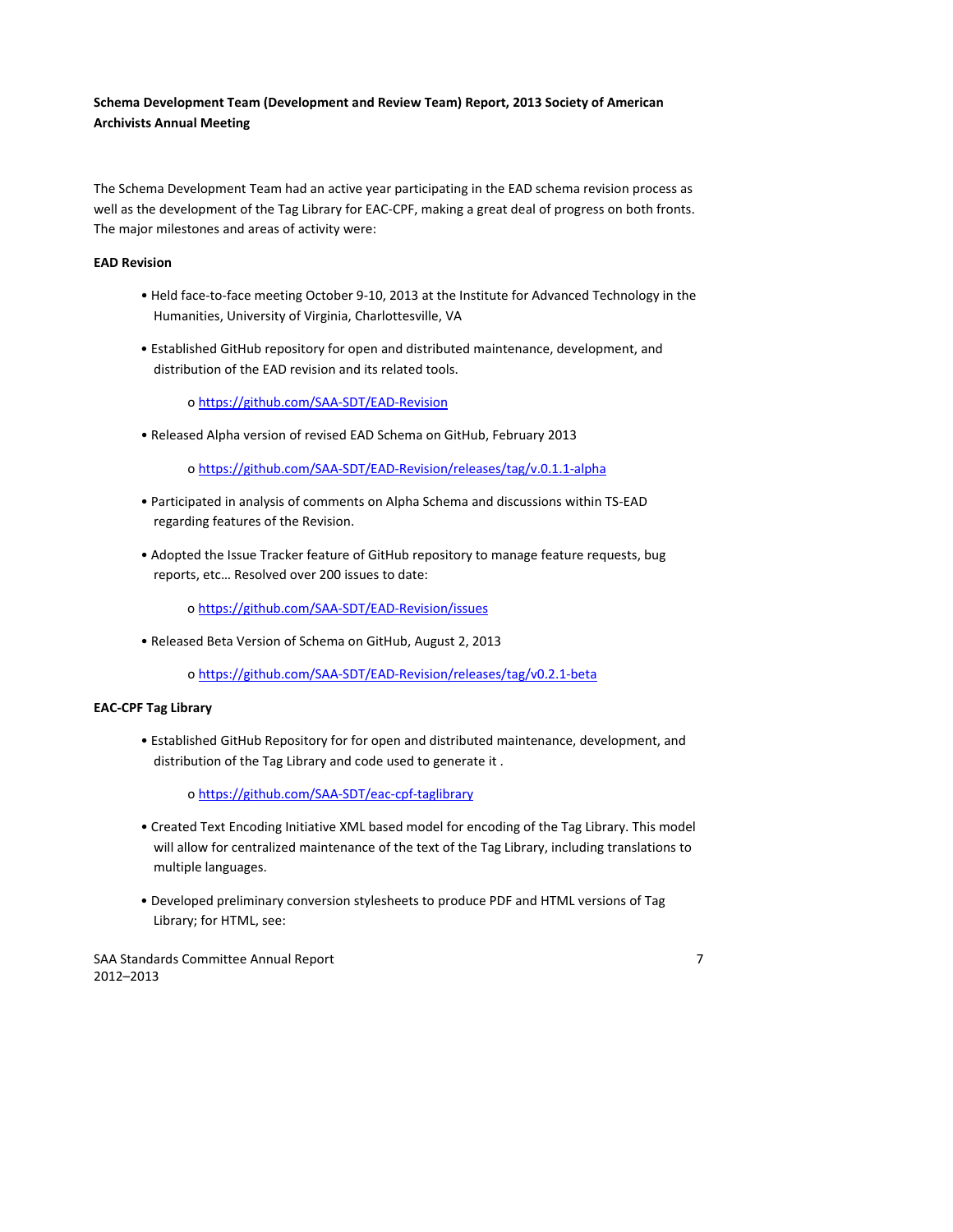o http://htmlpreview.github.io/?https://github.com/SAA‐SDT/eac‐cpf‐taglibrary/ blob/4253814d34ac0f1e1a6b3ea8ef86cdbad0b03fcf/html\_output/cpfTagLibrary.html

• The approach and code developed for the EAC‐CPF Tag Library will be applied to the EAD Tag Library as well.

SAA Standards Committee Annual Report 8 2012–2013

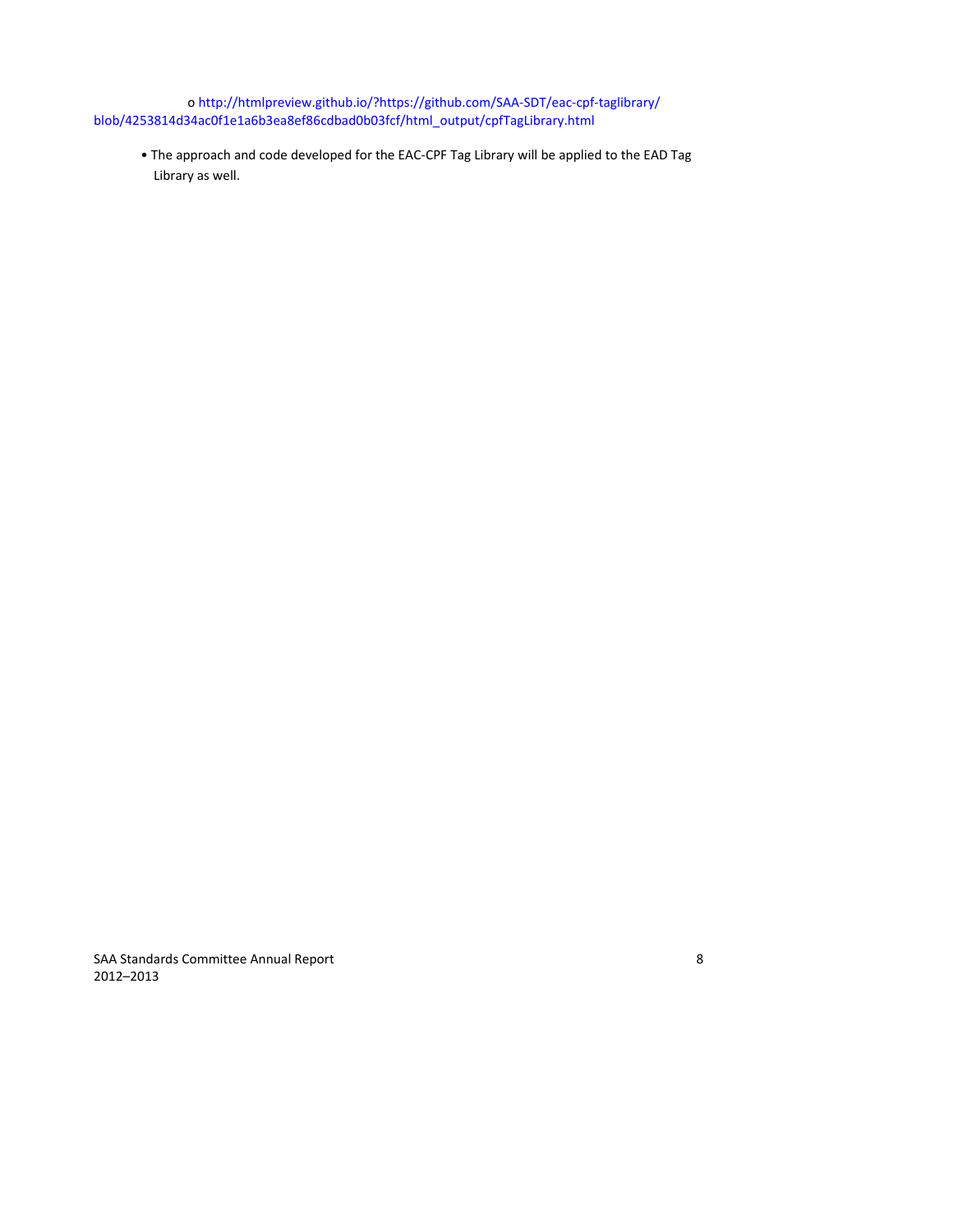#### **Schema Development Team (Development and Review Team)**

#### **Members**

- Terry Catapano (Columbia University) Chair
- Karin Bredenberg (National Archives of Sweden)
- Florence Clavaud (Ecole nationale des chartes)
- Michele Combs (Syracuse University)
- Mark Matienzo (Yale University Library)
- Daniel Pitti (University of Virginia)
- Salvatore Vassallo (University of Pavia)
- Michael Rush (Yale University Library) Ex Officio (TS‐EAD co‐chair)
- William Stockting (British Library) Ex Officio (TS‐EAD co‐chair)
- Anila Angjeli (Bibliotheque Nationale de France) Ex Officio (TS‐EAC‐CPF

co‐chair)

- Katherine Wisser (Simmons College) Ex Officio (TS‐EAC‐CPF co‐chair)
- Lisa Miller (Hoover Institution Archives, Stanford University) Ex Officio

(Standards Committee co‐chair)

• Cory Nimer (Brigham Young University) Ex Officio (Standards Committe

Co‐Chair)

• Dennis Meissner (Minnesota Historical Society) Council Liaison

SAA Standards Committee Annual Report 9 2012–2013

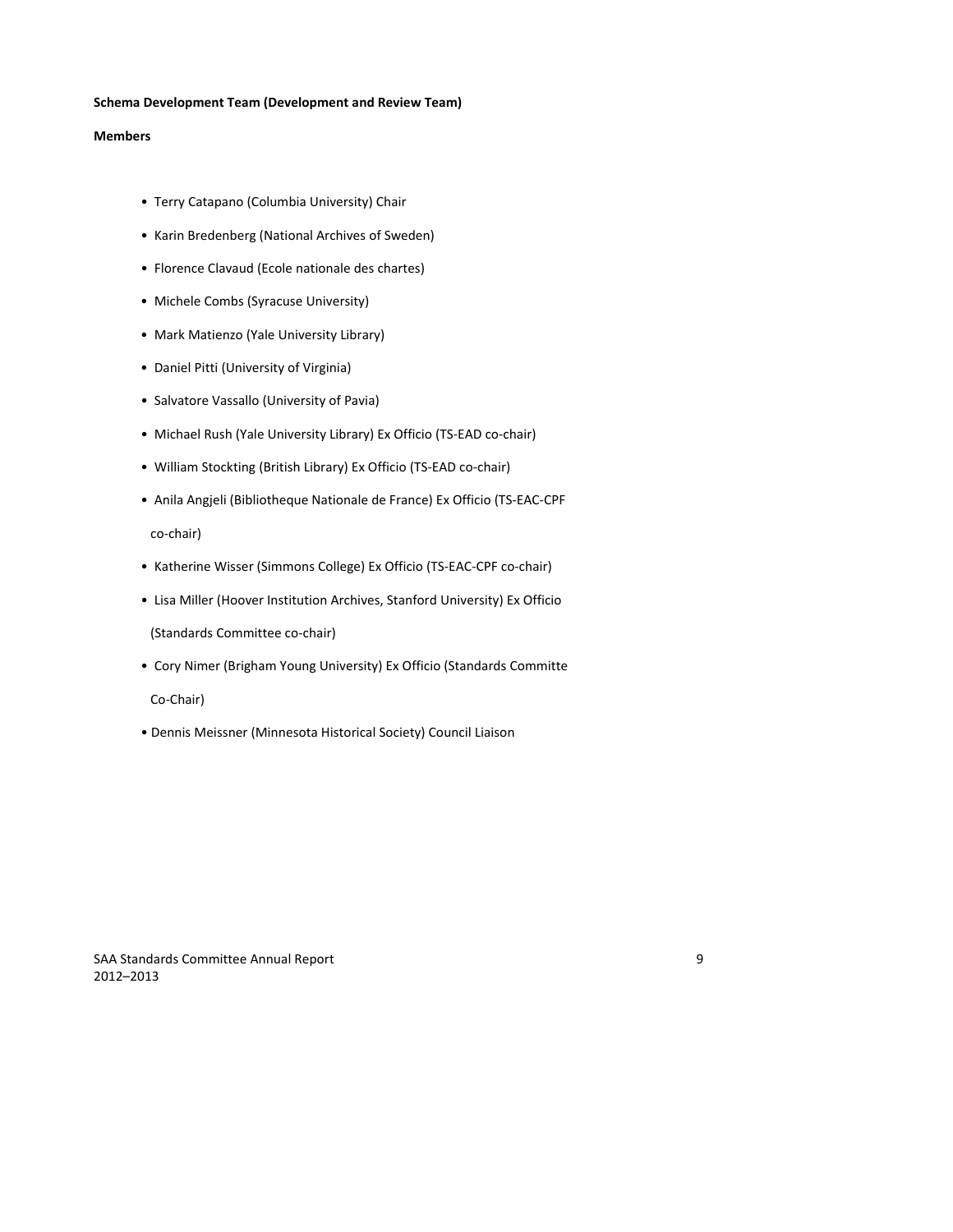# **Society of American Archivists**

# **Technical Subcommittee on Archival Facilities Guidelines (TS‐AFG)**

# **Annual Report to the SAA Standards Committee**

# **July 15, 2013**

## **Annual Report of the TS‐AFG: September 2012 to August 2013**

#### Current status:

The subcommittee will not be meeting in New Orleans. Instead, the TS-AFG has plans to meet in Washington, DC on August 26‐27. We continue to work towards a joint US‐Canadian standard.

Tom and Michele are in the process of developing a meeting agenda and a list of issues to consider for a revised standard. Topics include:

- Affect of LEED building requirements environmental controls, lighting, architecture, materials and finishes.
- Lowering the environmental impact of archival buildings.
- Updated standards (NFPA, ASHRAE) that apply to archival facilities and their impact on current standard. US standards. Canadian standards.
- New developments in temperature and humidity standards.
- Special needs/changes for building in tropical climates.
- Introduction of new technologies LED lighting, X-Tend High Bay Mobile Shelving, etc.
- Impact of electronic records and digitization on archival buildings. (Do we need a specialist on the subcommittee for this topic?)
- Improved handicap accessibility in archival buildings. (SAA Accessibility Working Group specifically requested that the SAA standard on archival facilities address accessibility issues.)
- New research and publications affecting archival buildings.

At the upcoming meeting, we hope to have agreement on the following:

- What are the strengths and weaknesses of the current guidelines?
- What are the overall changes that are needed to update the guidelines? What changes are realistic?
- Who will take responsibility for writing/re-writing specific section/s?
- Whether we need to add any additional members to the task force to bring specific skill-sets?
- Timeline for completing the initial draft? How do we manage project if we do not get funding for meetings?
- Consultation/review with national and international colleagues?

At a minimum, we hope to be able to deliver both an English‐version print and an on‐line edition of the updated guidelines. If we can secure funding, we also hope to release the guidelines in Spanish and French.

During this past year there have been some informal discussions among subcommittee members on current research, new technologies, and issues that were not addressed in the first edition of the

SAA Standards Committee Annual Report **10** and 10 and 10 and 10 and 10 and 10 and 10 and 10 and 10 and 10 and 10 and 10 and 10 and 10 and 10 and 10 and 10 and 10 and 10 and 10 and 10 and 10 and 10 and 10 and 10 and 10 and 2012–2013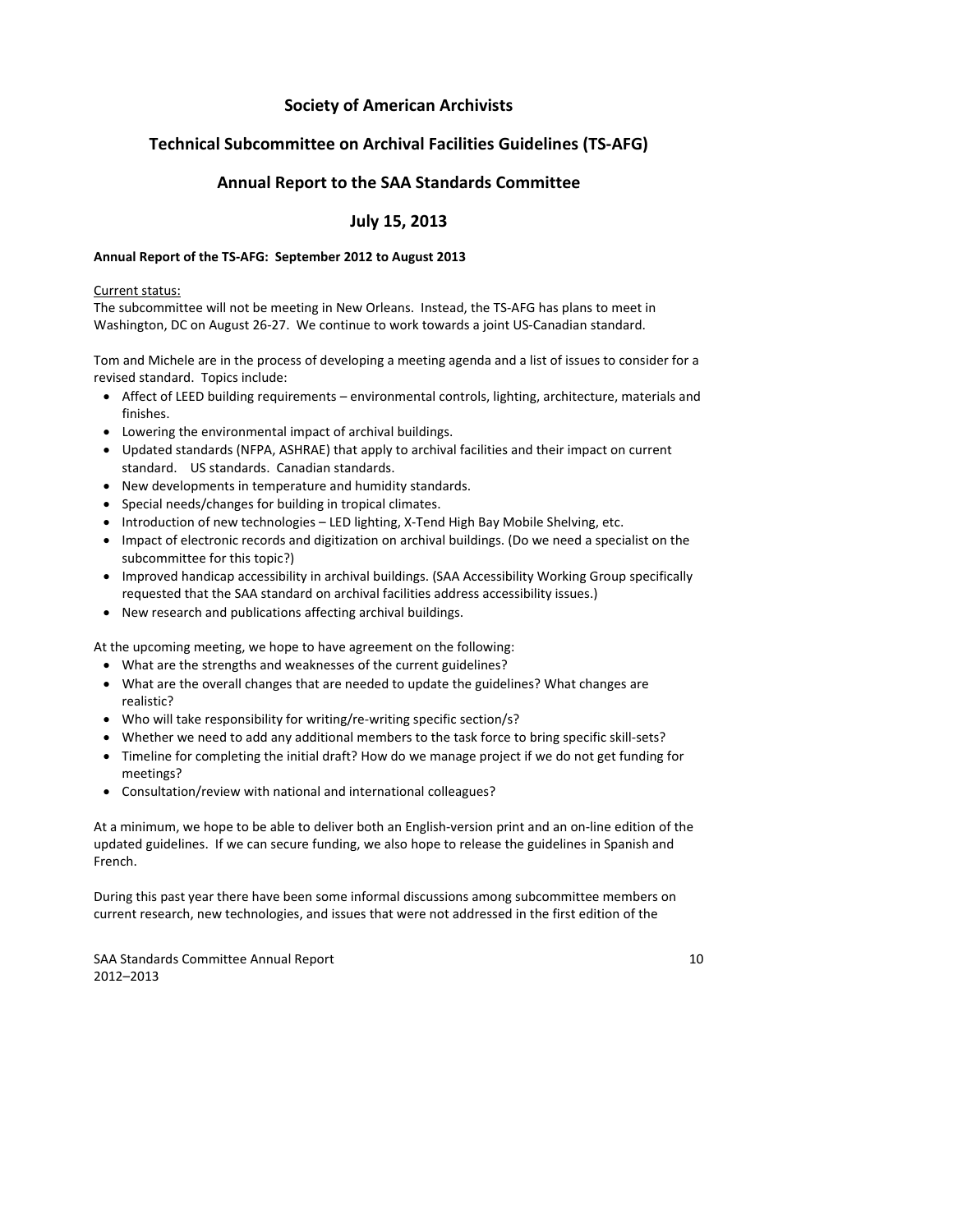facilities standard. The subcommittee has kept a record of these email discussions and of publications, bibliographies, and new research papers on facilities topics.

### Funding:

In order to move forward with a revised standard, the TS‐AFG requires funding to support meetings of the subcommittee and for the costs of the updated standard that is to be published in English, Spanish and French. In May/June 2012, Canadian archival and preservation programs went thru severe cutbacks and our Canadian representative on the subcommittee, Iona McCraith, lost her job and our project lost its funding from the CCA (Canadian Council on Archives) for Iona's travel and for a French translation of the joint standard. We went in search of other funding.

On our behalf, SAA wrote a letter of inquiry to the Delmas Foundation. On May 16, 2013, SAA received notice from the Delmas Foundation that we would not be considered for a grant. SAA also requested additional funding from Spacesaver but there is no word regarding that funding.

The TS‐AFG has some funding leftover from its original Spacesaver grant. The subcommittee plans to use this money to hold a meeting in Washington, DC on August 26‐27, 2013. In the meantime we will continue to seek funding for the project.

### Outreach:

Our Canadian representative, Iona McCraith, is now employed with the AAO (Archives Association of Ontario) and will continue to be our liaison with the CCA and other Canadian archival institutions.

Diane Vogt‐O'Connor presented a paper on the SAA Facilities Standard at the IFLA (International Federation of Library Associations) conference in Helsinki in August 2012. It was well received and she received many favorable comments and expressions of interest of cooperation. Diane has prepared a list of international contacts that are particularly interested in being involved in the revised standard, either as participants or reviewers.

Michele Pacifico made preliminary inquiries to the ICA (International Council of Archives) about collaboration, but held back on further discussion until we have a better sense of our goals and budget.

We will discuss how best to approach this kind of collaboration and outreach at our next meeting.

Respectfully submitted, Michele F. Pacifico and Thomas Wilsted Co‐Chairs, SAA Technical Subcommittee on Archival Facilities Guidelines

SAA Standards Committee Annual Report **11** and 2008 12 and 2008 12 and 2011 12 and 2012 12 and 2012 12 and 2012 12 and 2012 12 and 2012 12 and 2012 12 and 2012 12 and 2012 12 and 2012 12 and 2012 12 and 2012 12 and 2012 12 2012–2013

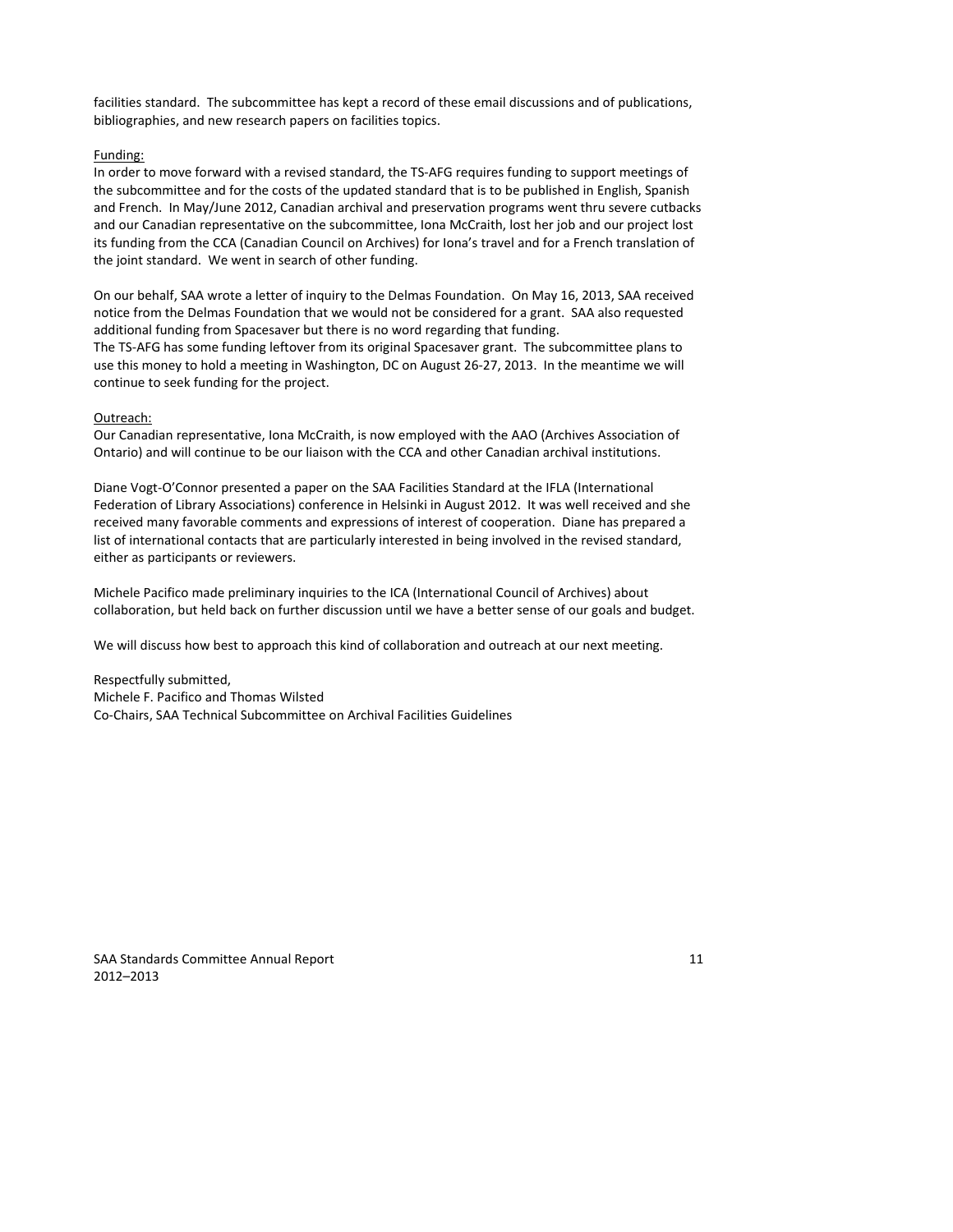# **Technical Subcommittee on** *Describing Archives: A Content Standard* **(TS‐DACS) Annual Report**

## Submitted July 2013

The Technical Subcommittee on *Describing Archives: A Content Standard* (TS‐DACS) has had another busy year. TS‐DACS is responsible for overseeing the timely and ongoing intellectual and technical maintenance and development of *Describing Archives: A Content Standard* (DACS). This report covers the period August 2012‐July 2013.

TS‐DACS spent the last year reviewing comments on the draft version of *Describing Archives: A Content Standard* and finalizing the second edition of the standard. The second edition of DACS was released in May 2013. It is available through the SAA bookstore and as a free download from the TS‐DACS website [\(http://www2.archivists.org/groups/technical](http://www2.archivists.org/groups/technical-subcommittee-on-describing-archives-a-content-standard-dacs)‐subcommittee‐on‐describing‐archives‐a‐content‐ [standard](http://www2.archivists.org/groups/technical-subcommittee-on-describing-archives-a-content-standard-dacs)-dacs). The subcommittee also began the process of creating a website for DACS.

The subcommittee has also proposed placing DACS on a continuous revision cycle and has submitted proposed changes to the TS‐DACS charge and membership terms to the Standards Committee.

# **TS‐DACS Membership**

### **Service, 2010‐2015**

J. Gordon Daines III (Brigham Young University), chair Hillel Arnold (New York University) Kathryn Bowers (Harvard University Archives) Chatham Ewing Jacqueline Dean (University of North Carolina, Chapel Hill) Mary Lacy (Library of Congress) Sibyl Schaefer (Rockefeller Archive Center) Claudia Thompson (University of Wyoming) **Ex Officio Members** Lisa Miller (Standards Committee co‐chair) Cory Nimer (Standards Committee co‐chair)

SAA Standards Committee Annual Report **12** and 12 2012–2013

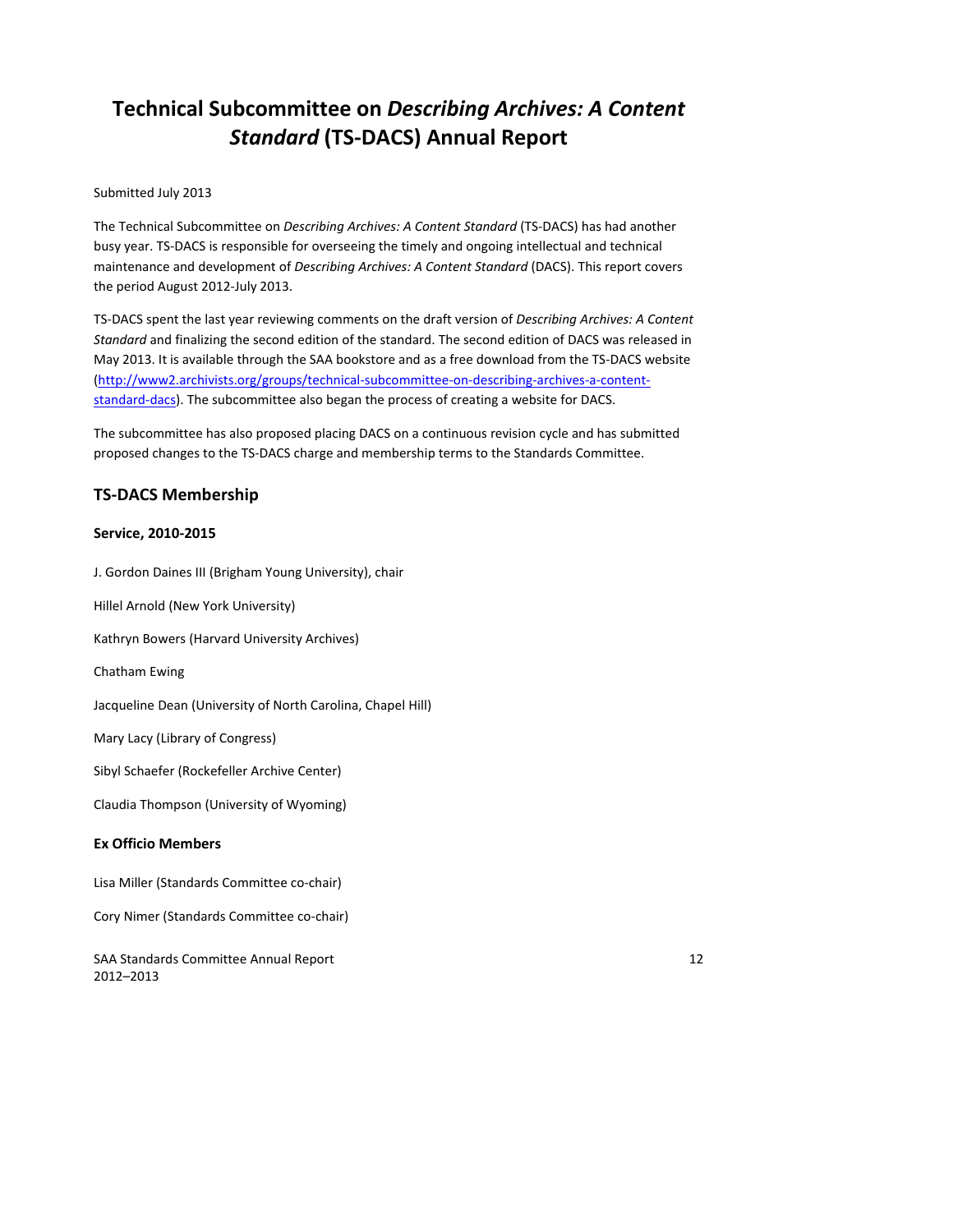Roslyn Holdzkom (University of North Carolina, Chapel Hill)

# **Revision of** *Describing Archives: A Content Standard*

At the annual meeting in San Diego in August 2012, TS‐DACS met to begin evaluating the feedback received from the archival community the draft revision of *Describing Archives: A Content Standard* (DACS). The in‐person meeting was used to review the feedback received on Parts I, II, and the appendices of revision draft that had been received by the annual meeting. Feedback continued through mid‐September 2012. Gordon Daines compiled all of the feedback on the proposed revision and submitted it to TS‐DACS for review and comment via email. A subset of TS‐DACS met in October 2012 in Chicago to finalize the draft. The finalized draft was submitted to the Standards Committee in December 2012 and ratified by SAA Council in January 2013. TS‐DACS spent the first part of 2013 working with the SAA publications office to finalize DACS and to prepare the second edition. The second edition was released as a freely downloadable PDF in May 2013 and was available for purchase in the SAA bookstore beginning in June 2013.

# **Meeting Minutes**

## **August 2012**

TS‐DACS meeting Minutes

San Diego, CA

### 8 August 2012

Attending: Claudia Thompson, Mary Lacy, Gordon Daines, Jackie Dean, Kate Bowers, Chatham Ewing, Hillel Arnold, Sibyl Schaefer, Cory Nimer, Marcy Flynn, several visitors

- I. Revision draft discussion
	- a. Part I
		- i. Talked about multiple single dates and the request to provide guidance—no conclusion
		- ii. Talked about the request for more examples—additional examples will be left for the website
		- iii. Talked about the term "undated"—consensus was to leave the rule as is.
		- iv. 7.1.8 What about historical accident that impacts collections? Chatham Ewing will provide an example.

## b. Part II

- i. Look at the EAC website for potential examples
- ii. Also look at SNAC for examples from NARA

SAA Standards Committee Annual Report **13** and 13 2012–2013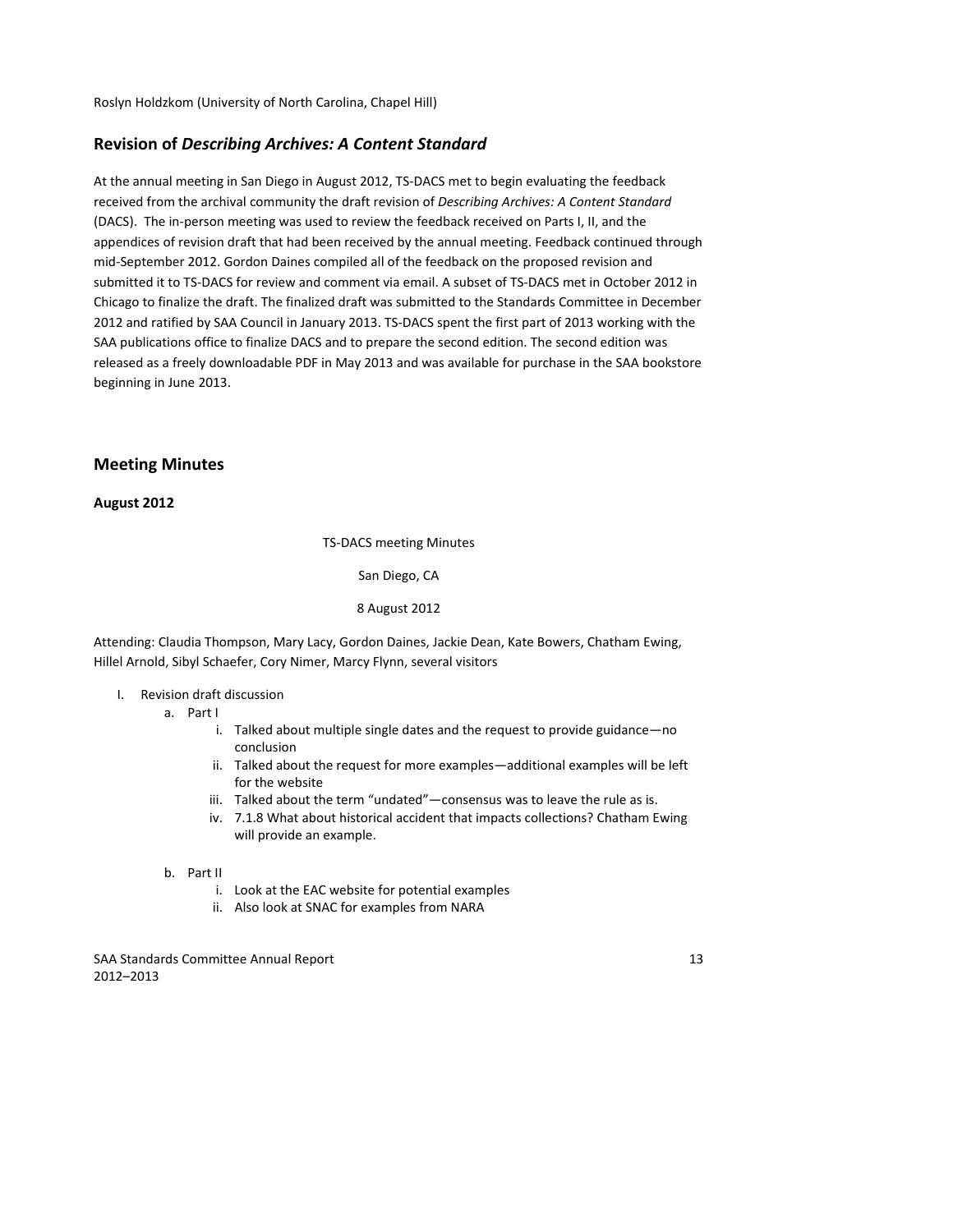- iii. Need to clarify what triggers an archival authority record. Cory Nimer will provide this text.
- iv. Add additional information on variant names. Cory Nimer will provide this text.
- c. Appendices/crosswalk
	- i. Question was raised about where to link in the appendices. To the standard itself or to the page about the standard that links to the standard. The decision was to provide both links.
	- ii. Mary will work on creating the following crosswalks for the text:
		- 1. To Dublin Core
		- 2. To MODS
		- 3. To MARC
		- 4. To EAD
		- 5. To EAC
		- 6. To RDA
		- 7. To ISAD (G)
		- 8. To ISAAR (CPF)
	- iii. Crosswalks for the following will go to the website
		- 1. DCRM (G)
		- 2. DCRM (Mss)
- d. Examples
	- i. Comments will drive where we need to add additional examples.
- II. Next steps
	- a. Comments are due by September 15<sup>th</sup>
	- b. Gordon will consolidate the comments and send them out to the committee by September 28<sup>th</sup>.
	- c. A subset of TS-DACS will meet in Chicago either October 26-27<sup>th</sup> or November 2-3<sup>rd</sup>. The subset will include representatives from Part I, Part II, and Appendices/Crosswalks/Examples.
	- d. Revision will be submitted to Standards by middle of December 2012
	- e. Council will review the revision at their January 2013 meeting.
- III. Best Practices/Examples site
	- a. This will be the work of the committee once the revision is approved.

# **October 2011**

I thought today's meeting was very productive. I've attached the revisions document with my notes on what next steps are. The plan for the subgroup meeting is: 1. Authority record section, 2. Introduction, and 3. Redraft revision. Let me kno w if you have any comments or questions.

| 2.3. Title Element. Purpose | I continue to be troubled by your decision to change <i>supplied</i> to <i>devised</i> , but if |  |
|-----------------------------|-------------------------------------------------------------------------------------------------|--|
| and Scope, p. 19            | you're going to do that I think it is a huge cop out for you not to explain why,                |  |
|                             | right here. It can be a footnote, but you absolutely must explain why you think                 |  |
|                             | it is important enough to reverse precedent set in ISAD(G) and nearly a                         |  |
| <b>Preface</b>              | decade of DACS education by changing this terminology in DACS 2013. The                         |  |
|                             | fact that you didn't explain it here makes me think you don't have a solid                      |  |

SAA Standards Committee Annual Report **14** and 2008 12 and 2008 12 and 2008 12 and 2008 12 and 2008 12 and 2008 12 2012–2013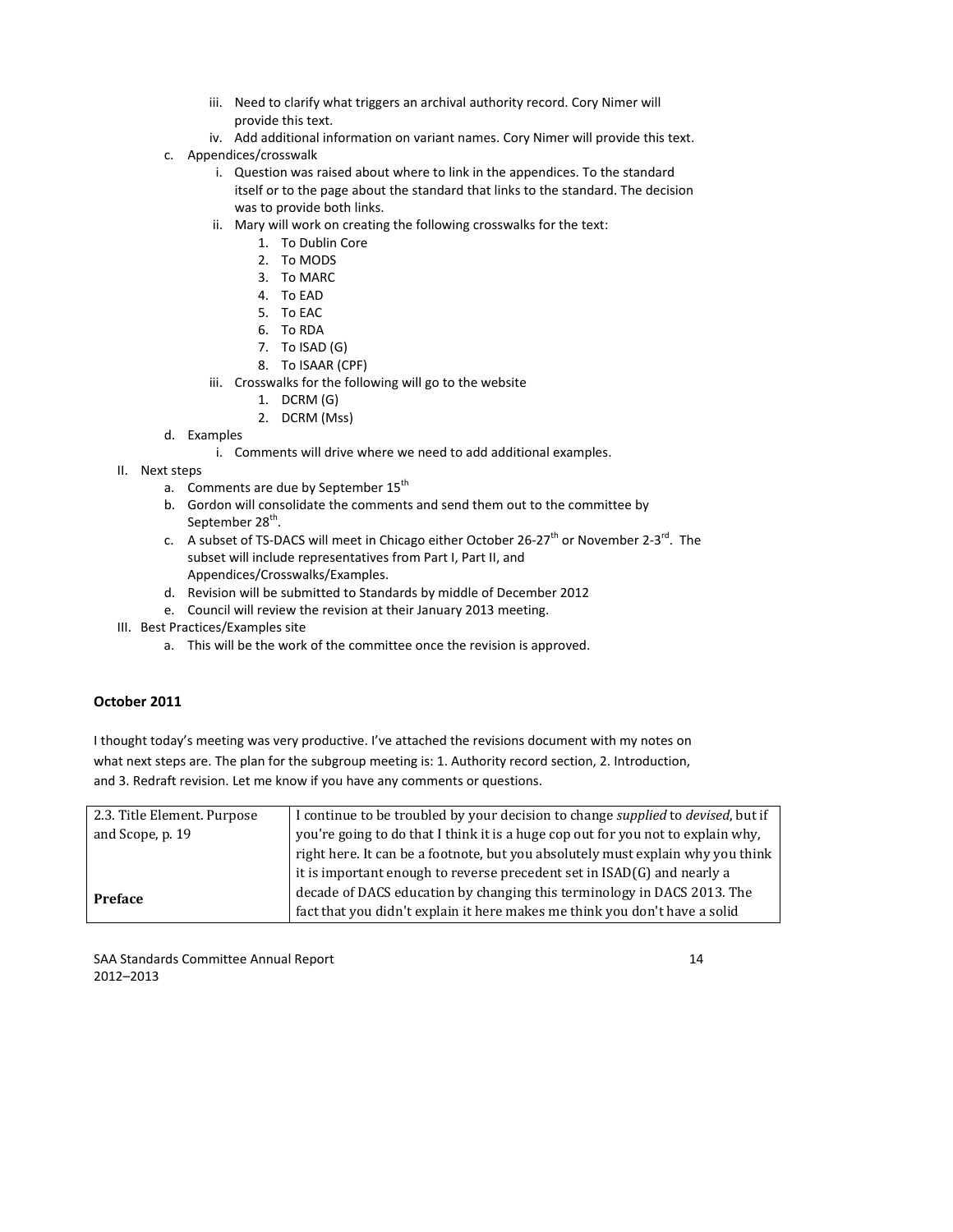|                                                                                                                                  | explanation, in which case I think you need to revisit your decision.                                                                                                                                                                                                                                                                                                                                                                                                                                                                                                                                                                                                                                                                                                                                                                                                 |  |
|----------------------------------------------------------------------------------------------------------------------------------|-----------------------------------------------------------------------------------------------------------------------------------------------------------------------------------------------------------------------------------------------------------------------------------------------------------------------------------------------------------------------------------------------------------------------------------------------------------------------------------------------------------------------------------------------------------------------------------------------------------------------------------------------------------------------------------------------------------------------------------------------------------------------------------------------------------------------------------------------------------------------|--|
| 2.3.19<br><b>Suggest terms that could be</b><br>used/Local processing<br>manual (set standard and<br>document)<br><b>Records</b> | I actually think you've managed to water this rule down to the point where it<br>is meaningless. I fully support, and think it is time, doing away with the<br>papers/records/collection distinction from APPM/DACS 2004 and replacing<br>it with a single term. I'd vote for the term records, modified when meaningful<br>by adjectives like personal, business, financial. By adding the sentence<br>"However, other terms are acceptable to describe an archival unit," you're<br>essentially saying that there's just no need for this part of the content<br>standard. I emphatically disagree, and I think you're going in absolutely the<br>wrong direction here. We should be taking the end-user meaninglessness that<br>we know is papers/records/collections and doing something constructive<br>about it, not just saying, essentially, "anything goes." |  |
| Collection                                                                                                                       |                                                                                                                                                                                                                                                                                                                                                                                                                                                                                                                                                                                                                                                                                                                                                                                                                                                                       |  |
| <b>Personal archive</b>                                                                                                          |                                                                                                                                                                                                                                                                                                                                                                                                                                                                                                                                                                                                                                                                                                                                                                                                                                                                       |  |
| <b>Family archive</b>                                                                                                            |                                                                                                                                                                                                                                                                                                                                                                                                                                                                                                                                                                                                                                                                                                                                                                                                                                                                       |  |
| 2.4 Date Element                                                                                                                 | DACS should provide guidance on how to state a range of single dates.                                                                                                                                                                                                                                                                                                                                                                                                                                                                                                                                                                                                                                                                                                                                                                                                 |  |
| Look at dates in terms of<br>general guidance                                                                                    | It is unclear in DACS whether providing a range of dates followed by the word<br>"undated" (for one or more undated portions of the unit described) is acceptable.<br>Guidance would be helpful.                                                                                                                                                                                                                                                                                                                                                                                                                                                                                                                                                                                                                                                                      |  |
| 2.4.4                                                                                                                            | Perhaps a newer example is called for? See http://arcat.library.wisc.edu/cgi-<br>bin/Pwebrecon.cgi?BBID=33151 from WHS: "October 24, 1788 (typescript copy,<br>circa 1932)"                                                                                                                                                                                                                                                                                                                                                                                                                                                                                                                                                                                                                                                                                           |  |
| 2.4.5                                                                                                                            | Record the year(s) in Western-style Arabic numerals. If the date found in or on<br>the unit being described is not of the Gregorian or Julian calendar, record the<br>date as found and follow it with the year(s) of the Gregorian or Julian calendar in<br>parentheses. Specify the name of the calendar, such as Republican, Jewish,<br>Chinese, in a note (see 7.1.2)<br>2628 (1968)<br>Note: Dated in accordance with the Chinese calendar.                                                                                                                                                                                                                                                                                                                                                                                                                      |  |

SAA Standards Committee Annual Report 15 2012–2013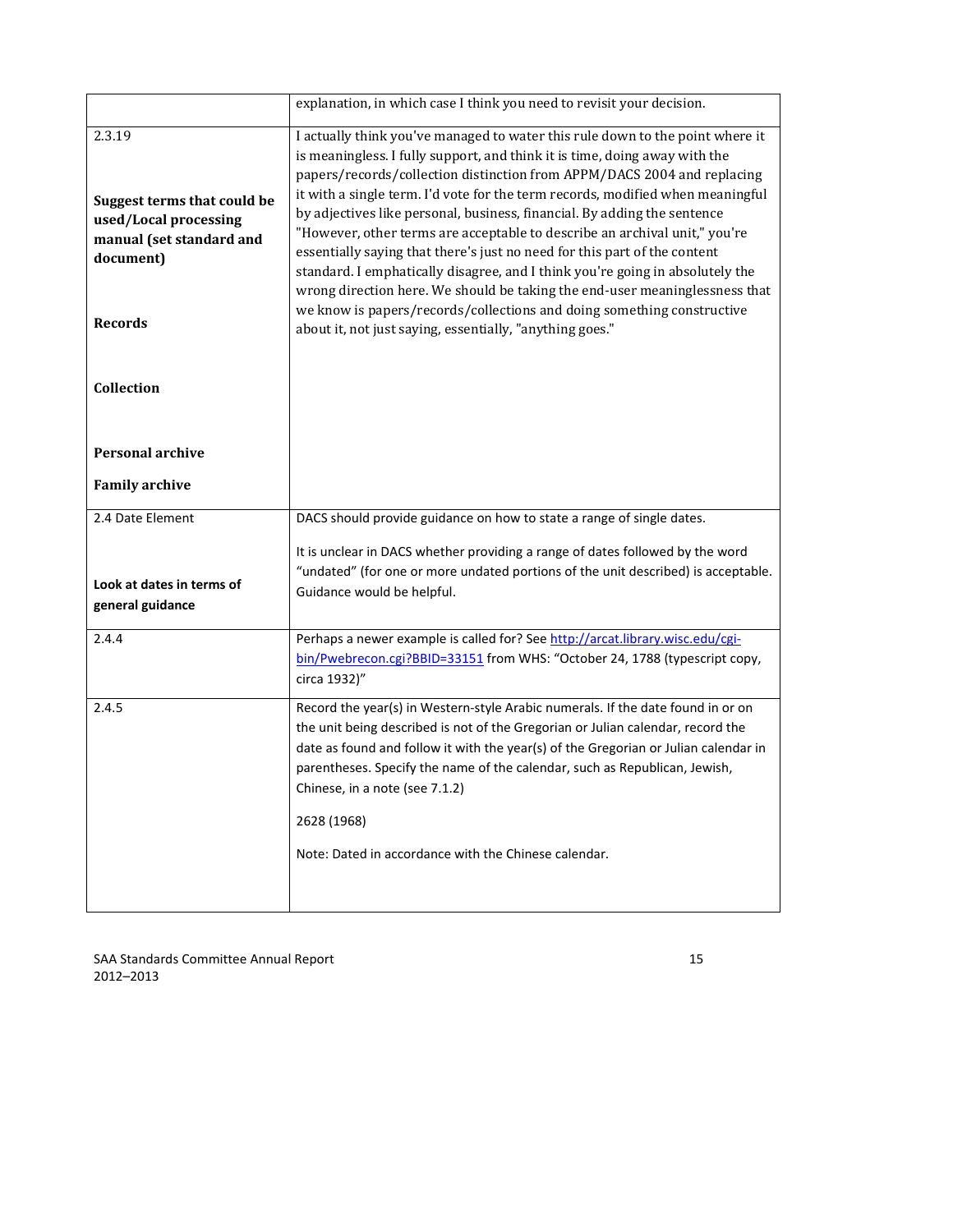|                                                      | an 14 (i.e., 1805)                                                                                                                                                                                                                                                                                                                                                                                                                                                                                                                                                                                                                                                                                                                              |  |
|------------------------------------------------------|-------------------------------------------------------------------------------------------------------------------------------------------------------------------------------------------------------------------------------------------------------------------------------------------------------------------------------------------------------------------------------------------------------------------------------------------------------------------------------------------------------------------------------------------------------------------------------------------------------------------------------------------------------------------------------------------------------------------------------------------------|--|
|                                                      | Note: Dated in accordance with the French Republican calendar."                                                                                                                                                                                                                                                                                                                                                                                                                                                                                                                                                                                                                                                                                 |  |
|                                                      | Comment: Why the inconsistent treatment of dates? Why not normalize all<br>dates, and then present the date as it appears on the item in a note, if considered<br>important, as we do?                                                                                                                                                                                                                                                                                                                                                                                                                                                                                                                                                          |  |
|                                                      | Suggested rewording:                                                                                                                                                                                                                                                                                                                                                                                                                                                                                                                                                                                                                                                                                                                            |  |
|                                                      | "Record the year(s) in Western-style Arabic numerals. If the date found in or on<br>the unit being described is not of the Gregorian or Julian calendar, record the<br>date as found in a note, specifying the name of the calendar, such as Republican,<br>Jewish, Chinese, in a note (see 7.1.2)"                                                                                                                                                                                                                                                                                                                                                                                                                                             |  |
| 2.6.3                                                | This rule does not really say the source of the information which would be from<br>the collection itself, accession paperwork, or outside sources. Really doesn't<br>make sense to bunt to the devised title rules                                                                                                                                                                                                                                                                                                                                                                                                                                                                                                                              |  |
| Fix                                                  |                                                                                                                                                                                                                                                                                                                                                                                                                                                                                                                                                                                                                                                                                                                                                 |  |
| 2.6.6<br><b>Conscious Decision</b><br>(Document why) | I think you've copied the former Chapter 11 rules here, but one thing needs to<br>be taken into account. Chapter 11 in DACS 2004 was explicitly about creating<br>Name of Creator(s) in authority systems, but now that you've moved these<br>into Part I that is no longer an assumption. You're decision to include a textual<br>label as part of the data content for this element is, I think, ill advised. You<br>seem to be doing it because you've copied this rule over verbatim from<br>Chapter 11 without analyzing whether or not it is still relevant. I don't' really<br>think it is. I also think you wouldn't need this encoding here if you retained a<br>few examples of element-specific encoding at the end of each chapter. |  |
| 2.6.7                                                | example confusing; does not seem to follow format of other examples here                                                                                                                                                                                                                                                                                                                                                                                                                                                                                                                                                                                                                                                                        |  |
| Fix                                                  |                                                                                                                                                                                                                                                                                                                                                                                                                                                                                                                                                                                                                                                                                                                                                 |  |
| 3.1                                                  | notably, there are no examples of a scope and content statement for a collection<br>that consists solely of digital files. Should there be, so as to give guidelines on<br>what sort of information should be included here, and what should be deferred                                                                                                                                                                                                                                                                                                                                                                                                                                                                                        |  |
| Put on list for next revision                        | to the Technical Access (or other) section(s)?                                                                                                                                                                                                                                                                                                                                                                                                                                                                                                                                                                                                                                                                                                  |  |
| 4.5                                                  | If DACS is format neutral, why is Languages and Scripts of the Material (4.5) a<br>required element? What if you catalogue something that has no language<br>content, such as a pure graphic? Do you have to supply a note saying: "No<br>language content"?                                                                                                                                                                                                                                                                                                                                                                                                                                                                                    |  |
| Add this as a rule                                   |                                                                                                                                                                                                                                                                                                                                                                                                                                                                                                                                                                                                                                                                                                                                                 |  |

SAA Standards Committee Annual Report 16 2012–2013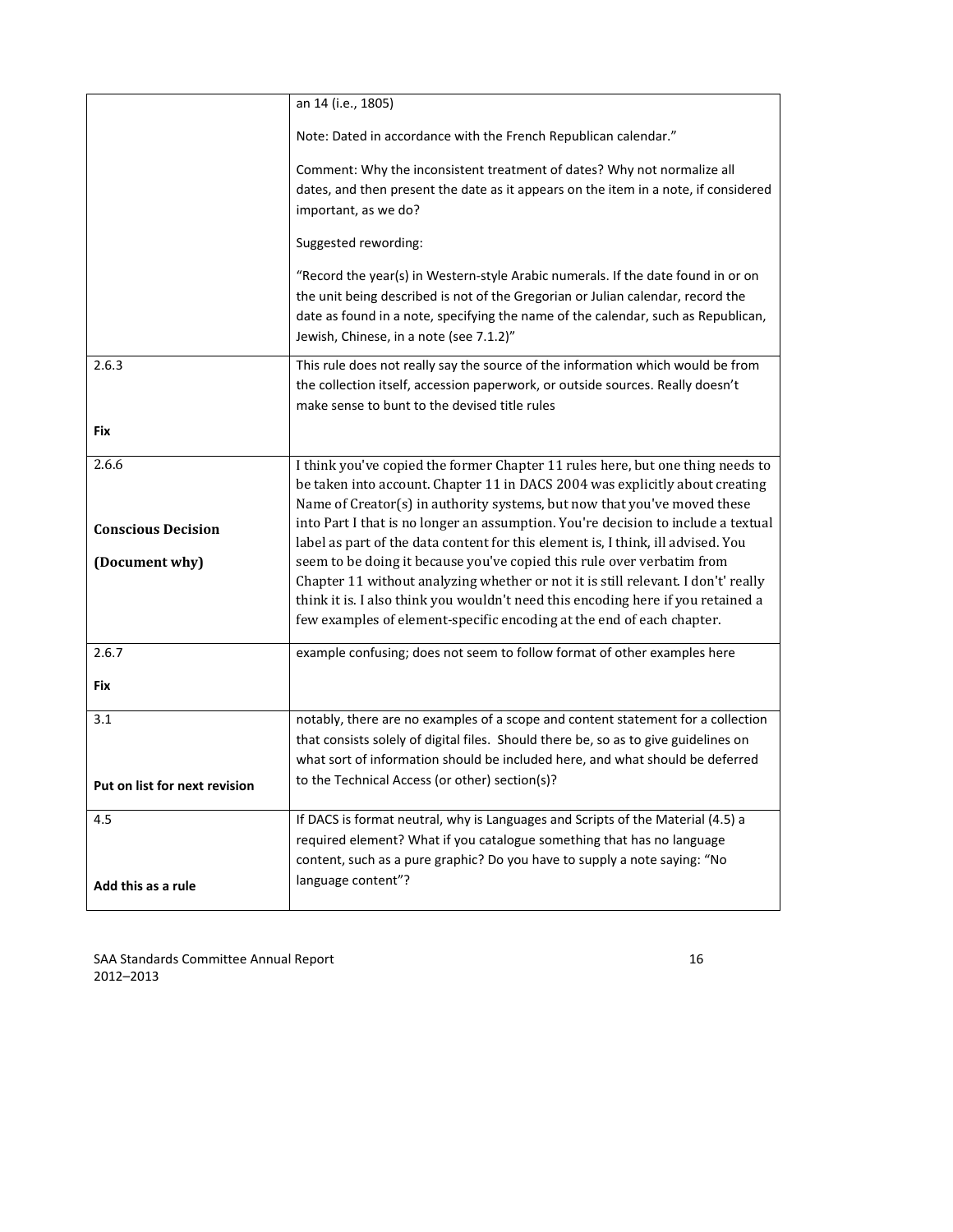| Part II, chapter 9  | I think one of the challenges in creating an archival authority systems is<br>developing procedures for deciding what names warrant the effort of<br>detailed records. Many repositories will probably want to create detailed<br>records for lesser-known names within their areas of specialization, while<br>avoiding duplication of effort for names that are already well-documented<br>in standard reference sources and biographies. One way that DACS could<br>offer some guidance would be to use a lesser-known name, rather than<br>Humphrey, as an example of an added value record. I think Humphrey<br>would be a good example for using the "Related Archival Materials and<br>Other Resources" element to point to existing biographical information.<br>The commentary on this element should allow citations to printed sources<br>in both electronic and print-based authority files. |
|---------------------|----------------------------------------------------------------------------------------------------------------------------------------------------------------------------------------------------------------------------------------------------------------------------------------------------------------------------------------------------------------------------------------------------------------------------------------------------------------------------------------------------------------------------------------------------------------------------------------------------------------------------------------------------------------------------------------------------------------------------------------------------------------------------------------------------------------------------------------------------------------------------------------------------------|
| 9 Authority Records | If the archivist is to record a name in the authority record in accordance with,<br>e.g., RDA or AACR2, what should be done when those standards conflict with the<br>instructions in DACS chapter 9? Or is only the authorized name - the heading,<br>i.e., that will be used in access points - to conform with RDA, AACR2, or other<br>standard, while additional elements included in the authority record should<br>comply with chapter 9?<br>9.14: How is "period of activity" to be stated? The examples show only the dates.                                                                                                                                                                                                                                                                                                                                                                     |
| 9.5, p. 127         | I'm not sure we should use "disambiguation" as the benchmark for providing<br>fuller forms of names in the Authorized Form of Name. Disambiguation is<br>very much a bibliographic authority construct. DACS 2004, in rule 12.18,<br>gives archivists license to go beyond bibliographic traditions and rules in<br>establishing authorized forms of names according to archival principles.<br>Unless there's a good ISAAR(CPF)-based reason to change this and return to<br>the bibliographic principle of disambiguation here, I think it is a mistake to do<br>so. You really need to capture the spirit of rule 12.18 in DACS 2004 here, since<br>that was one rule that was unique to archival content standards and did not<br>come from AACR2.                                                                                                                                                   |
| 9.13                | Isn't it possible that the exact year is known but not the exact month and day is<br>known? No examples show this and the rules make it seem like if I do not know<br>the year month day then it should be recorded as approximate.                                                                                                                                                                                                                                                                                                                                                                                                                                                                                                                                                                                                                                                                      |
| 9.13                | For persons, record their date of birth and/or date of death. Where exact dates<br>are not known, record approximate dates.<br>1884 May 8 (date of birth)<br>1796? (date of birth)<br>1501 or 1507 (date of birth)<br>1826 July 4 (date of death)<br>approximately 1945 January (date of death)<br>9.14. For persons, if both the date of birth or date of death are unknown, record<br>floruit (period of activity) dates. If specific years of activity cannot be established,<br>record the century or centuries in which the person was active.                                                                                                                                                                                                                                                                                                                                                      |

SAA Standards Committee Annual Report 17 2012–2013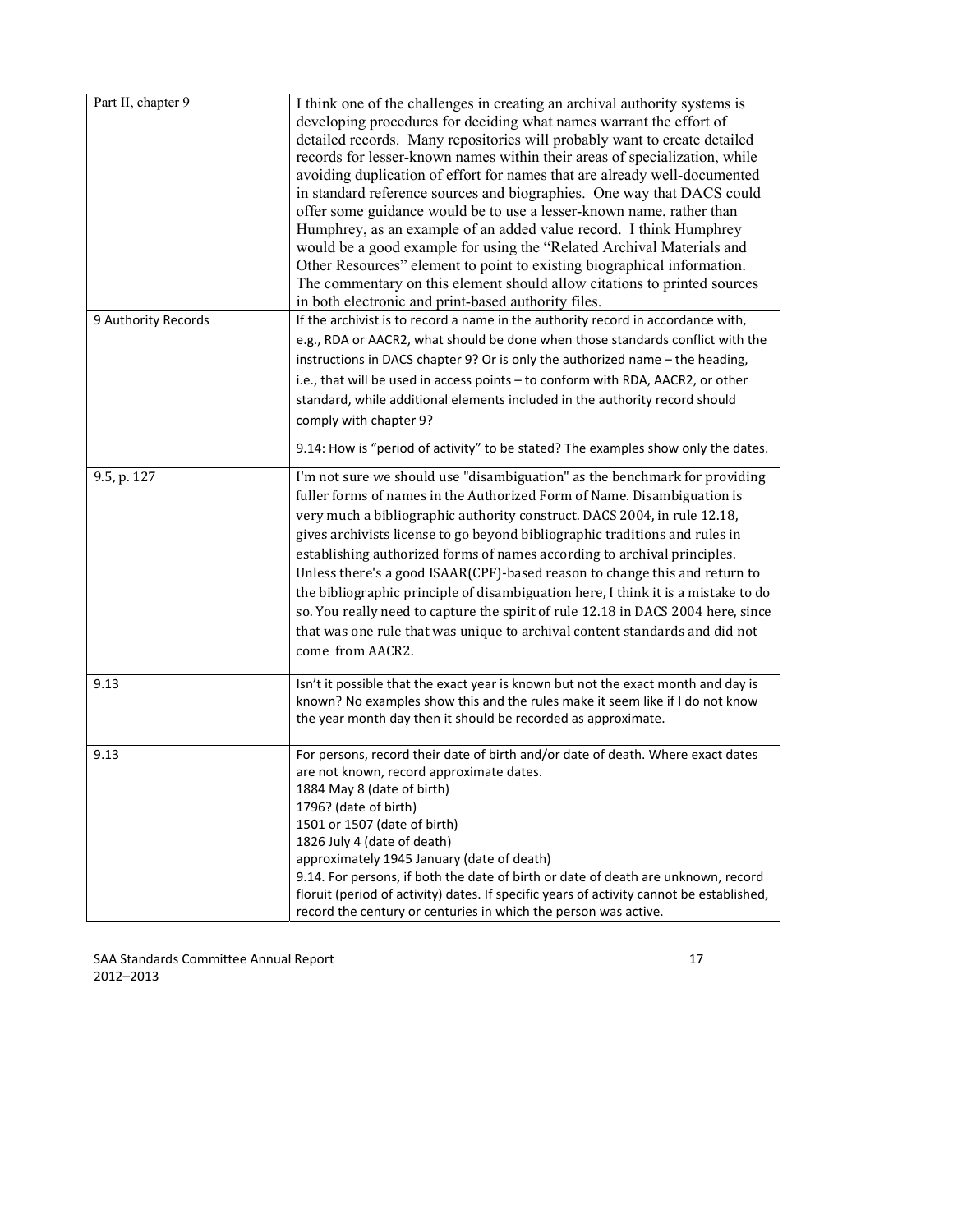|                                                                                                                     | 1841-1874<br>12th century"                                                                                                                                                                                                                                                                                                                                                                                                                                                                                                                                                               |
|---------------------------------------------------------------------------------------------------------------------|------------------------------------------------------------------------------------------------------------------------------------------------------------------------------------------------------------------------------------------------------------------------------------------------------------------------------------------------------------------------------------------------------------------------------------------------------------------------------------------------------------------------------------------------------------------------------------------|
|                                                                                                                     | Comment: I'm puzzled/troubled by the use of "exact dates" to mean exact day.<br>Many of the sources available to a cataloger will give only a year of birth and/or<br>death. These are not questionable or uncertain or approximate dates. Seems like<br>this is setting an unrealistic standard for what sort of information will be available<br>to a cataloger. Also: if your month or your day is probable, wouldn't the question<br>mark go after the questionable element, not after the year? And "active" or<br>"flourished" should be the qualifier following active dates, no? |
|                                                                                                                     | Suggested rewording:                                                                                                                                                                                                                                                                                                                                                                                                                                                                                                                                                                     |
|                                                                                                                     | "Record dates in [year] [month] [day] format.<br>Indicate a probable date by adding a question mark<br>If the date is uncertain but known to be one of two possibilities, record the date<br>in the form [date] or [date]<br>If the date can only be approximated, record the date in the form<br>"approximately [date].                                                                                                                                                                                                                                                                 |
| 9.13                                                                                                                | For persons, record their date of birth and/or date of death. Where the exact<br>dates are not known, record approximate dates.<br>1884 May 8 (date of birth)<br>1884 May (date of birth)<br>1884 (date of birth)<br>1884 May 8? (date of birth)<br>1884 May 8 or 9 (date of birth)<br>1796? (date of birth)<br>1501 or 1507 (date of birth)<br>1826 July 4 (date of death)<br>approximately 1945 January (date of death)                                                                                                                                                                |
| References to AACR2 should<br>either be deleted or changed to<br>"RDA or AACR2" RDA or similar<br>content standards |                                                                                                                                                                                                                                                                                                                                                                                                                                                                                                                                                                                          |
| Requirements for Single-level<br>Descriptions:                                                                      | The Scope and Content element is included in single-level minimum but also<br>(described as an additional element) in single-level optimum description.                                                                                                                                                                                                                                                                                                                                                                                                                                  |
| Should companion standards be<br>listed that are no longer<br>available?                                            |                                                                                                                                                                                                                                                                                                                                                                                                                                                                                                                                                                                          |
| p.145-146                                                                                                           | Archival Authority Record: This needs to either be updated or deleted                                                                                                                                                                                                                                                                                                                                                                                                                                                                                                                    |
| page 126                                                                                                            | it would probably be better to provide a more complete added value level of<br>description                                                                                                                                                                                                                                                                                                                                                                                                                                                                                               |

SAA Standards Committee Annual Report 18 2012–2013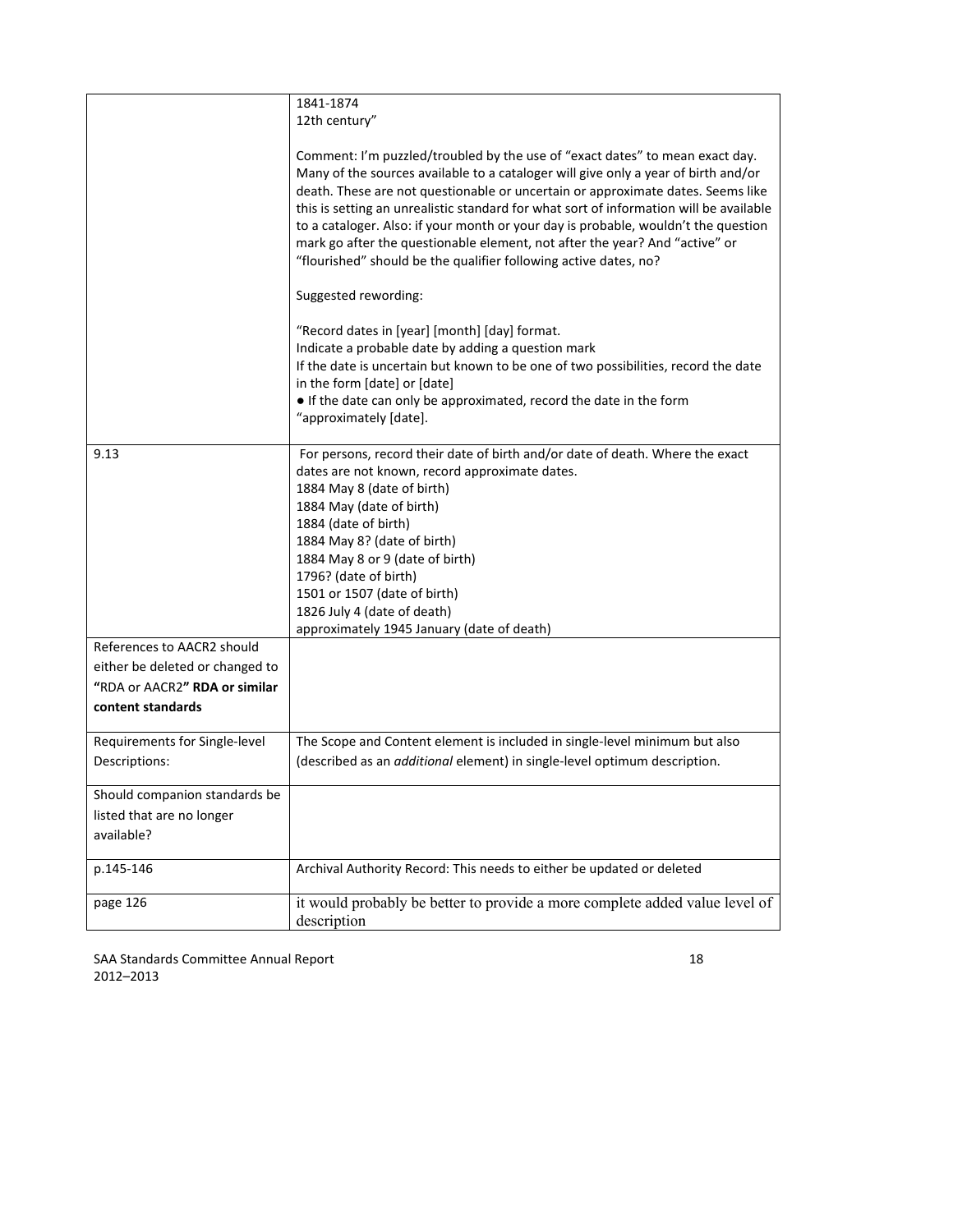| Preface (?)/Punt (?)           | , it would be helpful if definitions were provided for the different entities listed in<br>this section either in the text, in a footnote, or in a glossary. I would recommend<br>that the CNEDA entity definitions be adopted, which disallow the creation of<br>headings for personas, bibliographic identities, and animals, but otherwise would<br>not create significant divergence from library authority file structures. These are:<br>Person: "Individuo de la especie humana."<br>Family: "Dos o más personas relacionadas por matrimonio, nacimiento,<br>adopción u otra situación jurídica similar, o bien por presentarse ellos<br>mismos como una familia."<br>Corporate body: "Organización o grupo de personas identificado por un<br>nombre propio y que actúa, o puede actuar, como una unidad, o bien un<br>cargo institucional desempeñado por una persona." |  |
|--------------------------------|----------------------------------------------------------------------------------------------------------------------------------------------------------------------------------------------------------------------------------------------------------------------------------------------------------------------------------------------------------------------------------------------------------------------------------------------------------------------------------------------------------------------------------------------------------------------------------------------------------------------------------------------------------------------------------------------------------------------------------------------------------------------------------------------------------------------------------------------------------------------------------|--|
|                                | This definition of corporate body in particular is the same as is found in<br>ISAAR(CPF), and similar to that found in ISAD(G), DACS, and RAD.                                                                                                                                                                                                                                                                                                                                                                                                                                                                                                                                                                                                                                                                                                                                   |  |
| Paragraph on Examples (p. 5    | Paragraph on Examples (p. 5) will need to be rewritten if most MARC and EAD<br>examples have been removed, and to clarify when they appear; it looks like these<br>occur only when the rule indicates that information can be given in text or in a<br>code. EAC-CPF examples should be mentioned here as well.                                                                                                                                                                                                                                                                                                                                                                                                                                                                                                                                                                  |  |
|                                | If the archivist is to record a name in the authority record in accordance with,<br>e.g., RDA or AACR2, what should be done when those standards conflict with the<br>instructions in DACS chapter 9? Or is only the authorized name – the heading,<br>i.e., that will be used in access points - to conform with RDA, AACR2, or other<br>standard, while additional elements included in the authority record should<br>comply with chapter 9?                                                                                                                                                                                                                                                                                                                                                                                                                                  |  |
| 1.1. Preamble parts            | You may be waiting until you're farther along with this draft, but I hope<br>TS-DACS will be updating the Preface, Acknowledgments, and Overview<br>of Archival Description to make them specific to DACS 2013. I think it is<br>important that you provide some grounding for why these changes were<br>undertaken and address the scope of the revision as TS-DACS undertook it,<br>especially at a broad level the things you chose not to address in this<br>revision.                                                                                                                                                                                                                                                                                                                                                                                                       |  |
| 1.2. Encoding examples at the  | I think it is a mistake to remove these. I know that you're moving fully                                                                                                                                                                                                                                                                                                                                                                                                                                                                                                                                                                                                                                                                                                                                                                                                         |  |
| end of each chapter in Part I. | encoded examples to the Standards Portal, which is a great thing.<br>Nonetheless, removing element-specific examples of encoding in EAD and<br>USMARC here forces people who don't really know those structure standards<br>to wade through fully encoded examples elsewhere. I think element-specific<br>examples serve a useful purpose at the end of each Part I chapter and that                                                                                                                                                                                                                                                                                                                                                                                                                                                                                             |  |

SAA Standards Committee Annual Report 19 2012–2013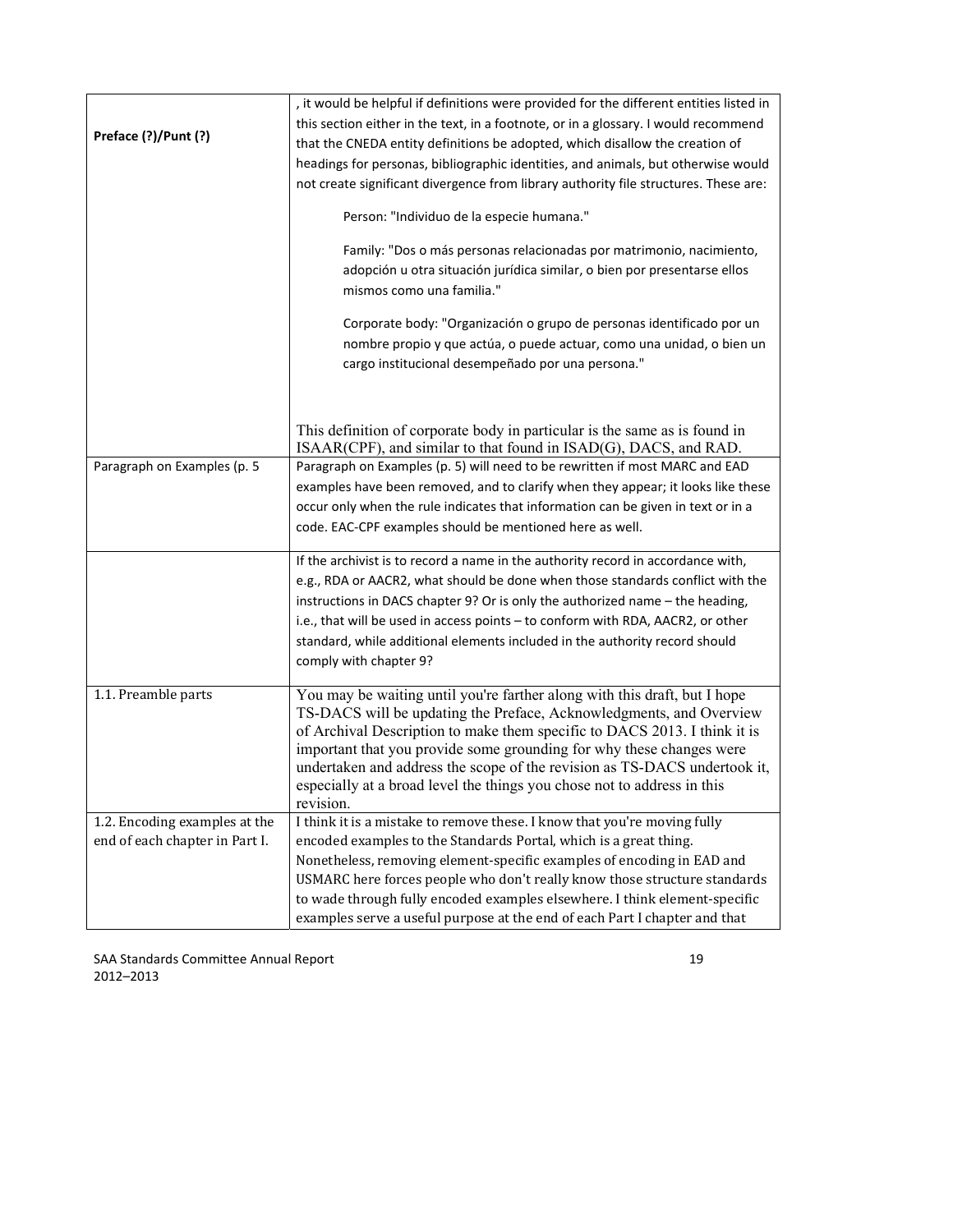|                                   | they should be updated and retained.                                                                                                                                                                                                                                                                                                                                                                                                                                                                                                                                                                                                                                                                                                                                                                                                                                                                                                                                                                                                                                                                   |
|-----------------------------------|--------------------------------------------------------------------------------------------------------------------------------------------------------------------------------------------------------------------------------------------------------------------------------------------------------------------------------------------------------------------------------------------------------------------------------------------------------------------------------------------------------------------------------------------------------------------------------------------------------------------------------------------------------------------------------------------------------------------------------------------------------------------------------------------------------------------------------------------------------------------------------------------------------------------------------------------------------------------------------------------------------------------------------------------------------------------------------------------------------|
|                                   | Generally, I think the presentation of Chapter 9 needs some work. The<br>number of rules is exhausting, and most archivists will have no referent for<br>understanding this atomized view of the data content of an archival authority<br>record. Is there any way to group them meaningfully and perhaps provide<br>encoded examples of that chunk or grouping of rules? I'd hate to see the<br>importance of finally having an ISAAR-based data content standard for<br>archival authority data lost because of off-putting presentation.                                                                                                                                                                                                                                                                                                                                                                                                                                                                                                                                                            |
| p. 4                              | I think you're making a big mistake lumping the AACR-specified use of square                                                                                                                                                                                                                                                                                                                                                                                                                                                                                                                                                                                                                                                                                                                                                                                                                                                                                                                                                                                                                           |
| <b>Clarify this rule</b>          | brackets in with abbreviations and acronyms. Many, many archivists are and<br>will continue to be confused by the very specific bibliographic usage of square<br>brackets to indicate information not found on the chief source of information.<br>I think in this introduction, since you've chosen to introduce square brackets,<br>you need to explicitly mention that you mean square brackets as regular<br>punctuation, like parentheses, and not the specific instance of square brackets<br>as used by bibliographic catalogers to indicate that information did not come<br>from the chief source of information. As one strategy, you could do this with a<br>footnote referencing rule 2.3.3. In my comment on this page, I indicated a<br>hopefulness that you'd address this distinction elsewhere, but you don't. I<br>think you have to, given that DACS continues to be an educational as well as a<br>standards document for the U.S. archival community. Also, see my comment<br>on rule 2.4.16. DACS actually does explicitly provide some standards for usage<br>of abbreviations! |
| 2.2. Chapter 1. Levels of         | In your new introductory sentences, I think you need to footnote the                                                                                                                                                                                                                                                                                                                                                                                                                                                                                                                                                                                                                                                                                                                                                                                                                                                                                                                                                                                                                                   |
| Description, p. 7                 | discussion of levels in sections 1 and 2 of ISAD(G) to remind DACS users of<br>the broader context of this discussion of levels in archival description.                                                                                                                                                                                                                                                                                                                                                                                                                                                                                                                                                                                                                                                                                                                                                                                                                                                                                                                                               |
| <b>Introduction to Describing</b> | I think you have to be really consistent in describing and cross-referencing                                                                                                                                                                                                                                                                                                                                                                                                                                                                                                                                                                                                                                                                                                                                                                                                                                                                                                                                                                                                                           |
| Creators, pages 104-107           | what you've done with former chapters 9 & 10. This will likely be the most<br>confusing thing about DACS 2013, so the more hand-holding and referencing                                                                                                                                                                                                                                                                                                                                                                                                                                                                                                                                                                                                                                                                                                                                                                                                                                                                                                                                                |
|                                   | you do in your text, the better off DACS users will be In their transition from<br>2004 to 2013.                                                                                                                                                                                                                                                                                                                                                                                                                                                                                                                                                                                                                                                                                                                                                                                                                                                                                                                                                                                                       |
| <b>Revised</b>                    |                                                                                                                                                                                                                                                                                                                                                                                                                                                                                                                                                                                                                                                                                                                                                                                                                                                                                                                                                                                                                                                                                                        |
| Table C3, p. 225-226              | You'll redo the crosswalk between ISAAR(CPF) AND DACS 2013, right? And                                                                                                                                                                                                                                                                                                                                                                                                                                                                                                                                                                                                                                                                                                                                                                                                                                                                                                                                                                                                                                 |
|                                   | perhaps add in a crosswalk to EAD-CPF? And some of the other DACS 2004<br>crosswalks where the DACS numbering has changed in DACS 2013?                                                                                                                                                                                                                                                                                                                                                                                                                                                                                                                                                                                                                                                                                                                                                                                                                                                                                                                                                                |
| Preface/Introduction              | New discovery systems are likely to pull data both from descriptions and from                                                                                                                                                                                                                                                                                                                                                                                                                                                                                                                                                                                                                                                                                                                                                                                                                                                                                                                                                                                                                          |
|                                   | records for corporate bodies, persons, and families. DACS could be more explicit<br>about which parts of the standard are intended for descriptions of collections and                                                                                                                                                                                                                                                                                                                                                                                                                                                                                                                                                                                                                                                                                                                                                                                                                                                                                                                                 |
| What is required in               |                                                                                                                                                                                                                                                                                                                                                                                                                                                                                                                                                                                                                                                                                                                                                                                                                                                                                                                                                                                                                                                                                                        |

SAA Standards Committee Annual Report **1966** 20 and 20 and 20 2012–2013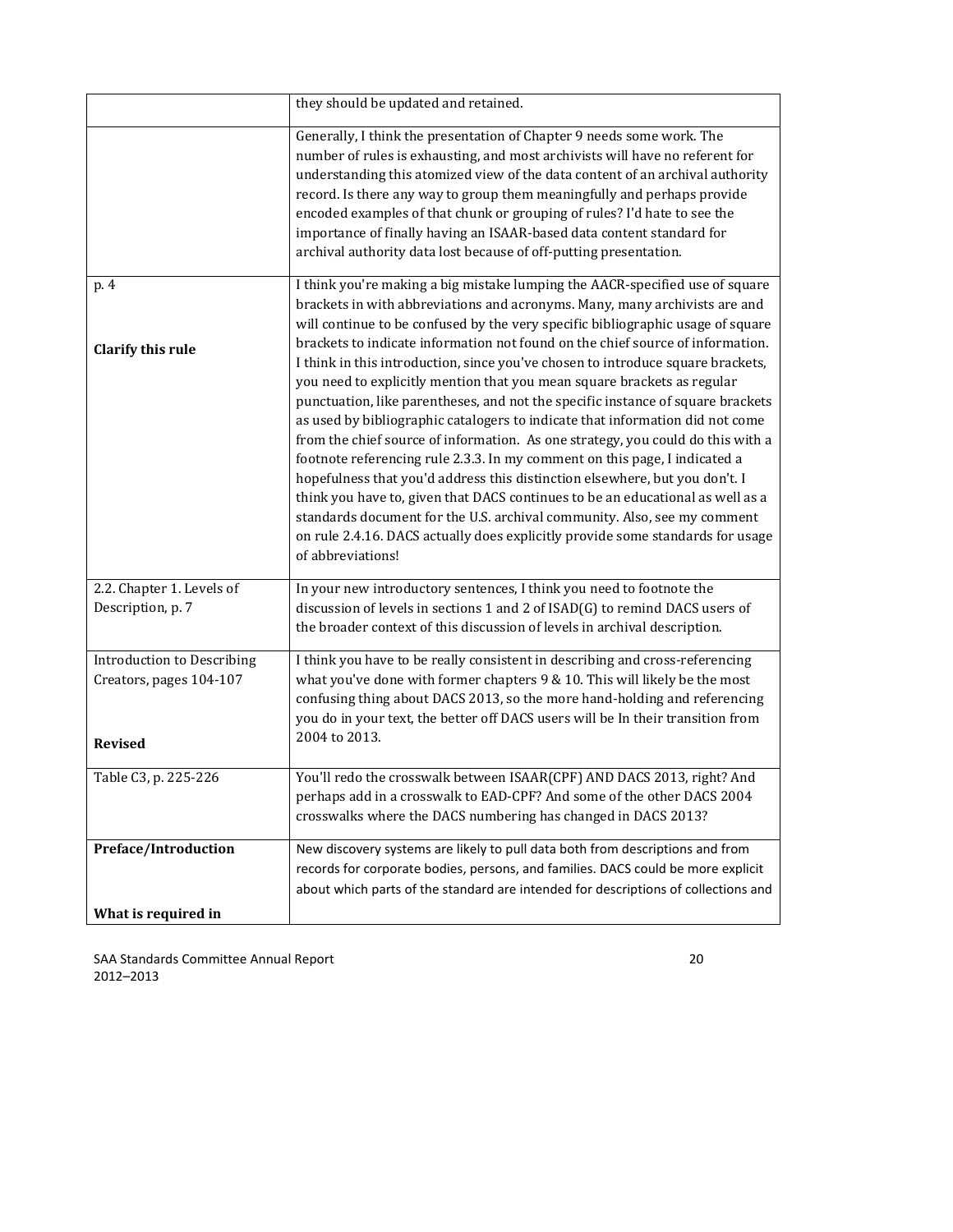| collection descriptions? | which pertain to records for persons, corporate bodies, and families.                  |  |
|--------------------------|----------------------------------------------------------------------------------------|--|
| What is required in      |                                                                                        |  |
| authority records?       | We are unclear as to the need for two separate sections on creating biographical       |  |
|                          | and administrative histories. Regardless of having a formalized archival authority     |  |
|                          | file or not, much of the descriptive content is the same in both the authority         |  |
|                          | record and in the bio/admin narrative. Would it not make more sense to users to        |  |
|                          | have one section on archival authority control and specify which pieces of the         |  |
|                          | authority file should be used to generate the narrative found in the finding aid       |  |
|                          | (since that is where we are going anyway)? This would make it easier for people        |  |
|                          | to adopt EAC-CPF since pieces of the description could better map to the               |  |
|                          | standard.                                                                              |  |
|                          |                                                                                        |  |
|                          | What is the role now for biographical and historical notes in collection               |  |
|                          | descriptions? Are the references in Part I to Part II legacies of the old structure of |  |
|                          | DACS, or are they intended to indicate that collection descriptions rules are the      |  |
|                          | same as rules for descriptions of corporations, persons, and families?                 |  |
|                          |                                                                                        |  |
| Preface/Explanation      | What is the role now for biographical and historical notes in collection               |  |
|                          | descriptions? Are the references in Part I to Part II legacies of the old structure of |  |
|                          | DACS, or are they intended to indicate that collection descriptions rules are the      |  |
|                          | same as rules for descriptions of corporations, persons, and families?                 |  |
|                          | Are 2.7.8 and 2.7.9 giving guidance for both EAD and EAC in the same place? The        |  |
|                          | solution may be one note in a finding aid, but the same data may exist in two          |  |
|                          | separate entity records.                                                               |  |
|                          |                                                                                        |  |

# **Minimal/Optimal for Authority records and collection descriptions?**

# **Subgroup meeting October 2012**

# **Try to have packet together by Dec. 1**

## **Other issues**

- Small glossary v. embedded in text
- Encoding examples—full examples in the appendices
- *Guide to DACS*
- List of changes to DACS—available on the web/in the first printing (appendix) (What's New in DACS?) **Comment [JGD1]:** Claudia will take the first crack at this. **Comment [JGD2]:** Gordon

**Preface issues** 

SAA Standards Committee Annual Report 2012–2013

| v        | ٦ |
|----------|---|
| ¢<br>전 사 |   |
|          |   |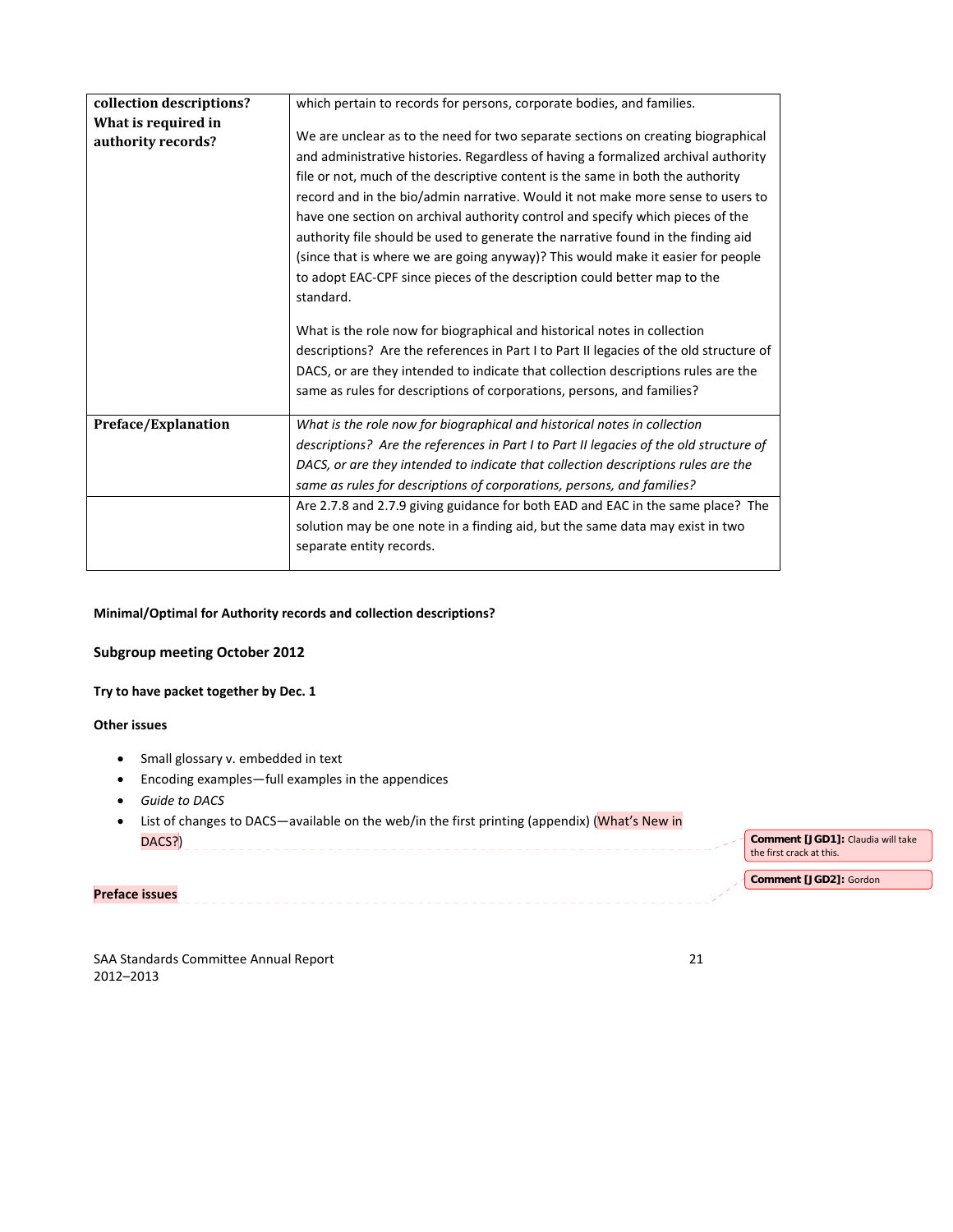- ICA conceptual model
	- Explain why 2.6 and 2.7 are in Part I
		- o 2.7 is keyed to the collection; this is different Part II
- Relationships (especially in 2.7 How does the creator relate to the materials?)—Hillel
- Need address changes in DACS
	- o Removed encoding examples
	- o Moved chapters 9 and 10
	- o Reworked section II
	- o Changed supplied to devised and explain why
	- o Removed part III
	- o Minor modifications in part I
	- o Note about abbreviations, acronymns, and square brackets
	- o RDA and the convergence of LAM
	- o EAC‐CPF Part II
	- o Papers issue
	- o Analog and digital materials are covered by the rules
	- o Cory's definitions
	- o Website relationship to examples
	- o Things we didn't change and why

## **Chapter 9**

- Part II
	- o Chapter 9 Introduction/Relationships/LCNAF v. Archival Authority Records—Hillel **Comment [JGD3]:** Hillel
	- o Chapter 10 Form of Name 9.5 to 9.11
	- o Chapter 11 Description of Corporations, Persons, and Families 9.12‐9.30
	- o Chapter 12 Related Corporations, Person, and Families 9.31‐9.35
	- o Chapter 13 Archival Records Management 9.36‐9.47
	- o Chapter 14 Related archival materials and other resources 9.48‐9.52
	- o At top of each sub‐groups indicated what is required/also identify at the item level
- When do you create authority records?
	- o Discuss in the preface to this section—not addressing; institutions set local practice and document; no community consensus as of yet
- LCNAF v EAC (CPF)
	- o Form of the name needs to match, does the rest of the record need to match?

#### **Crosswalks**

- **EAD/MARC/DACS**
- ISAAR/EAC/DACS
- RDA/DACS **Comment [JGD5]:** For print version, Mary

SAA Standards Committee Annual Report 22 2012–2013

**Comment [JGD4]:** Jackie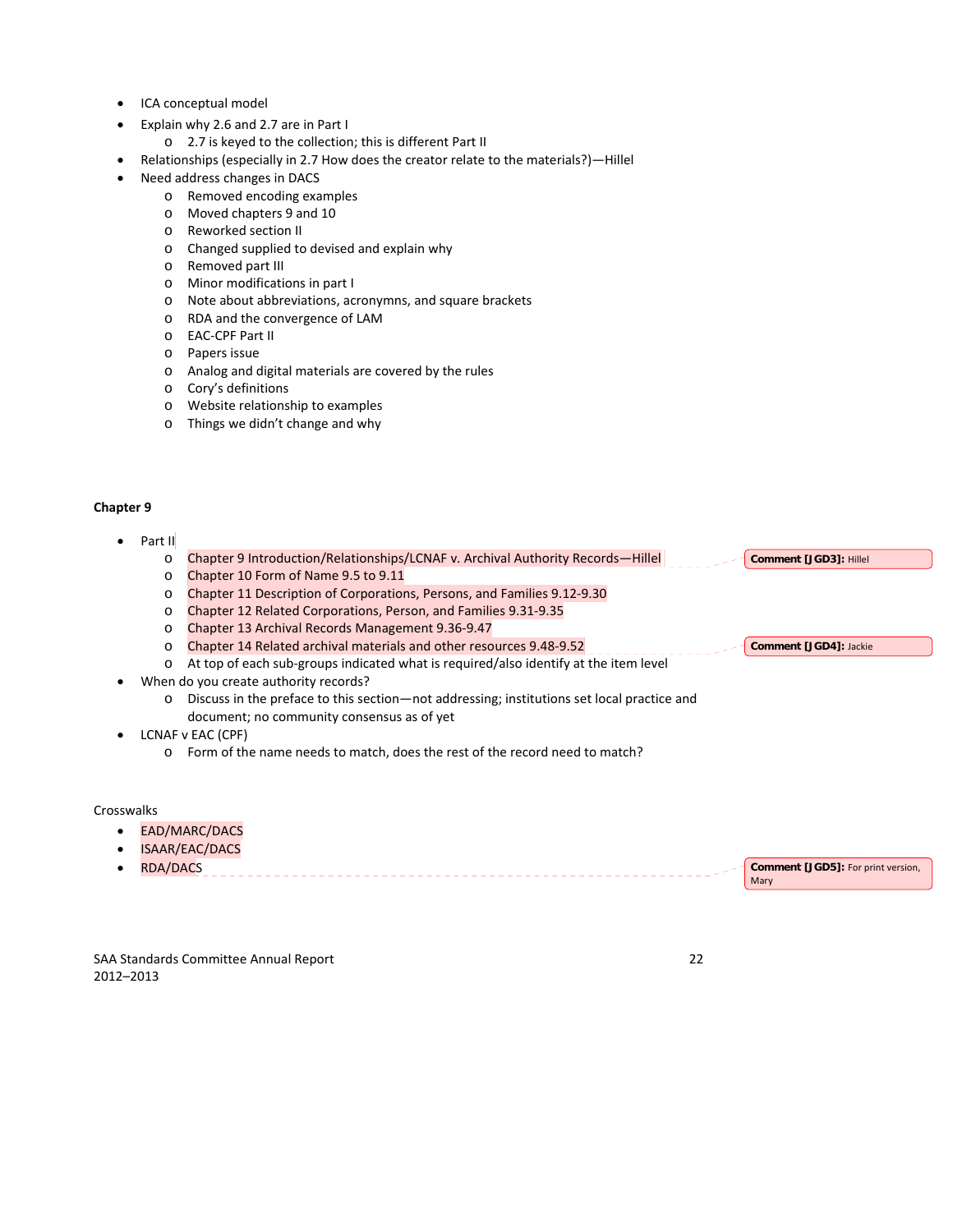# **March 2013**

## Meeting Minutes

## TS‐DACS

## 6 March 6, 2013

- 1. TS‐DACS membership
	- a. Gordon proposed that membership on TS‐DACS be moved to staggered terms. Currently everyone on TS‐DACS rotates off in 2015. This could make continuity on the committee problematic. Committee members were in general support with this motion. Hillel Arnold and Jackie Dean volunteered to extend their terms of service.
- 2. DACS revision cycle
	- a. A motion is before SAA Council to put DACS on a rolling revision cycle. Dennis Meissner reported that feedback during Council's discussion phase has been positive and that he is confident that the motion will pass. This will necessitate updating the TS‐DACS charge.
- 3. Update on publication of DACS revision
	- a. Gordon has received the copyedited version of DACS back from SAA. He will review the suggested changes and contact committee members if needed. Committee discussed whether there were any deadlines to attach to the publication schedule. Committee would like to see the pdf version online available by June  $6<sup>th</sup>$  and the print version available by the SAA annual meeting in New Orleans.
- 4. Educational Outreach
	- a. Workshops
		- i. Hillel and Jackie are working on revising the introductory DACS workshop. It will be offered at SAA 2013 in New Orleans. Looking to develop a suite of workshops (online and in person) around the introductory workshop. Cory Nimer is working on revising the MARC according to DACS workshop.
	- b. Implementing DACS publication
- 5. Development of website plan of attack
	- a. Talked about how to approach the development of the website for additional examples. Also talked about turning DACS into a website. The committee would like to see the DACS website and the examples website be the same. Need to figure out a way to delineate the content approved by SAA Council (DACS standard) and that vetted by TS‐ DACS (additional examples). A small subgroup will work with Matt Black at SAA to figure out what can be done in Drupal. That subgroup will consist of Gordon Daines, Kate Bowers, Sibyl Schaefer, and Hillel Arnold.
	- b. Talked about the need to gather additional examples. Email requests have not been terribly effective. Will make a form available online to gather examples. Each TS‐DACS members should also look to gather examples. Kate mentioned that she has used ArchiveGrid to look for examples. Gordon suggested that good examples from each committee members' home institution would be worth gathering. It was mentioned that we should identify where the examples are coming from.
- 6. **Action Items**
	- a. Gordon will update the TS‐DACS charge with changes to committee membership and the revision cycle

SAA Standards Committee Annual Report **1996** 23 and 23 2012–2013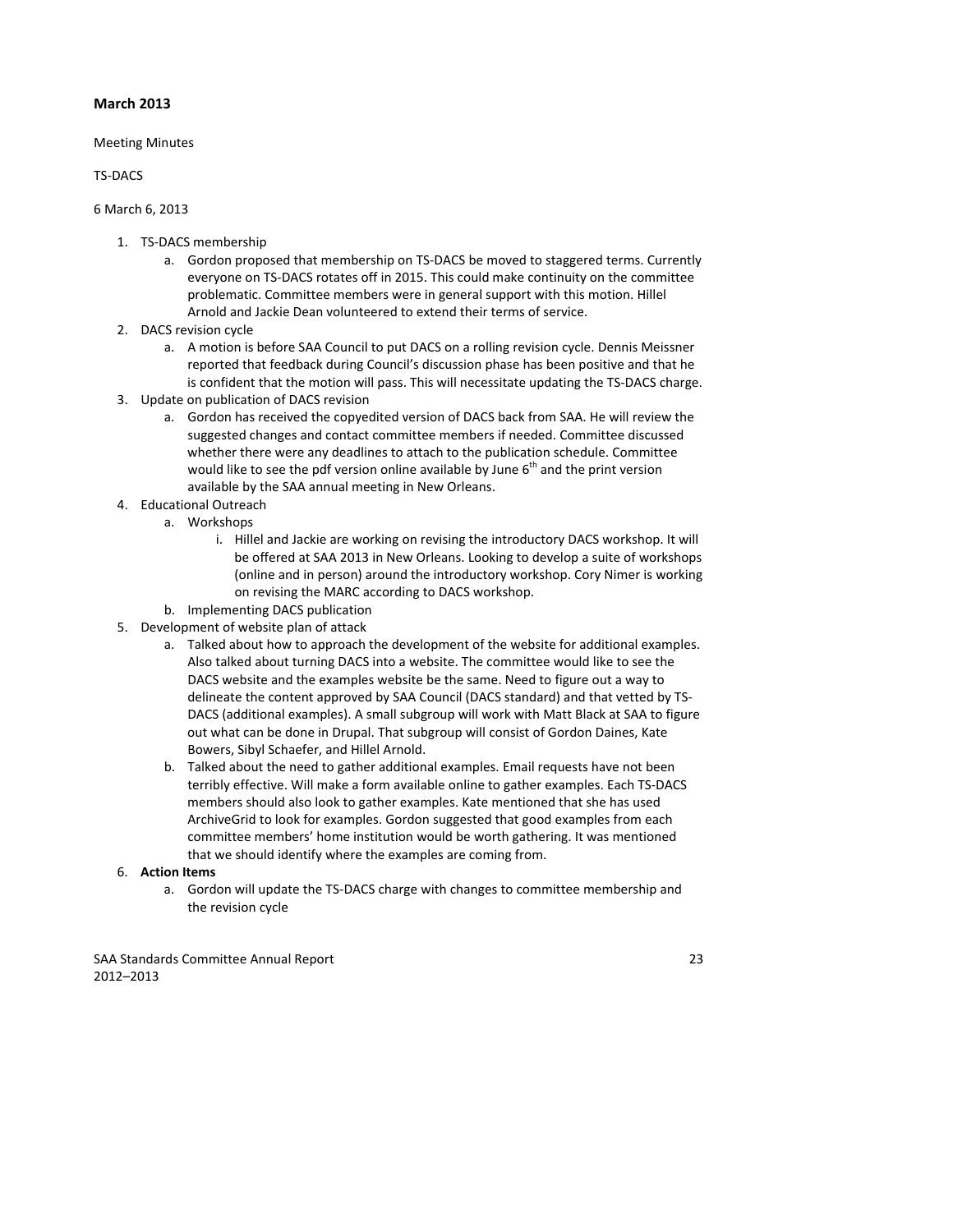- b. Gordon will flesh out a proposal for staggered membership on TS‐DACS. Will probably ask a couple of members to end their terms in 2014 and a couple to extend to 2016.
- c. Hillel will share a draft outline of the introductory DACS workshop with the committee for feedback.
- d. Gordon will arrange a teleconference with Matt Black [\(mblack@archivists.org\)](mailto:mblack@archivists.org) in April for the website subgroup.
- e. TS‐DACS members will look for additional examples to illustrate DACS rules.

SAA Standards Committee Annual Report **1996** 24 2012–2013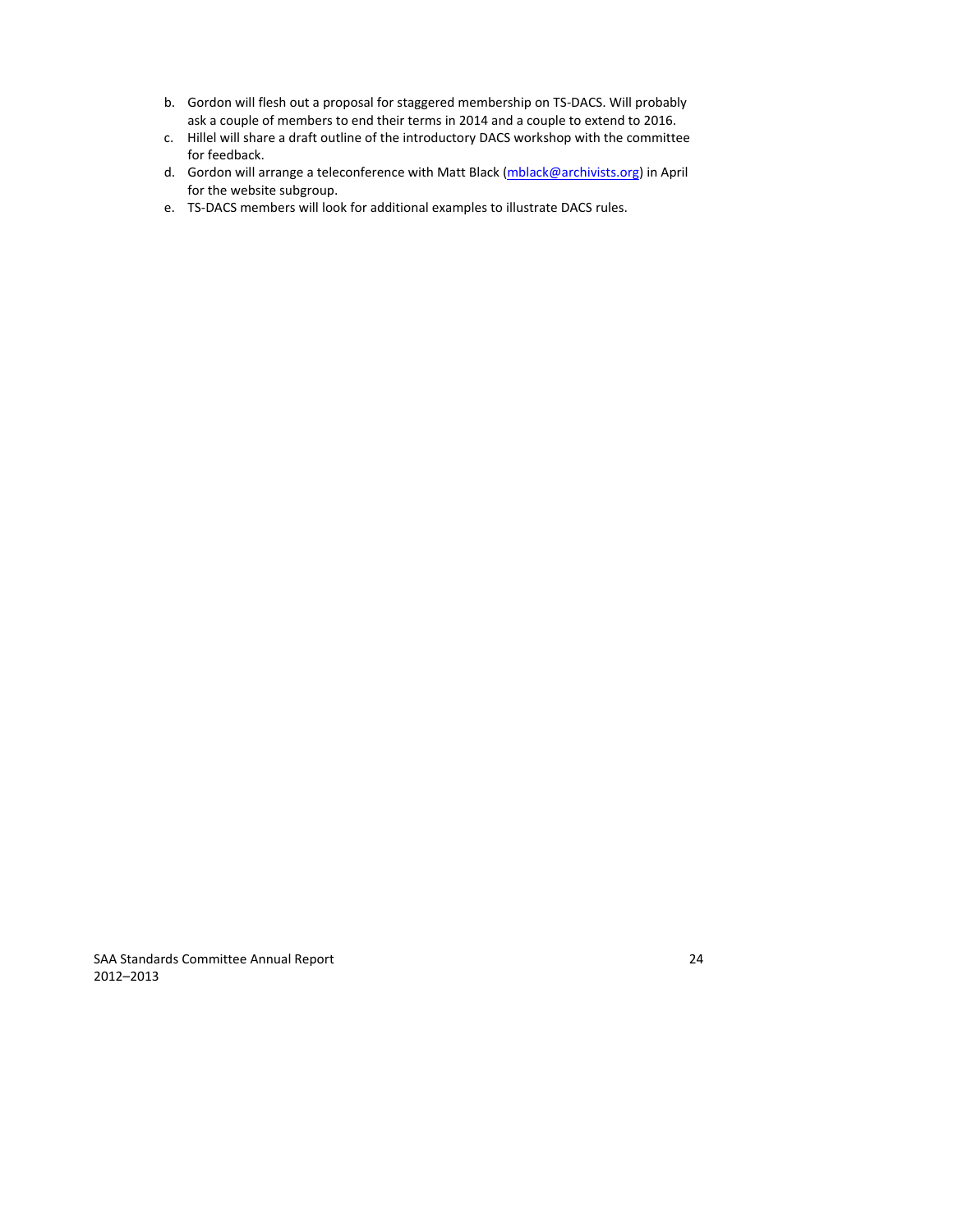## **Proposed Charge and Procedures Manual**

**Reports to:** Standards Committee **Established:** August 14, 2010

## **I. Purpose**

The Technical Subcommittee for *Describing Archives: A Content Standard* (TS-DACS) of the SAA Standards Committee is responsible for overseeing the timely and ongoing intellectual and technical maintenance and development of *Describing Archives: A Content Standard* (DACS). DACS is an outputneutral set of rules for describing archives, personal papers, and manuscript collections, and can be applied to all material types. DACS is compatible with ISAD(G): General International Standard Archival Description, 2nd ed. (International Congress on Archives, 1999). DACS is an SAA-approved standard; documentation for DACS is available through the Society of American Archivists at <http://www.archivists.org/governance/standards/dacs.asp> .

#### **II. Committee Selection, Size, and Length of Term**

TS-DACS consists of seven members (including one chair) appointed by the SAA vice president / president-elect for staggered three-year terms so that a minimum of two individuals are appointed by the Vice President each year. The technical subcommittee shall have no less than five members who are members of SAA. All members shall demonstrate significant knowledge of and experience with archival description generally, and with DACS specifically.

All members of TS-DACS shall be recommended by the Standards Committee for appointment by the SAA Vice President. The chair will be selected from existing TS-DACS membership and appointed for a three year term. The chair and members of TS-DACS may be reappointed for one consecutive term.

*Ex officio* members of the Technical Subcommittee for DACS shall include the following if they are not regular members of the subcommittee:

- Chair of the Standards Committee (or an appointed representative);
- Chair of the Description Section;
- Society of American Archivists' representative to Committee on Cataloging: Description and Access (CC:DA);
- Society of American Archivists' representative to ALCTS / LITA Metadata Standards Committee;
- Society of American Archivists' representative to International Council on Archives Subcommittee on Archival Description.

## **III. Reporting Procedures**

SAA Standards Committee Annual Report **1996** 25 2012–2013

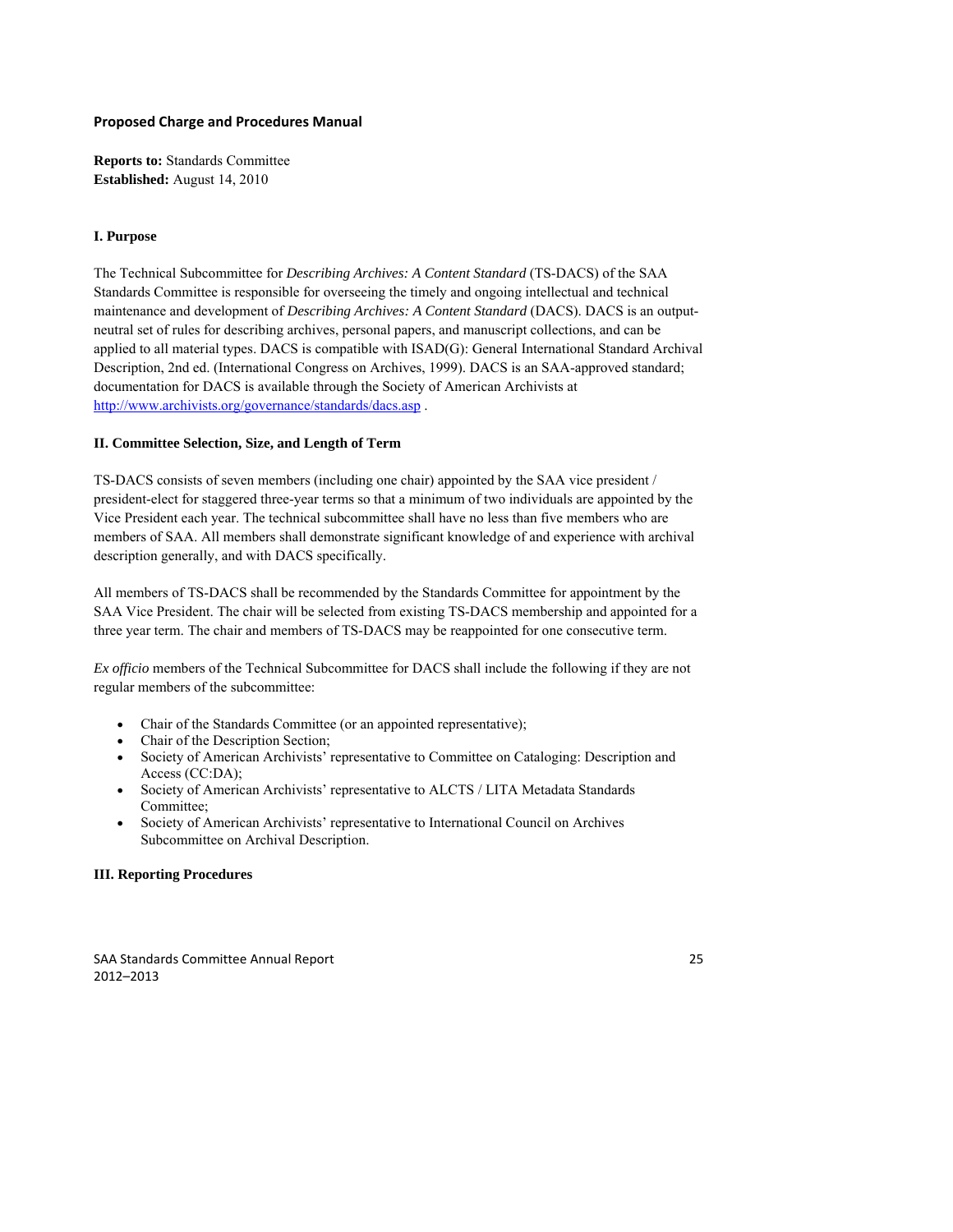The chair of the Technical Subcommittee for DACS shall report at least annually to the chair(s) of the SAA Standards Committee on the occasion of the SAA annual meeting. If extramural funding is obtained by SAA, the chair shall provide all necessary narrative reports to the SAA office in order that the reporting requirements of SAA and the funding source are met.

## **IV. Duties and Responsibilities**

To fulfill this mission, TS-DACS is specifically charged to:

- Carry out a review of *Describing Archives: A Content Standard* as needed
- Promote the understanding and use of DACS by the American archival community.
- Support educational efforts related to DACS by SAA.
- Develop members of the archives profession who are capable of promoting and maintaining DACS over time.
- Communicate its activities to relevant SAA components.
- Foster communication between other entities developing standards related to DACS.
- Work to ensure that DACS is compatible with other national and international descriptive standards.

The TS-DACS procedures manual outlines how these responsibilities are accomplished.

# **VI. Meetings**

TS-DACS shall carry out its charge primarily via electronic mail, regular mail, and conference calls. It shall meet at the SAA annual meeting and as necessary with funding from SAA or from extramural sources (with prior approval by the SAA Council).

*Approved by the SAA Council: ? 2013*

# **TS‐DACS Procedures Manual**

This procedures manual governs the activities of the Technical Subcommittee on *Describing Archives: A Content Standard* (TS‐DACS). It covers the management of the review and revision cycle of *Describing Archives: A Content Standard* (DACS), version control of revisions to DACS, and educational outreach activities.

# **Review and Revision**

Review and revision of *Describing Archives: A Content Standard* may be triggered in one of two ways:

1. TS‐DACS has as its responsibility to monitor companion standards associated with DACS. These standards include (but are not limited to): Encoded Archival Description (EAD), Encoded Archival

SAA Standards Committee Annual Report **1996** 2008 2009 2012 2020 2021 2022 2023 2012–2013

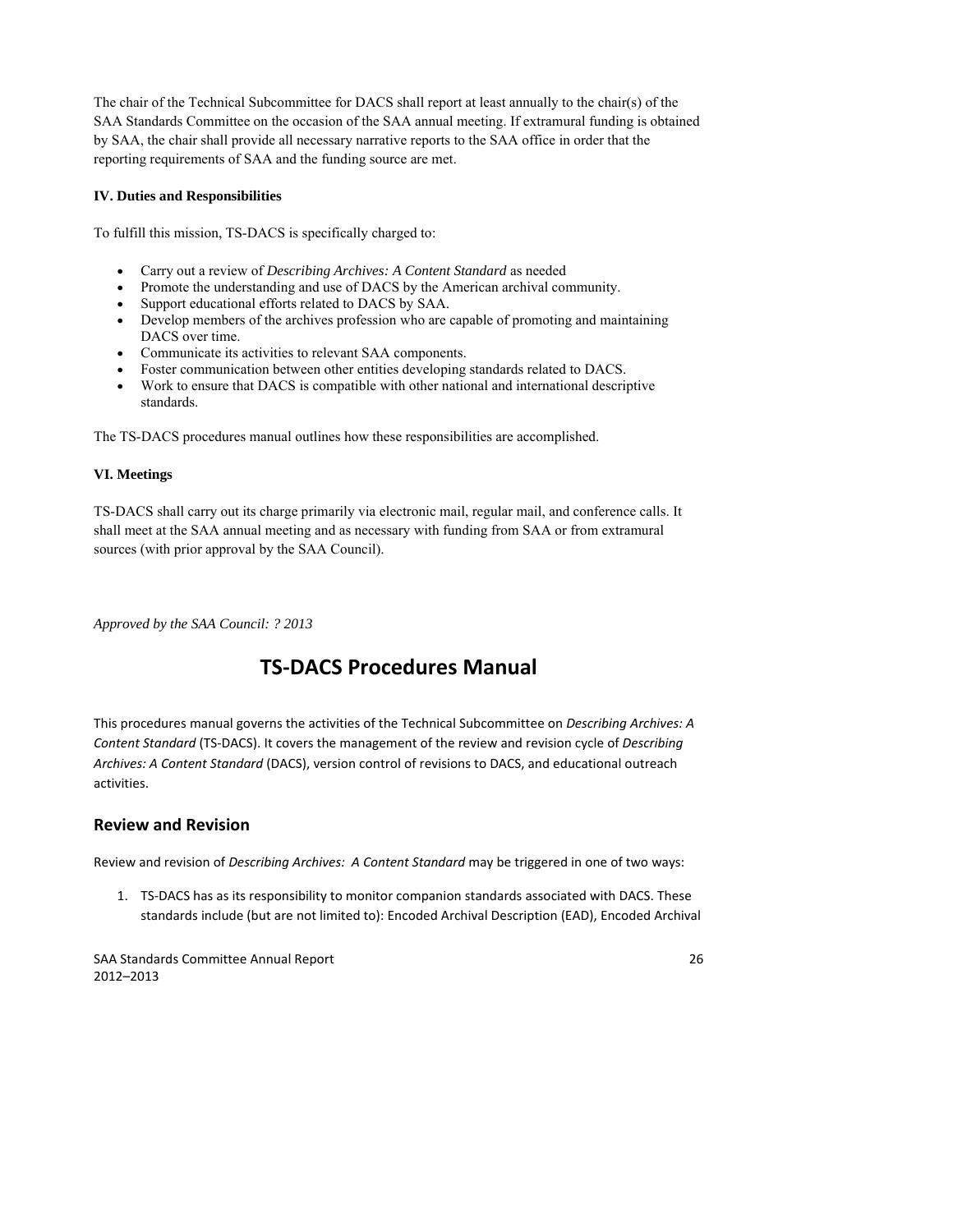Context (EAC), *Resource Description and Access* (RDA), MAchine‐Readable Cataloging (MARC) standards, and the Descriptive Cataloging of Rare Materials (DCRM) suite of standards. A revision of any of these companion standards will trigger a review of DACS by TS‐DACS for possible revision to maintain compatibility of standards. If revision is necessary, TS‐DACS will gather community feedback and make appropriate revisions to be presented to the Standards Committee and SAA Council for approval.

- 2. A review and revision of components of DACS may be triggered by a formal proposal submitted to TS‐DACS.
	- a. The proposal will include the following sections:
		- i. Brief description of the component of DACS to be changed as well as the proposed change.
		- ii. Justification for the proposed change. The justification must include why the proposed change to DACS is beneficial to the American archival profession. iii. Impact of the proposed change.
	- b. Upon receipt of a change proposal, TS‐DACS will evaluate the proposal and decide whether it merits further community discussion. If TS-DACS feels that the change proposal has merit, it will make the proposal available for community feedback in as many ways as possible.
	- c. TS‐DACS will review the community feedback and make a decision about whether or not to revise DACS.
	- d. If revision is selected, TS‐DACS will revise the corresponding component of DACS and make the revision available for community feedback.
	- e. TS‐DACS will then review community feedback and solidify proposed revision. The finalized revision proposal will be submitted to the Standards Committee and then SAA Council for approval.

# **Version Control**

Each component of DACS will include a statement indicating versions. TS‐DACS will also keep a master log indicating the revisions made to DACS. This master log will be available to the archival community through the TS‐DACS page of the SAA website.

Previous versions of DACS and revised components will be maintained and made accessible to the archival community.

# **Educational Outreach**

TS-DACS is responsible for ensuring that the American archival community understands DACS and is able to implement it. They accomplish this responsibility by:

1. Working cooperatively with the SAA Education Office to develop continuing education trainings related to DACS (these include workshops, videos, etc.).

SAA Standards Committee Annual Report **1996** 27 annual Report **1996** 27 2012–2013

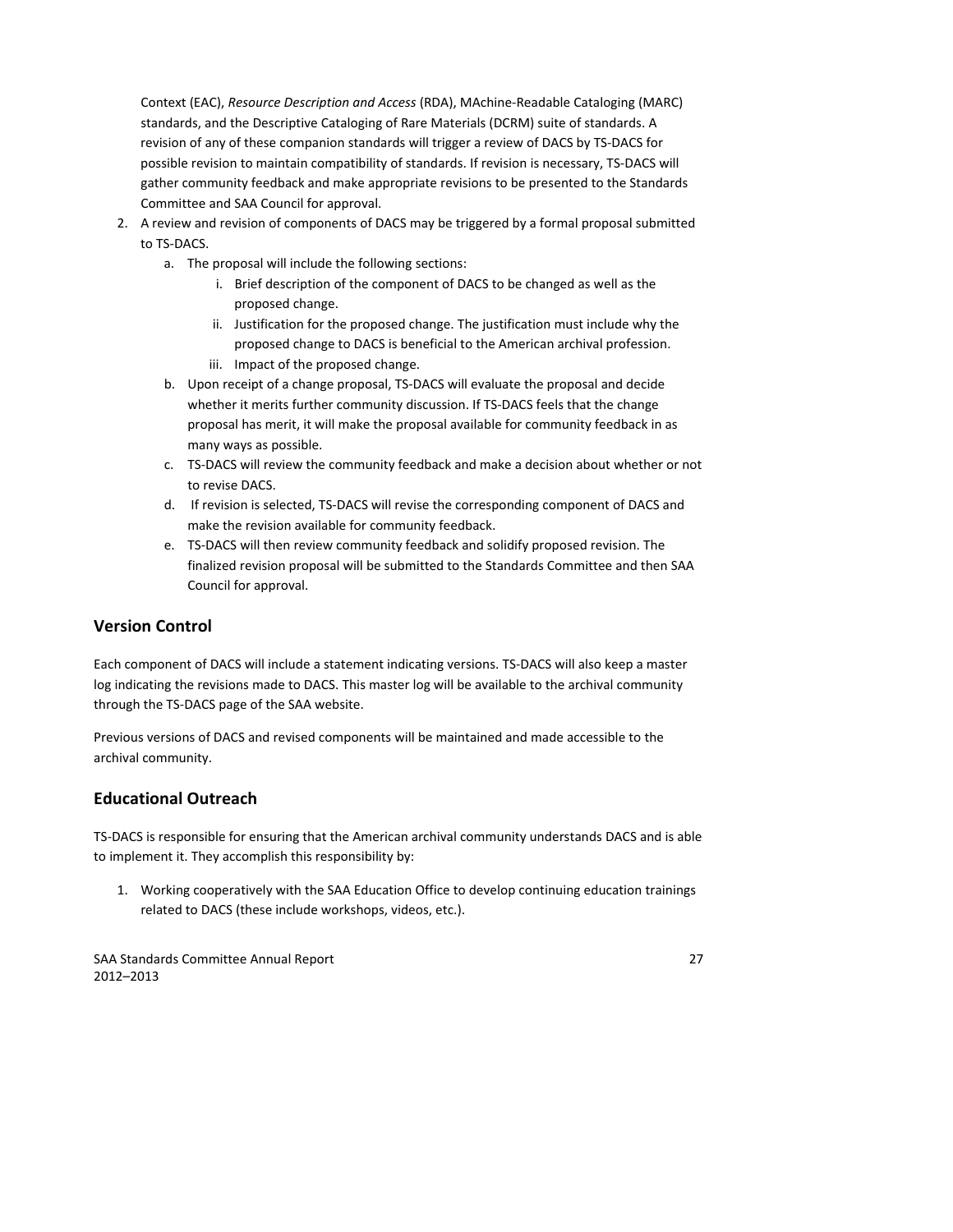- 2. Using the Standards Portal to promulgate information about DACS and its implementation.
- 3. Partnering with the SAA Publications Office to produce publications that enable archivists to successfully implement DACS.

SAA Standards Committee Annual Report **1966** 28 2012–2013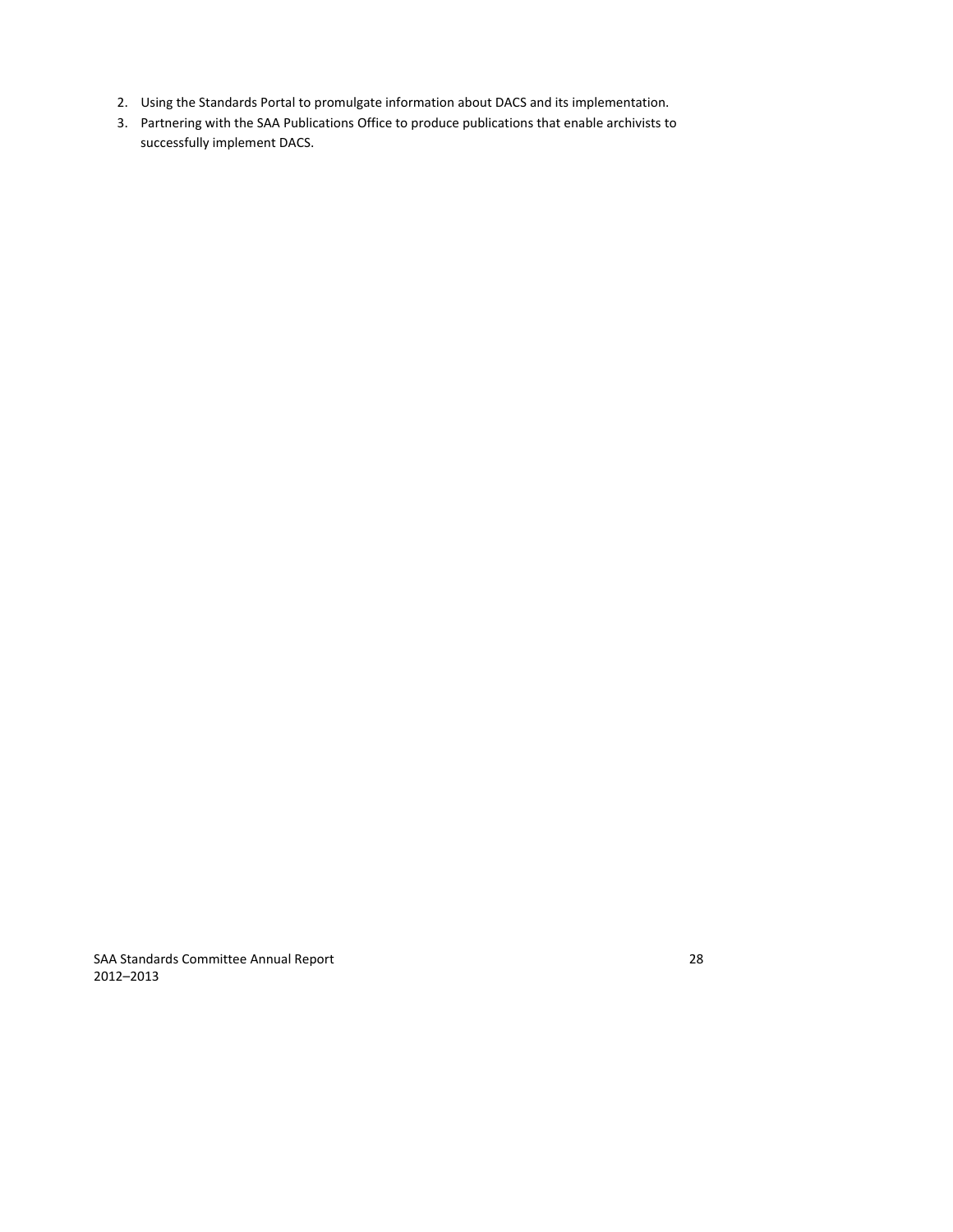# **Technical Subcommittee for Encoded Archival Context (TS-EAC)**

# **Report, 2013 Society of American Archivists Annual Meeting**

The Technical Subcommittee for Encoded Archival Context is happy to report a busy and successful year of work focused on the process of editing and translating the Tag Library of EAC‐CPF, disseminating the standard, and managing inquiries about the standard for the international community. The TS‐EAC is also involved in the process of the revision of EAD and is particularly attentive to issues related to the reconciliation of both standards, EAD and EAC‐CPF.

Following our meeting at last year's SAA Annual Meeting, TS‐EAC had the following primary goals:

- Publishing an edited version of tag library and examples
- Submit proposal to fund meetings of TS-EAC to address encoded archival functions. This needs to be thought ahead so that funding comes through by the time the EAD revision is finished.
- Collect use cases to analyze for future development of the standard
- Eventually a joint taskforce should be appointed to develop a controlled vocabulary for types of relations. This is an opportunity to connect with approaches in other standards — RDF ontologies used to publish linked data, for example. The need to develop a vocabulary that is suited to archives, yet not isolated from other standards, should be taken into consideration.

## **EAC‐CPF Tag Library**

#### **Tag Library editing**

The Tag Library was thoroughly reviewed last year. The TS‐EAC Editing Subcommittee completed a last round of editing by late 2012, and the finalized version was handed over to the SDT for encoding. The TS‐EAC Editing Subcommittee also produced a document with highlighted changes, for distribution to the translators in other languages, in order to facilitate the update of the content of the translated version, and help them keep them compliant with the English version.

#### **EAC‐CPF Tag Library as a dynamic documentation**

The SDT (Florence Clavaud) has done substantial work to finalize the encoding model that will enable the dynamic management of the Tag Library, with possibilities of versioning, and integration of the various existing and forthcoming translations. The model will serve for the encoding of both EAC‐CPF, and EAD2014 Tag Libraries. TEI templates are made available by Florence in GitHub [<https://github.com/SAA-SDT/eac-cpf-taglibrary/tree/master/templates](https://github.com/SAA-SDT/eac-cpf-taglibrary/tree/master/templates)> for the encoding of the EAD 2014 Tag Library.

The encoding of the content of the EAC‐CPF Tag Library (the original English version) is completed by Karin Brendenberg, and made available at [<https://github.com/SAA-SDT/eac-cpf](https://github.com/SAA-SDT/eac-cpf-taglibrary/tree/master/tei)[taglibrary/tree/master/tei>](https://github.com/SAA-SDT/eac-cpf-taglibrary/tree/master/tei). Next step would be the encoding of the existing translations of the Tag

SAA Standards Committee Annual Report **1996** 29 and 2008 29 2012–2013

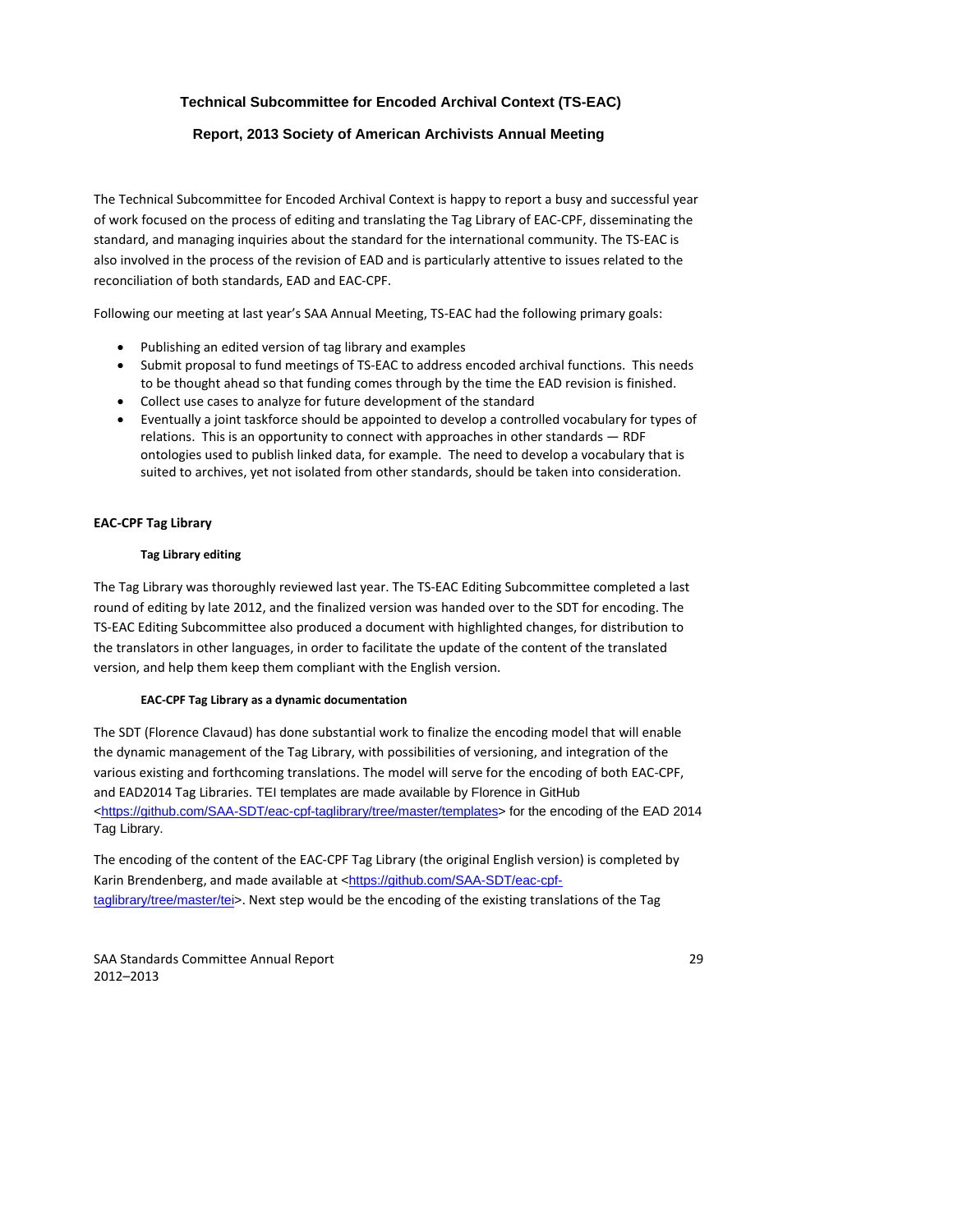Library. The model was devised in such a way that the different communities responsible for the translations would be able to proceed themselves to the encoding effort of the translated versions.

The infrastructure for a dynamic management of the Tag Library will also be applied to the Tag Library of the revised EAD.

### **EAC‐CPF Tag Library translations**

In addition to the French version of the EAC‐CPF Tag Library, online since May 2012, we are happy to report that substantial progress has been made in the dissemination of the standard through the translation of its Tag Library in different languages. Prestigious institutions are involved in that process. A new translation is thus published, and others are to be published soon:

- The Spanish version of the Tag Library was published in November 2012 by the *General Sub directorate of State Archives of the Spanish Ministry of Education, Culture and Sport*. The translation is published on the site of the State archives of Spain [\(http://www.mcu.es/archivos/docs/EAC\\_CPF2010TL\\_SPA\\_2012.pdf\)](http://www.mcu.es/archivos/docs/EAC_CPF2010TL_SPA_2012.pdf) and it is referenced in the Translations section of the EAC‐CPF website.
- A Greek translation is underway by the *Ionian University. Database and Information Systems Research Group, Department of Archives and Library Science*. It has been recently reported by the Greek member of the TS‐EAC that the translation is currently at its final stage.
- The German translation, by Kerstin Arnold, *Federal Archives of Germany and Archives Portal Europe project*, is at its final stage as well, and planned for release by August 2013
- The Italian translation, by *Istituto per i beni culturali della Regione Emilia‐Romagna. Soprintendenza archivistica per l'Emilia Romagna*, is reported to be due in summer 2013.
- A Portuguese translation is also underway, chaired by Vitor Manoel Marques da Fonseca *Arquivo Nacional*, Brazil.

Comprehensive information about translations and institutions in charge of the translations in the respective countries is published on the EAC‐CPF website [http://eac.staatsbibliothek](http://eac.staatsbibliothek-berlin.de/tag-library/translations.html)‐berlin.de/tag‐ [library/translations.html.](http://eac.staatsbibliothek-berlin.de/tag-library/translations.html)

It is to be noted that the international community has committed to regularly update the translated versions of the Tag library and keep pace with the original English version changes.

#### **EAC‐F**

The TS‐EAC‐CPF co‐chairs have been in contact with the Standards Committee chairs and Council Liaison regarding initial work on the formation of a schema for the description of functions. A meeting is scheduled in Brussels, Belgium at the upcoming ICA meeting in November 2013 to discover the existing work on this from the European community. Results from this meeting will be reported to the Standards Committee and next steps considered.

SAA Standards Committee Annual Report 30 2012–2013

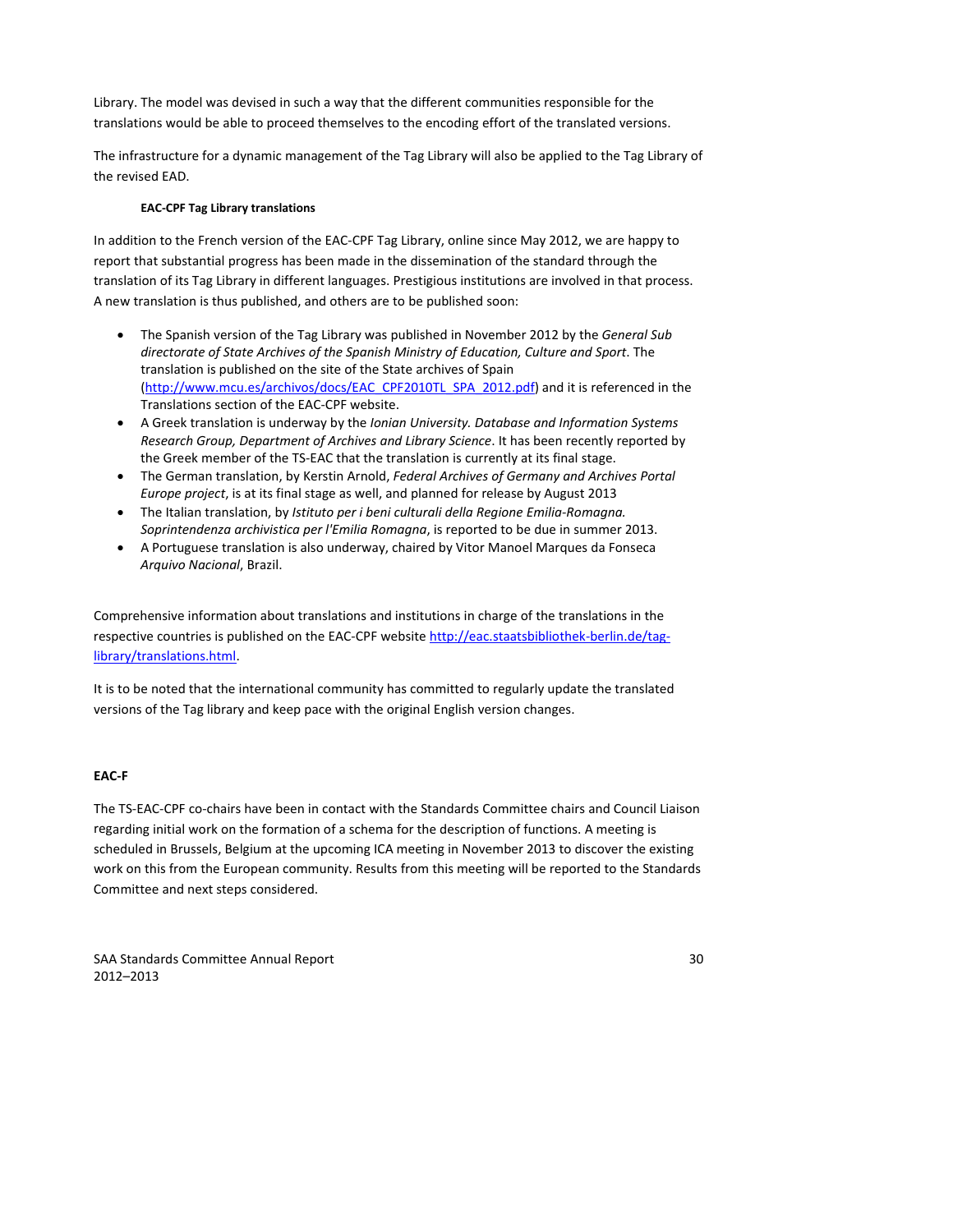## **EAC‐CPF Use Cases**

#### **JAO special issue on EAC‐CPF planned**

Three years after the release of EAC‐CPF, the moment has come to see that EAC‐CPF has helped to broaden the scope of authority control and identity issues, and to increase awareness of the importance of contextual information. We notice that the standard is being increasingly used within the archival community; it also is being adopted by other communities in specific projects.

A special issue of JAO will be devoted to communicate about the use case studies that address the different perspectives from which the EAC-CPF is being used, including large-scale projects, thematic resources, administrative tools, and research services. Guest editors will be Anila Angjeli (BnF) and Katherine M. Wisser (Simmons College), co-chairs of TS-EAC. The guest editors are working with Tom Frusciano, editor of the journal, on a time table for the publication.

#### **Relationship vocabulary development**

This remains an important initiative for the technical subcommittee and will be discussed at the meeting in August 2013 to see how we would like to move forward with this work.

#### **Other Business**

#### **EAC‐CPF ‐ a standard in use and thus in movement**

Translations of the Tag Library are excellent opportunities to test the accuracy and clarity of the documentation. As these initiatives are related to projects of implementation of EAC‐CPF, the schema itself is also analyzed for consistency and accuracy. Since the last meeting of TS‐EAC in August 2012, two other series of comments have been received, by APEx and by the Spanish translators.

The TS‐EAC keeps track of any comment received and submits them for analysis and consideration to all its members. The TS‐EAC Editing Subcommittee has committed to make any change (that does not have a direct impact on the schema) into the Tag Library, once the necessary infrastructure for this is on place. The purpose is to make the documentation as clear and comprehensive as possible. The translators will be consequently informed to reflect these changes in the other language translations.

Semantic, terminological and technical issues were pointed out. Some of them were resolved; others need more thorough consideration as they are related to both standards (EAC‐CPF and EAD) and their interoperation. And so the issues pointed out during this process will also benefit to the revision of EAD and, when time comes, to the writing of the EAD tag library.

SAA Standards Committee Annual Report 31 2012–2013

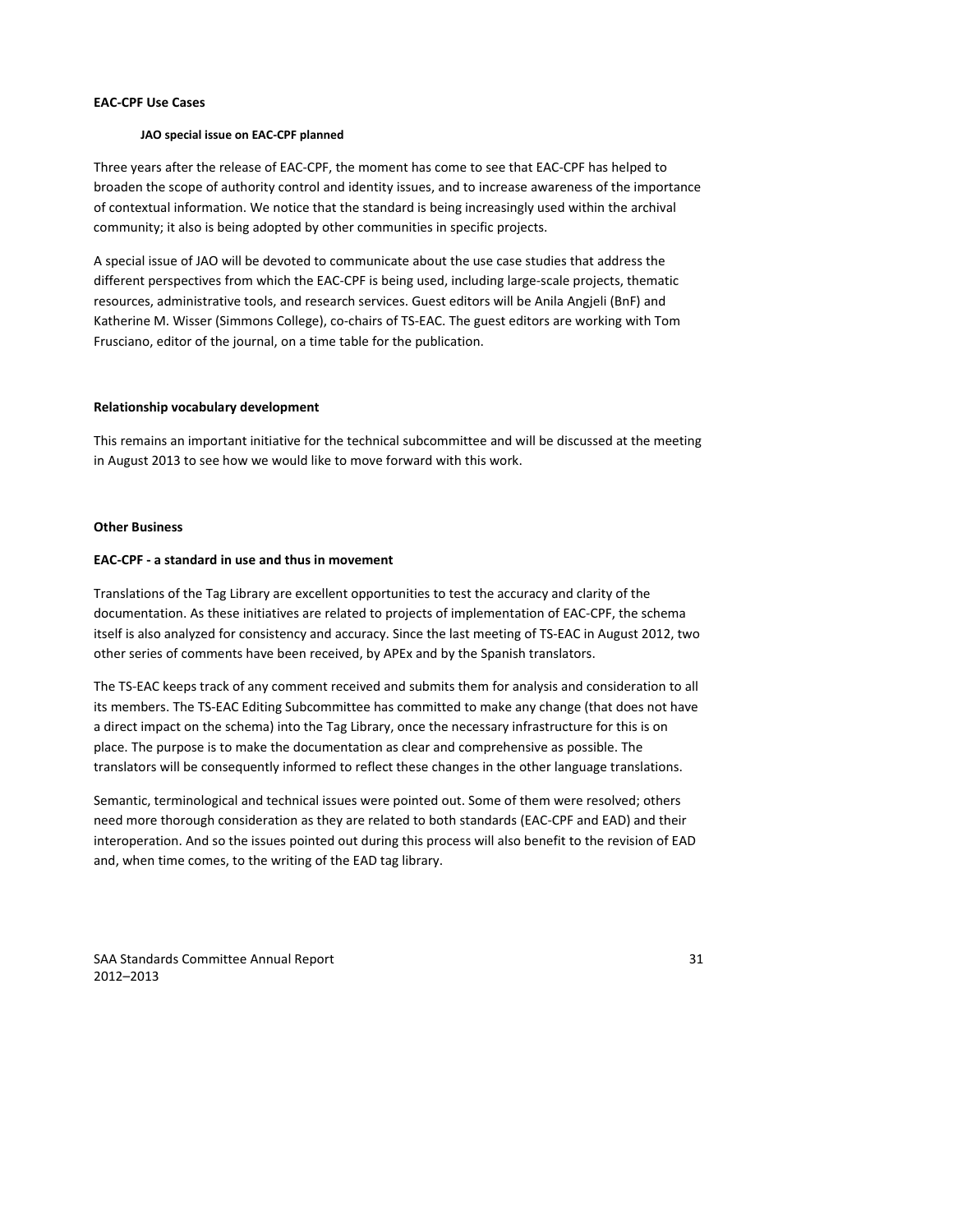## **EAC‐CPF and the revision of EAD**

The TS-EAC-CPF is actively involved in the revision process of EAD. Besides the fact that many of the TS-EAC‐CPF members are also members of TS‐EAD, the TS‐EAC‐CPF particular concern is in maintaining both schemas compatible.

## **EAC‐CPF website at [http://eac.staatsbibliothek](http://eac.staatsbibliothek-berlin.de/)‐berlin.de**

Since last year, Gerhard Müller from the *Staatsbibliothek zu Berlin* is acting as webmaster of the official EAC-CPF site. Any changes and updates asked for by the TS-EAC-CPF co-chairs were diligently made on the site.

Statistics from the website indicate that traffic on the website continues to hold steady between 500 and 1,000 unique visitors per month. In 2012, there were 14,776 visits to the site; in January‐July 2013, 10, 146 visits to the site. However, is to be noted that there is an increase (of more than 1,000 visits) compared to January‐July 2012.

The TS-EAC has started to develop their microsite with SAA as well. The co-chairs will continue to work on populating this site with minutes from TS‐EAC‐CPF meetings from 2012 and 2013 and other relevant subcommittee documentation.

#### **EAC‐CPF examples group**

The examples group has been led by Jerry Simmons. He reports that the group has continued to work both on the examples in the tag library and EAC‐CPF website as well as gathering new examples for the website. The analysis of the EAC‐CPF use cases through diversified examples has led to the organization at the SAA 2013 of Session 510 ‐ *It's a Con(text) Job: Contrasting EAC‐CPF Projects*. The examples subcommittee will be meeting in New Orleans following the TS‐EAC and TS‐EAD meetings.

#### **TS‐EAC annual meeting 2013**

TS‐EAC will hold a joint annual meeting with the Technical Subcommittee for Encoded Archival Description and the Schema Development Team on Wednesday, August 14th, 201, from 8:00 AM to 12:00 PM, in New Orleans, Windsor. The agenda for the TS-EAC portion of the meeting is as follows:

#### **TS‐EAC meeting agenda:**

- 1. Welcome and introductions, review of minutes and agenda
- 2. Revision issues of EAC-CPF
	- a. Revision suggestion submitted
	- b. Relationship to revision of EAD

SAA Standards Committee Annual Report 32 2012–2013

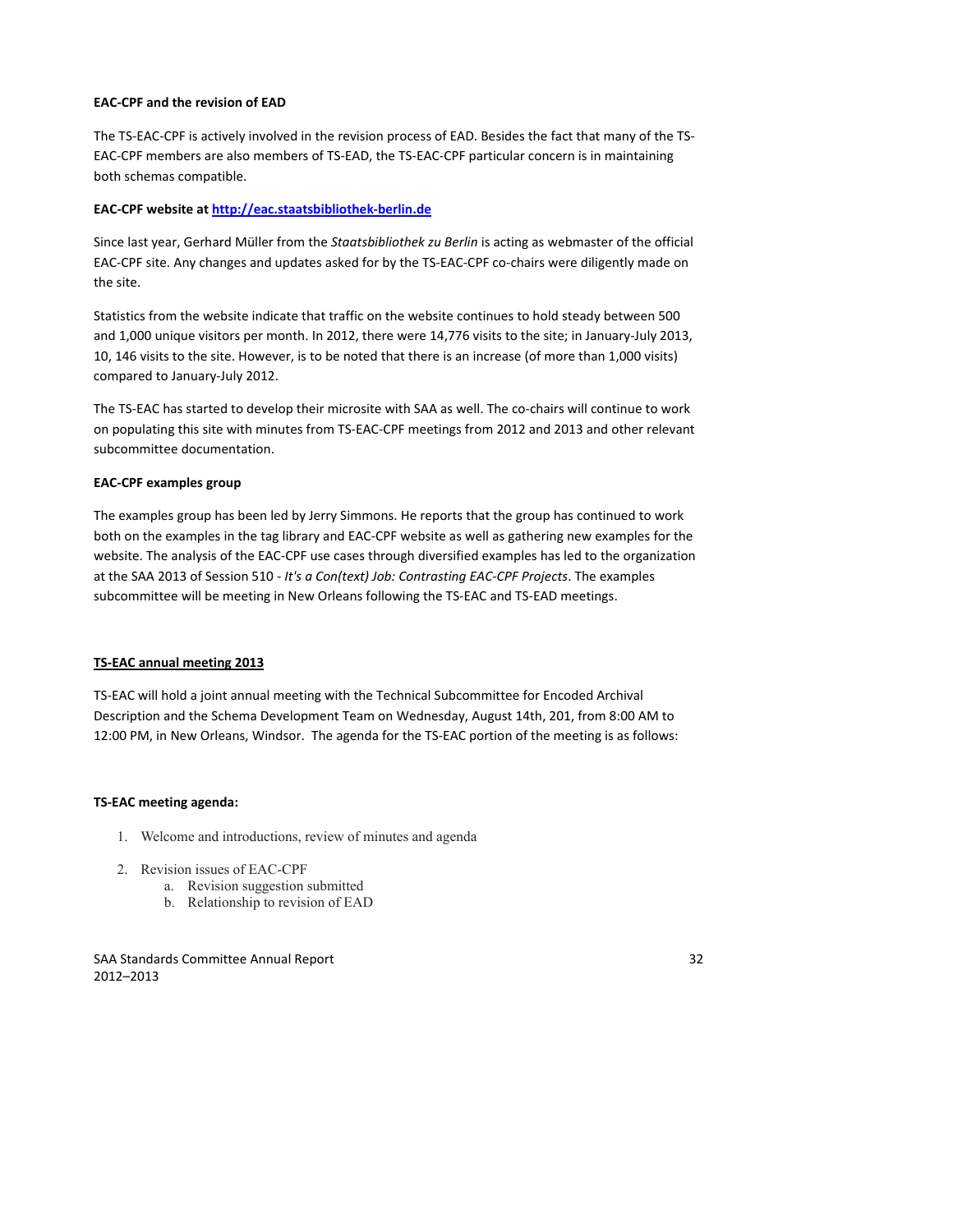- 3. Tag library update
	- a. Encoding of the tag library
	- b. Translations
	- c. Examples subcommittee report
- 4. Journal of Archival Organization a. Special issue on EAC-CPF
- 5. Discussion on Relationship vocabulary development
- 6. EAC‐F: discussion on launching work for a schema on functions
- 7. Project Updates
	- a. SNAC
	- b. APEnet
	- c. Others
		- i. EAC‐CPF in France
		- ii. EAC‐CPF in Germany
		- iii. EAC‐CPF in Spain
		- iv. Other countries/projects
- 8. Goals for next year

Respectfully submitted by Katherine M. Wisser and Anila Angjeli, TS-EAC co-chairs, July 2013.

SAA Standards Committee Annual Report 33 2012–2013

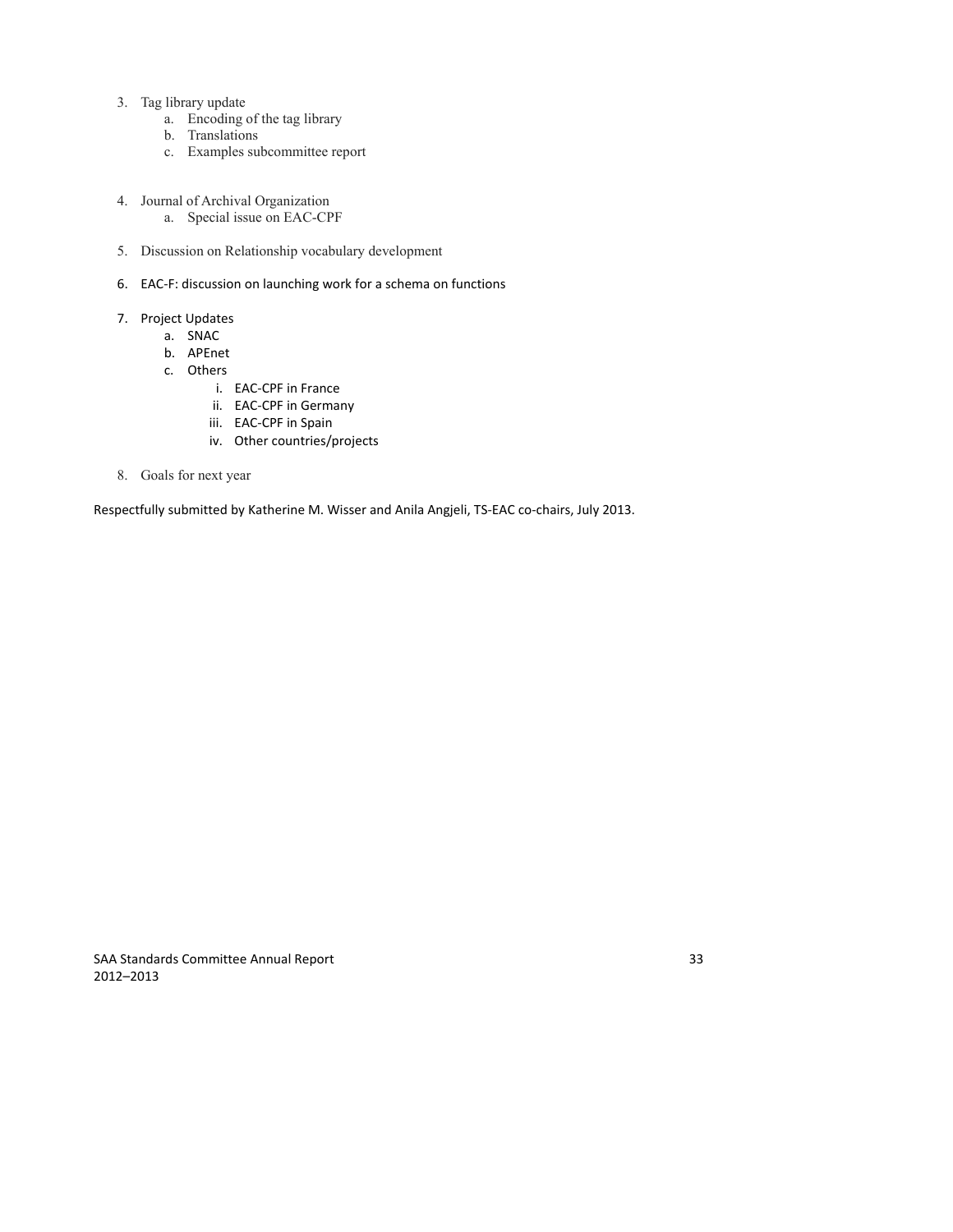#### **TS‐EAC Members:**

Anila Angjeli, Co‐Chair (Bibliothèque Nationale de France) Katherine Wisser, Co‐Chair (Simmons College) Kerstin Arnold (Bundesarchiv, Germany) Erica Boudreau (John F. Kennedy Presidential Library and Museum) Karin Bredenberg (National Archives of Sweden) Basil Dewhurst (National Library of Australia) Wendy Duff (University of Toronto, Canada) Tammy Peters (Smithsonian Institution Archives) Victoria Peters (University of Glasgow) Chris Prom (University of Illinois, Urbana‐Champaign) Aaron Rubinstein (University of Massachusetts, Amherst) Jerry Simmons (National Archives and Records Administration) Stefano Vitali (State Archives of Florence, Italy) Lina Bountouri, Ex Officio (Ionian University, Greece) Terry Catapano, ex officio, Schema Development Team (Columbia University) Marcy Flynn, ex officio, Standards Committee (Silver Image Management) Dennis Meissner, Council Liaison (Minnesota Historical Society) Gerhard Müller, ex officio, Webmaster (Staatsbibliothek zu Berlin, Germany) Cory Nimer, ex officio, Standards Committee (Brigham Young University) Daniel Pitti, ex officio, Schema Development Team (University of Virginia) Michael Rush, ex officio, TS‐EAD co‐chair (Yale University Library) Jennifer Schaffner, ex officio, OCLC Research (OCLC Research) William Stockting, ex officio, TS-EAD co-chair (British Library, UK) Salvatore Vassallo, ex officio, Schema Development Team (University of Pavia, Italy)

SAA Standards Committee Annual Report 34 2012–2013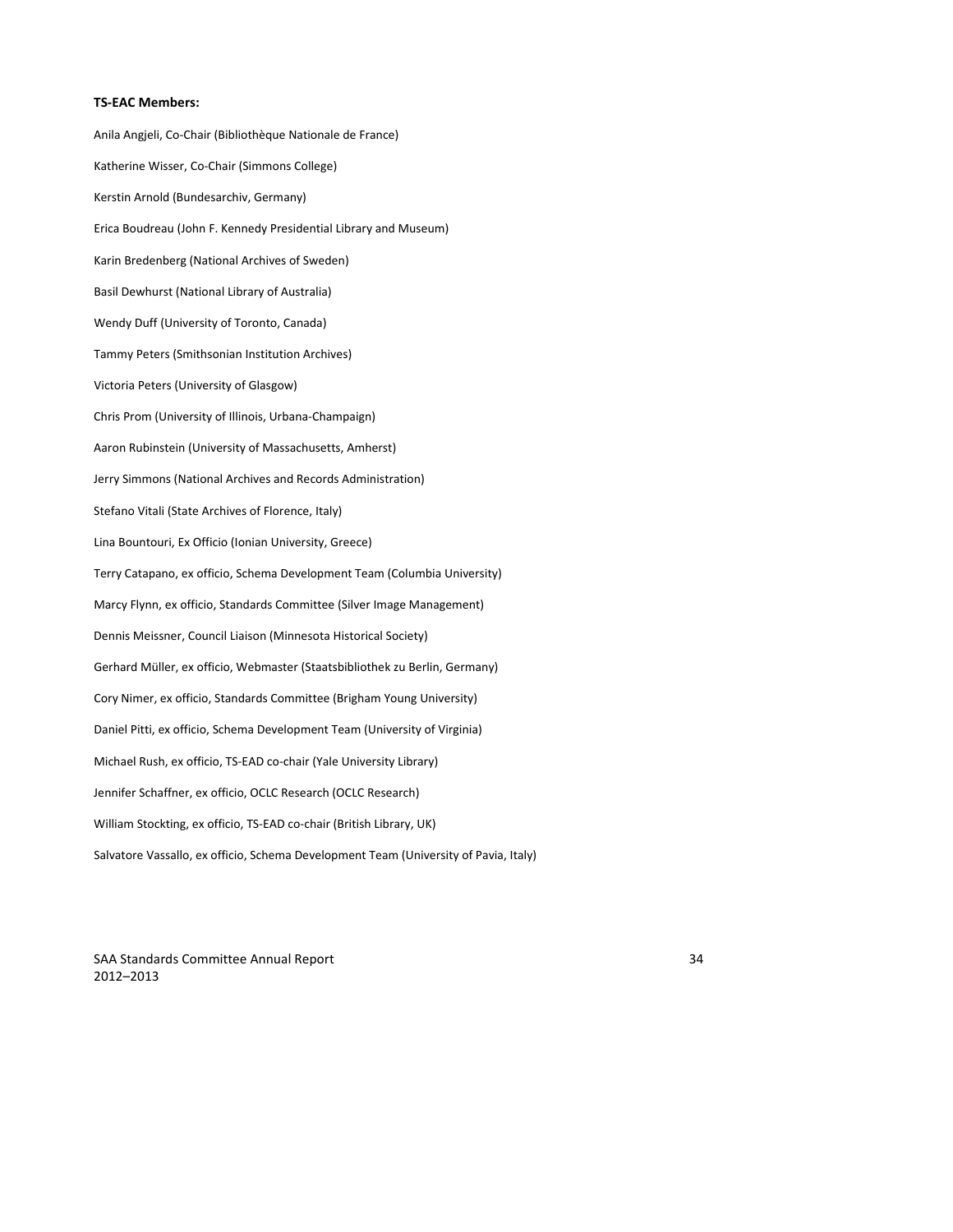# **Technical Subcommittee for Encoded Archival Description (TS‐EAD) Report, 2013 Society of American Archivists Annual Meeting**

The Technical Subcommittee for Encoded Archival Description is pleased to report a busy and successful year of work focused on the process of revising EAD.

After our meeting at last year's SAA Annual Meeting, TS-EAD had the following goals:

- 1. Share the progress report to the 2012 EAD Roundtable meeting via the SAA Standards Portal
- 2. Finish discussion of proposed revisions
- 3. Hold a meeting of the Schema Development Team in October 2012
- 4. Hold a meeting of the tag library editorial team in February 2013
- 5. Release the alpha, beta, and final versions of the revised EAD schema

TS-EAD posted the slides for the progress report delivered to the EAD Roundtable to the SAA Standards Portal soon after last year's annual meeting. Later in the year, at the request of the Standards Committee, all documentation relating to the EAD revision was moved from the Standards Portal to the TS-EAD site.

Between October and July, TS-EAD held seven conference calls to discuss the revision. With grant support from the National Endowment for the Humanities and the Nationaal Archief of the Netherlands, two face-to-face meetings were held. The Schema Development Team met at the University of Virginia in October and the tag library editorial team met at the OCLC Research offices in San Mateo, California in February.

During the fall it became clear that the previous revision timeline, which called for an alpha release early in the fall, a beta release over the winter, and a final release by the summer of 2013, was unrealistic given the amount of work to be done. The committee agreed on an updated revision timeline, which remains on schedule:

- February 2013: Alpha release of schema, open alpha comment period
- May 1, 2013: End of alpha comment period
- August 1, 2013: Beta release, open beta comment period
- August 2013: Present the beta at SAA 2013 EAD Roundtable Meeting
- October 1, 2013: End of beta comment period
- December 1, 2013: Deliver final schema and tag library to the SAA Standards Committee
- Winter 2014: Submit new version to SAA Council for adoption, publish after adoption.

The alpha version of the revised EAD schema, a very rough re-working of the existing EAD 2002 schema, was released in February. The alpha comment period garnered extensive and insightful feedback, which resulted in significant changes to the schema for the beta release. The beta, a completely re-written schema, was released on August  $2^{nd}$ . Some unresolved issues remain, but the majority of the open issues relating to the revision to date are addressed by the beta.

One notable decision from the past year, made during the Schema Development Team meeting, was to commit to using GitHub, a web-based service for software development projects, both to track the issues and comments relating to the revision and the revisions to the schema itself. The GitHub repository for the revision is available at [https://github.com/SAA-SDT/EAD-Revision.](https://github.com/SAA-SDT/EAD-Revision)

SAA Standards Committee Annual Report 35 2012–2013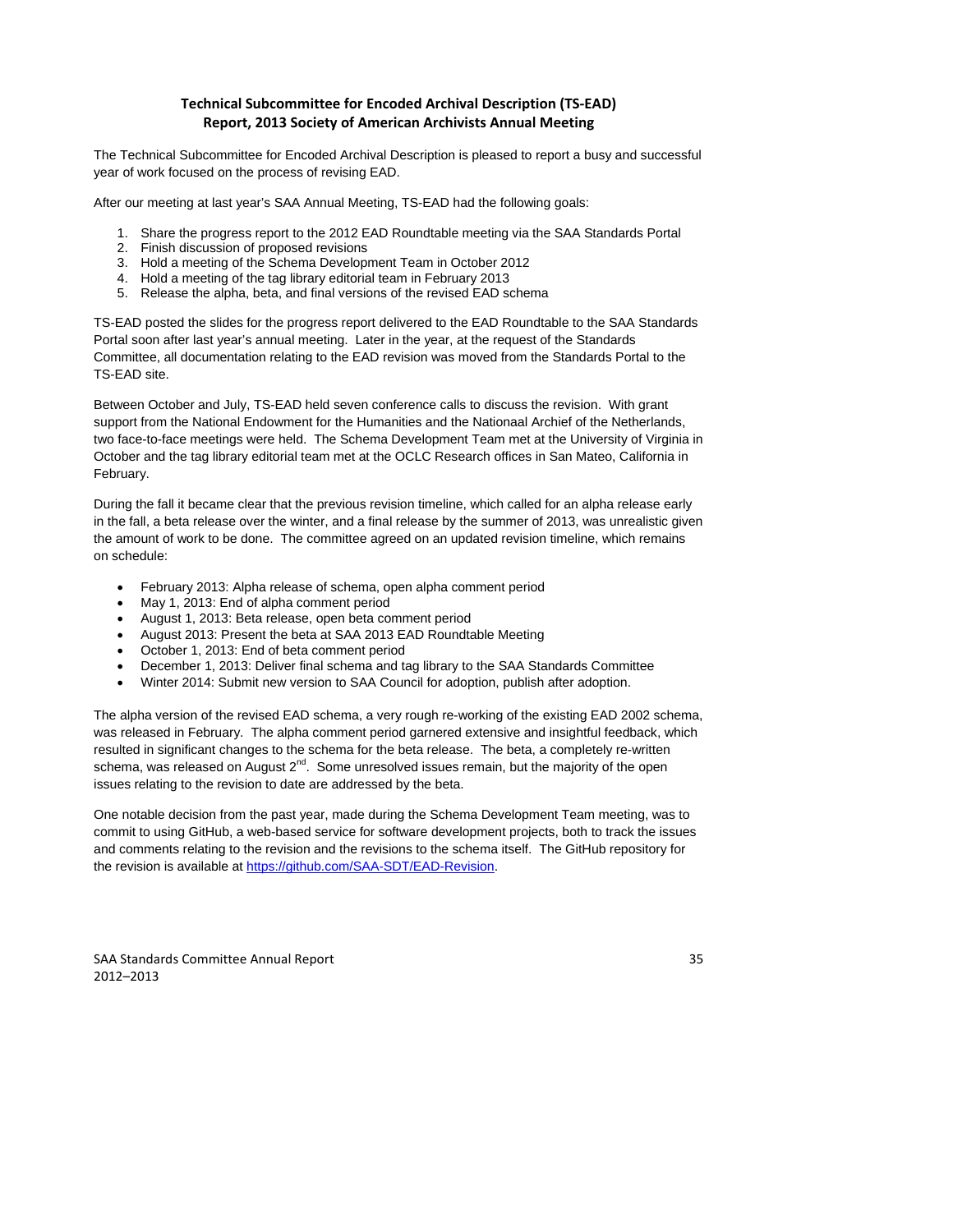TS-EAD will hold a joint annual meeting with the Technical Subcommittee for Encoded Archival Context and the Schema Development Team on Wednesday, August 14th, 2013, from 8:00 AM to 12:00 PM, in the Windsor room of the Hilton New Orleans Riverside. The agenda for the TS-EAD portion of the meeting is as follows:

TS-EAD meeting agenda:

- Updates and reports
	- o Revision: progress and timeline (Rush)
	- o Schema Development Team (Catapano)
	- o Tag Library Editorial Team (Shepherd)
	- o Library of Congress EAD site report (Rush for Gardner in absentia)
- Discussion
	- o What should we call it?
	- o Loose ends
		- **Relations** 
			- Geographic elements and attributes
		- Other
	- o Post release activities
		- Workshop update
		- "What's new?" webinar EAD Cookbook
		- Supplemental Schematrons?
- Any other business

Respectfully submitted by Michael Rush and Bill Stockting, TS-EAD co-chairs, August 2013.

TS‐EAD Members:

Michael Rush, Co‐Chair (Yale University) Bill Stockting, Co‐Chair (British Library) Michael Fox (Minnesota Historical Society) Kris Kiesling (University of Minnesota) Angelika Menne‐Haritz (Bundesarchiv) Kelcy Shepherd (University of Massachusetts Amherst) Claire Sibille‐de Grimouard (Direction générale des patrimoines) Henny van Schie (Nationaal Archief / Bibliotheek) Bradley Westbrook (Lyrasis) Karin Bredenberg, ex officio, Schema Development Team (National Archives of Sweden) Terry Catapano, ex officio, Schema Development Team (Columbia University) Florence Clavaud, ex officio, Schema Development Team (Ecole nationale des chartes) Michele Combs, ex officio, Schema Development Team (Syracuse University) Mark Matienzo, ex officio, Schema Development Team (Yale University) Daniel Pitti, ex officio, Schema Development Team (University of Virginia) Salvatore Vassallo, ex officio, Schema Development Team (University of Pavia) Merrilee Proffitt, ex officio, OCLC Research (OCLC Research) Glenn Gardner, ex officio, Library of Congress (Library of Congress) Hillel Arnold, ex officio, EAD Roundtable (Rockefeller Archive Center) Mark Custer, ex officio, EAD Roundtable (Yale University) Lisa Miller, ex officio, Standards Committee (Stanford University) Cory Nimer, ex officio, Standards Committee (Brigham Young University)

SAA Standards Committee Annual Report 36 2012–2013

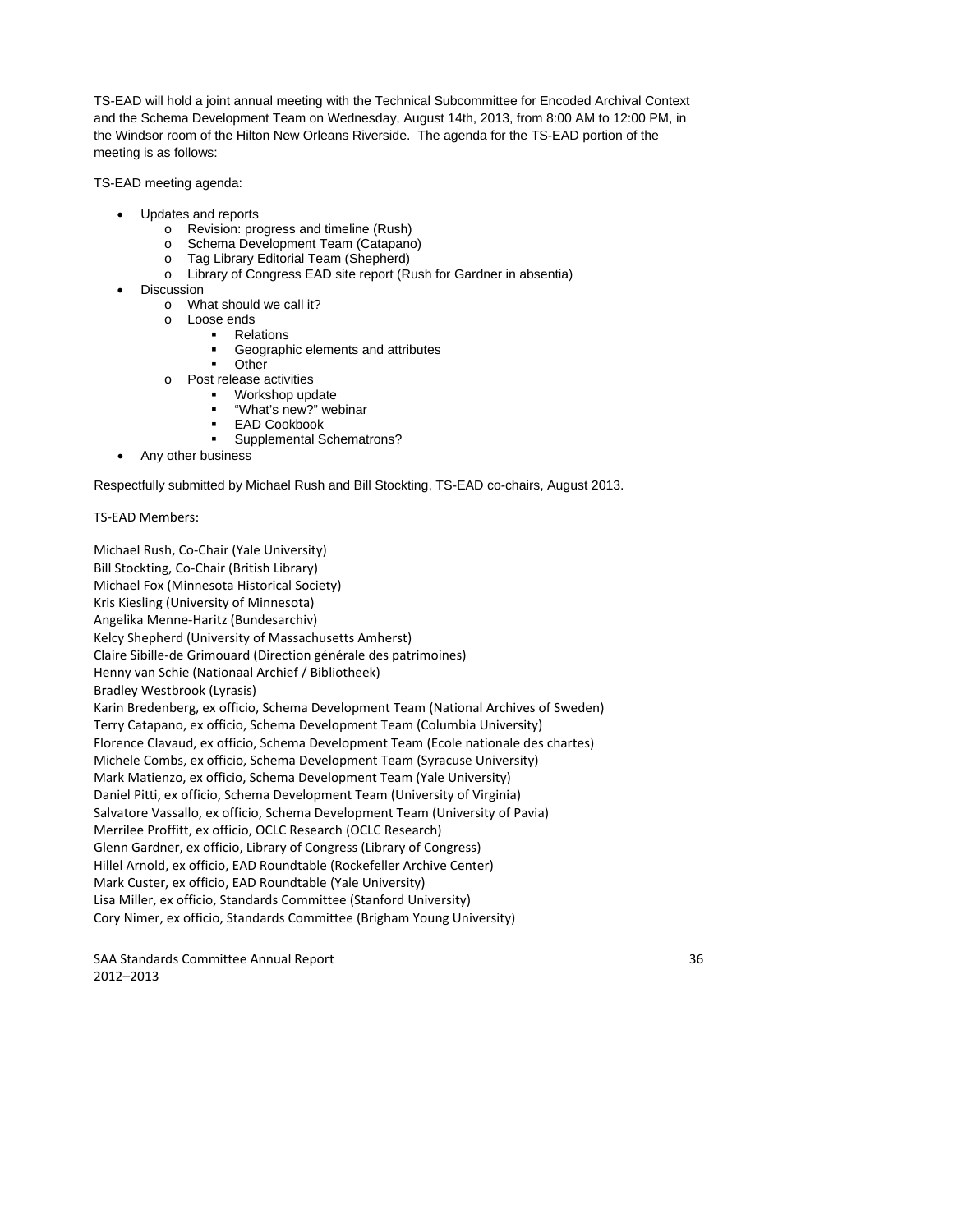Anila Angjeli, ex officio, TS‐EAC (Bibliotheque Nationale de France) Katherine Wisser, ex officio, TS‐EAC (Simmons College)

SAA Standards Committee Annual Report 37 2012–2013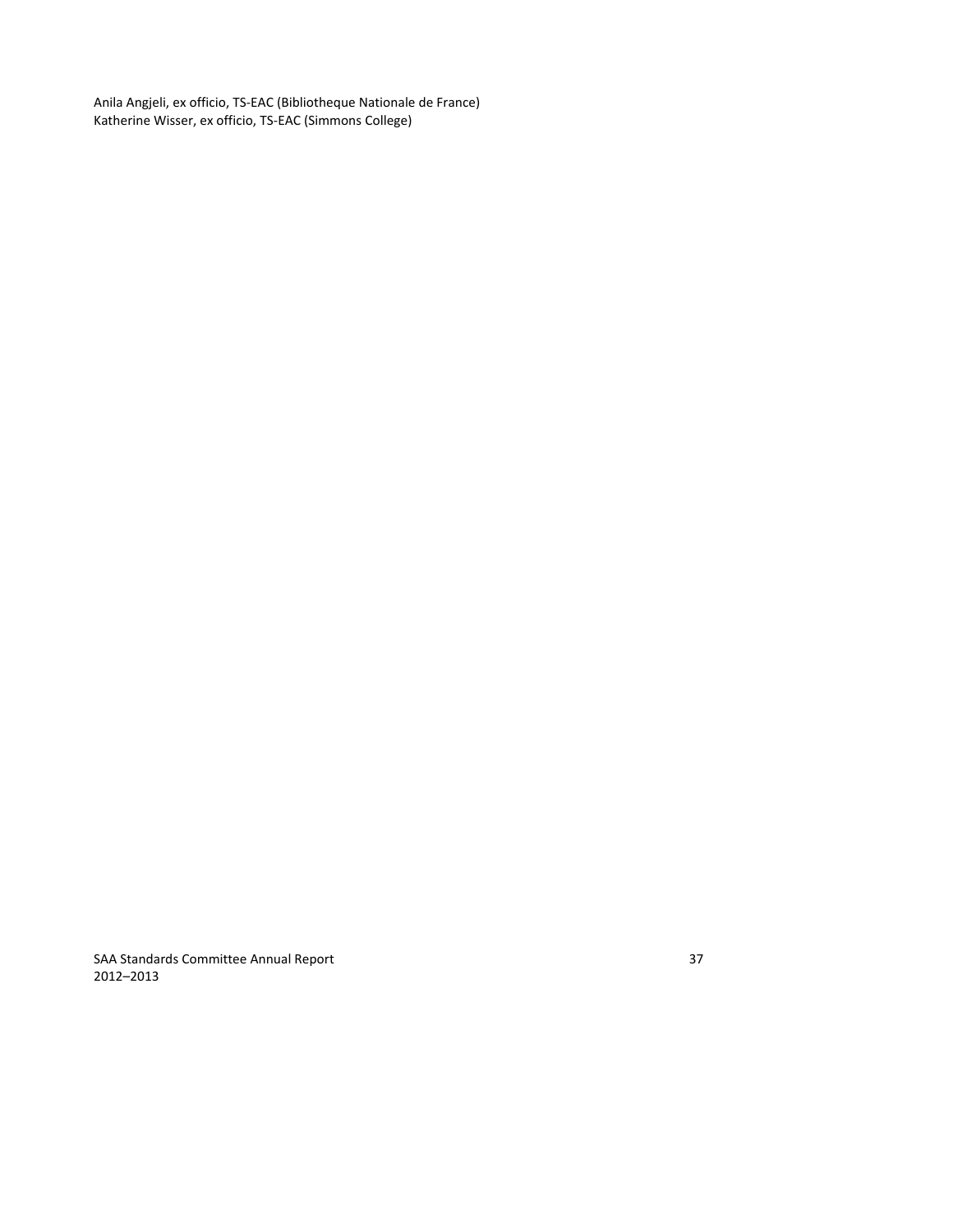#### **Annual Report: Technical Sub‐Committee on Guidelines for Reappraisal and Deaccessioning (TS‐GRD)**

### **August 2012‐August 2013**

#### Members:

Laura Uglean Jackson (Chair) Chela Weber (Committee Member) Mark Shelstad (Committee Member) Margery Sly (Committee Member) Virginia Hunt (Ex Officio, Acquisitions & Appraisal Section) Lisa Miller (Ex Officio, Standards Committee Co‐Chair) Cory Nimer (Ex Officio, Standards Committee Co‐Chair) Dennis Meissner (Council Liaison)

There is not much activity to report for the TS‐GRD's first year. Because the Guidelines for Reappraisal and Deaccessioning were brand new (approved by Council in May 2012), the members did not see a need to solicit revisions or meet at this year's annual meeting. No unsolicited proposed changes or suggestions were received. The only change made to the Guidelines was that the word "draft" was deleted and replaced with "Approved by the SAA Council – May 2012".

*Submitted by Laura Uglean Jackson, August 9, 2013*

SAA Standards Committee Annual Report 38 2012–2013

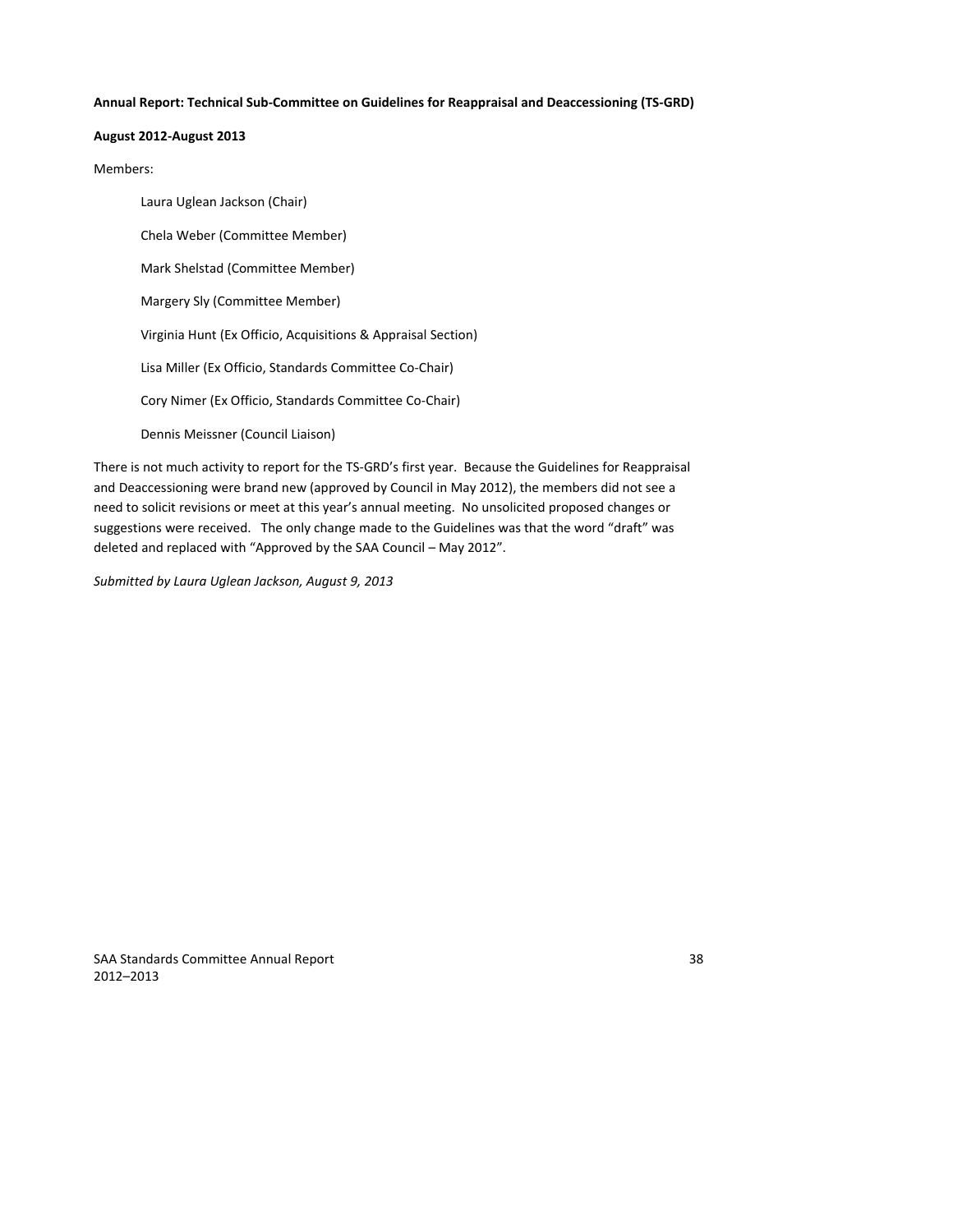# **Society of American Archivists Representative to American Library Association (ALA) Committee on Cataloging: Description and Access (CC:DA) Annual Report 2012‐2013**

During the past year I was able to attend the meetings of CC:DA at the ALA Midwinter meetings in Seattle, Washington (January 26 and 28, 2013) and at ALA Annual in Chicago, Illinois (June 29 and July 1, 2013). The primary focus of CC:DA continues to be the ongoing review of *Resource Description and Access* (RDA), the newly adopted rules for describing materials in the library community. In preparation for the upcoming meetings of the Joint Steering Committee on the Revision of RDA (JSC), CC:DA reviewed and developed proposals relating to various aspects of descriptive practice. Those proposals and discussion papers that were completed have now been forwarded to the JSC for their action in Washington, D.C. in November 2013.

While some of the work undertaken does not necessarily affect archival descriptive practice, there are a number of proposals that may impact archivists and should be considered by SAA technical subcommittees seeking compatibility with library standards. Each of these is described below, with an additional list of CC:DA actions with lesser impact on archival description.

## **Relationship Designators in RDA Appendix K**

One of the larger projects undertaken by CC:DA was the development of a proposal for an expanded list of relationship designators for linking creators. The current appendix in RDA included a short list of specific possible relationships to record. While terms could be added through the Fast Track process, this group developed a more comprehensive list that included generic terms as well. The version of this document approved following ALA Annual and submitted to the JSC is available on their website at http://www.rda‐[jsc.org/docs/6JSC](http://www.rda-jsc.org/docs/6JSC-ALA-25.pdf)‐ALA‐25.pdf.

The potential addition of these terms may affect planning and use of archival authorities standards used by archivists. In the newly approved version of DACS, these terms may be used in specifying relationships for DACS 12.3. In EAC‐CPF, registered versions of the terms might also be used as an attribute of the <cpfRelation> element.<sup>[2](#page-38-0)</sup>

## **Machine‐Actionable Data Elements in RDA**

Another area of discussion for CC:DA has been the review and reconceptualization of RDA elements with the goal of improving their use by automated systems. Much of the discussion has centered on the

<span id="page-38-0"></span>SAA Standards Committee Annual Report 39 2012–2013

 $^2$  The RDA community is developing metadata registries of approved vocabularies in the Open Metadata Registry, available at <http://rdvocab.info/> (accessed August 7, 2013).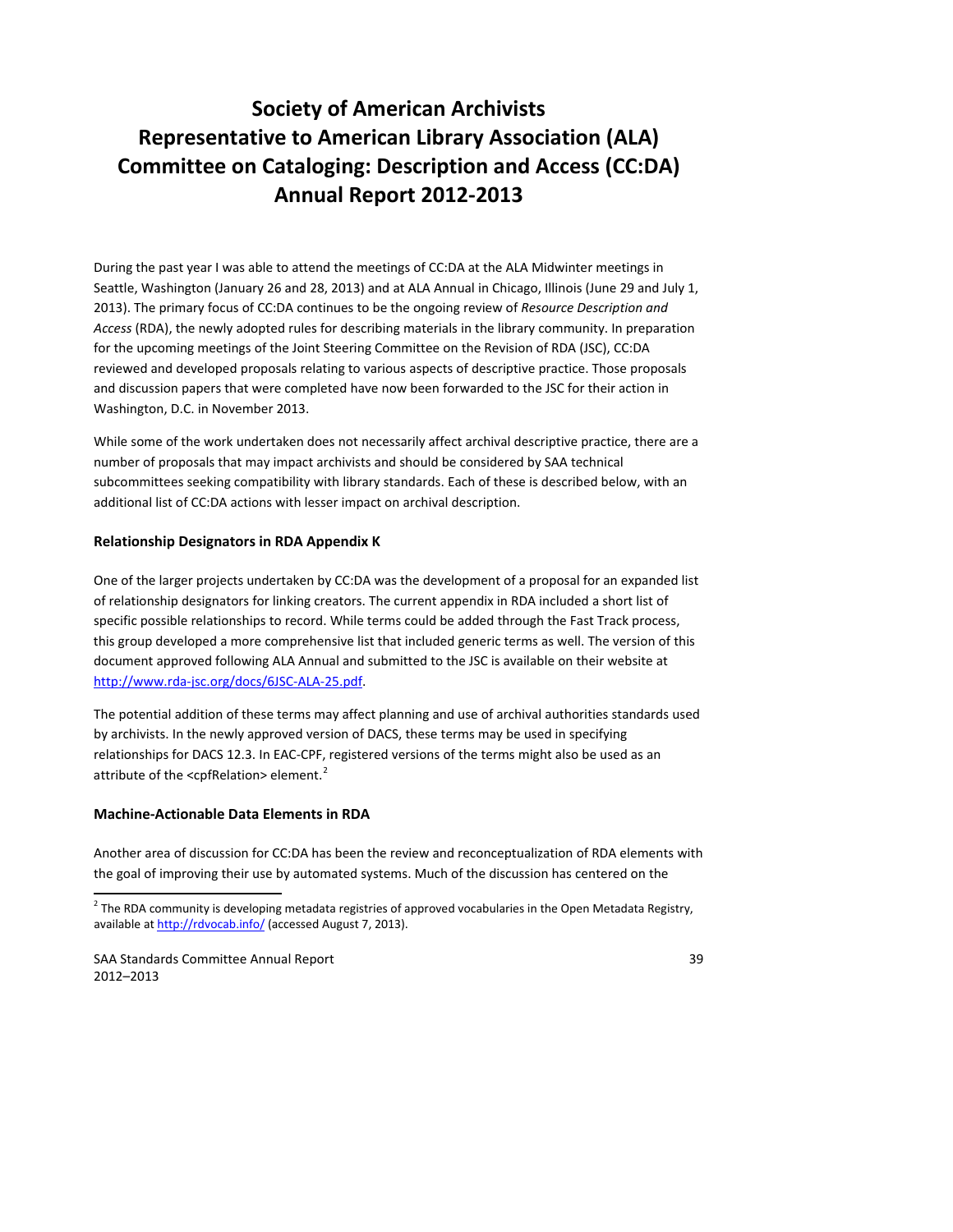Extent element, which in its current version presents some difficulties for computer manipulation. While CC:DA was not able to develop a specific proposal for changes in this case, a discussion paper has been forwarded to the JSC for their consideration and is available at http://www.rda‐[jsc.org/docs/6JSC](http://www.rda-jsc.org/docs/6JSC-ALA-Discussion-1.pdf)‐ALA‐ [Discussion](http://www.rda-jsc.org/docs/6JSC-ALA-Discussion-1.pdf)-1.pdf.

The work by CC:DA around the RDA Extent element is paralleled by modifications currently under consideration by the Technical Subcommittee on Encoded Archival Description. It is hoped that the solutions established by both communities will allow for mutual reuse of encoded extent information.

## **Alternate Corporate Identities**

While the archival and library communities may have differing opinions on the question of bibliographic identities, efforts by CC:DA to develop a proposal for rules for alternative corporate identities may be of interest to archivists. This includes scenarios where a corporate body such as a performing group makes a recording under a group alias (e.g., the London Philharmonic performing as the Philharmonic Promenade Orchestra), in which case RDA would potentially call for the creation of an additional authority record. A formal proposal was not forwarded to the JSC at this time, but will be discussed further in future meetings.

The question of bibliographic identities, as well as the limits of individual corporate entities, remains an area of discussion for the archival community, and may impact SAA reviews of developing models from the International Council on Archives Experts Group on Archival Description (ICA‐EGAD).

### **Recording Statements of Responsibility and Performer/Technical Credits**

An topic of discussion that may be of interest to motion picture archivists was the development of a discussion paper on the RDA rules separating statements of responsibility (Chapter 2) from performer notes and artistic and/or technical credits (Chapter 7). While this division has historical roots, its application is somewhat arbitrary in light of RDA principles, leading some to question whether they should be recorded separately or together in the statement of responsibility. While various options were presented, no conclusions were reached and the task force will continue its work and report at a future meeting. Their report from ALA Annual is available at [http://alcts.ala.org/ccdablog/wp](http://alcts.ala.org/ccdablog/wp-content/uploads/2013/05/mla2013-1.pdf)[content/uploads/2013/05/mla2013](http://alcts.ala.org/ccdablog/wp-content/uploads/2013/05/mla2013-1.pdf)‐1.pdf.

#### **Updates from Other Organizations**

As part of their meetings, CC:DA also receives a number of reports from other organizations and representatives, including the ALA Representative to the JSC, the Library of Congress, and ALA Publishing. Some points of interest to archivists from these reports include the following:

 The Library of Congress published a linked data model called BIBFRAME in November 2012, which is anticipated to replace the MARC format in coming years. The library is currently

SAA Standards Committee Annual Report 40 2012–2013

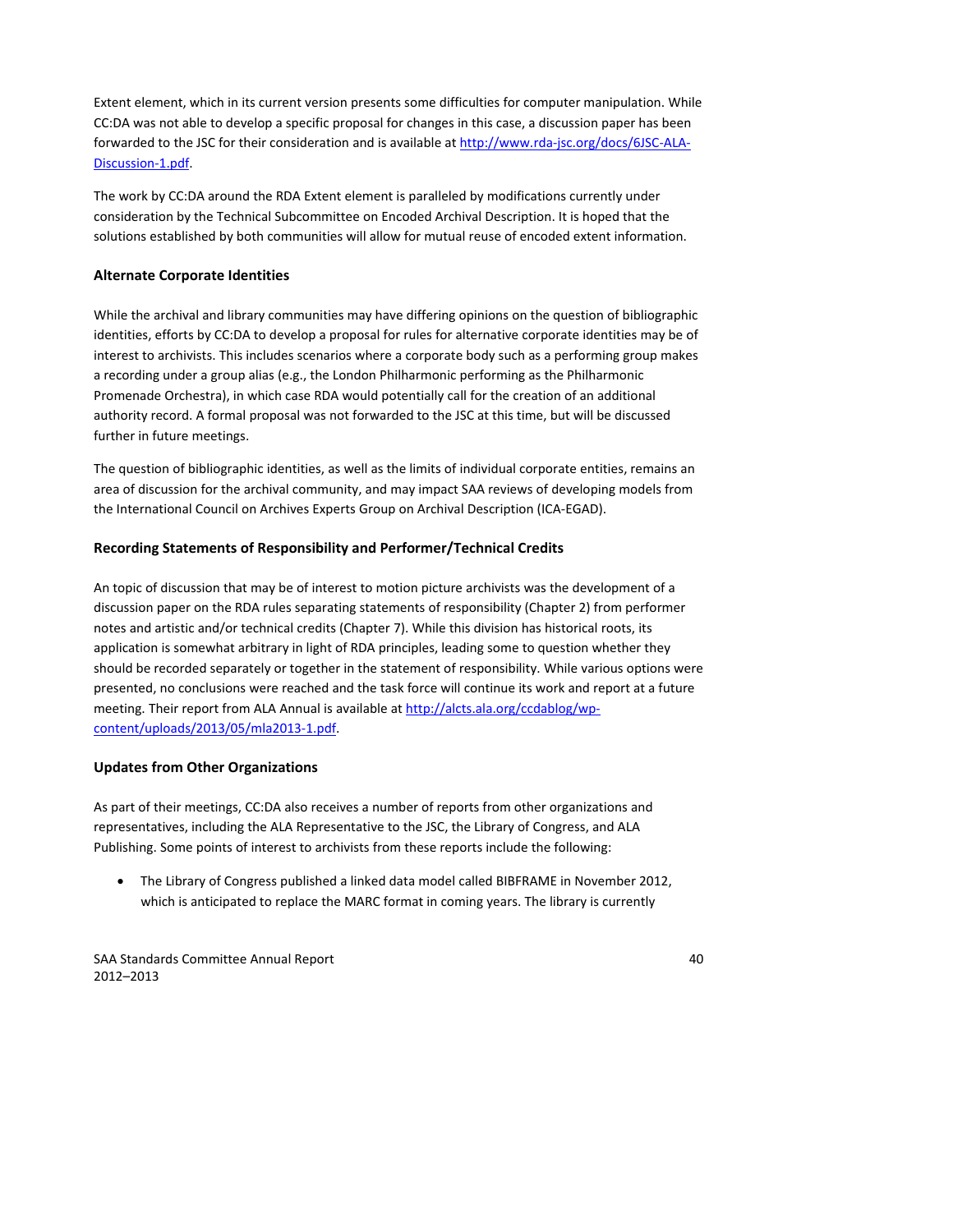coordinating an early experimenters group to test its use. More information is available at http://www.loc.gov/marc/transition/news/bibframe‐112312.html.

- The Library of Congress has transitioned to RDA, and is now requiring that all submissions to the LC Authority File be RDA‐compliant. In the spring of 2013, nearly 670,000 records were updated for RDA using automated processes.
- The Library of Congress has moved to an online-only publication model for all cataloging documentation. Future manuals will not be available in print, while all publications currently available from LC in print will be available as online PDF files. This documentation will be available at <http://www.loc.gov/aba/>.
- The JSC representative reported that a number of changes had been made in the November 2012 meetings based on CC:DA proposals. These included rule changes for recording affiliations in authority records and substantial revisions of the rules for establishing subordinated headings for corporate bodies, as well as discussions for changes in recording the names of places.
- The Subject Analysis Committee submitted a discussion paper for ALA to the JSC recommending that basic guidelines for developing subject headings be inserted into the placeholder chapters of RDA. Their paper is available at http://www.rda-[jsc.org/docs/6JSC](http://www.rda-jsc.org/docs/6JSC-ALA-Discussion-2.pdf)-ALA-Discussion-2.pdf.

# **Other Issues**

A number of other proposals and discussion items with lesser impact on archival practice were addressed at the CC:DA meetings. These included the following:

- A proposal on variant title as access point. This proposal was accepted by CC:DA and sent to the JSC for action (http://www.rda-[jsc.org/docs/6JSC](http://www.rda-jsc.org/docs/6JSC-ALA-24.pdf)-ALA-24.pdf).
- A discussion paper on recording relationships between works in descriptive records. This paper was sent on to JSC for review (http://www.rda-[jsc.org/docs/6JSC](http://www.rda-jsc.org/docs/6JSC-ALA-Discussion-3.pdf)-ALA-Discussion-3.pdf).
- A proposal on access points for treaties. This proposal was accepted by CC:DA and sent to the JSC for action (http://www.rda-[jsc.org/docs/6JSC](http://www.rda-jsc.org/docs/6JSC-ALA-23.pdf)-ALA-23.pdf).
- A proposal on color content. This proposal was accepted by CC:DA and sent to the JSC for action (http://www.rda‐[jsc.org/docs/6JSC](http://www.rda-jsc.org/docs/6JSC-ALA-26.pdf)‐ALA‐26.pdf).
- A proposal on the capitalization of hyphenated words and alignment with the Chicago Manual of Style,  $16<sup>th</sup>$  edition. This proposal was accepted by CC:DA and sent to the JSC for action (http://www.rda‐[jsc.org/docs/6JSC](http://www.rda-jsc.org/docs/6JSC-ALA-22.pdf)‐ALA‐22.pdf).

SAA Standards Committee Annual Report 41 2012–2013

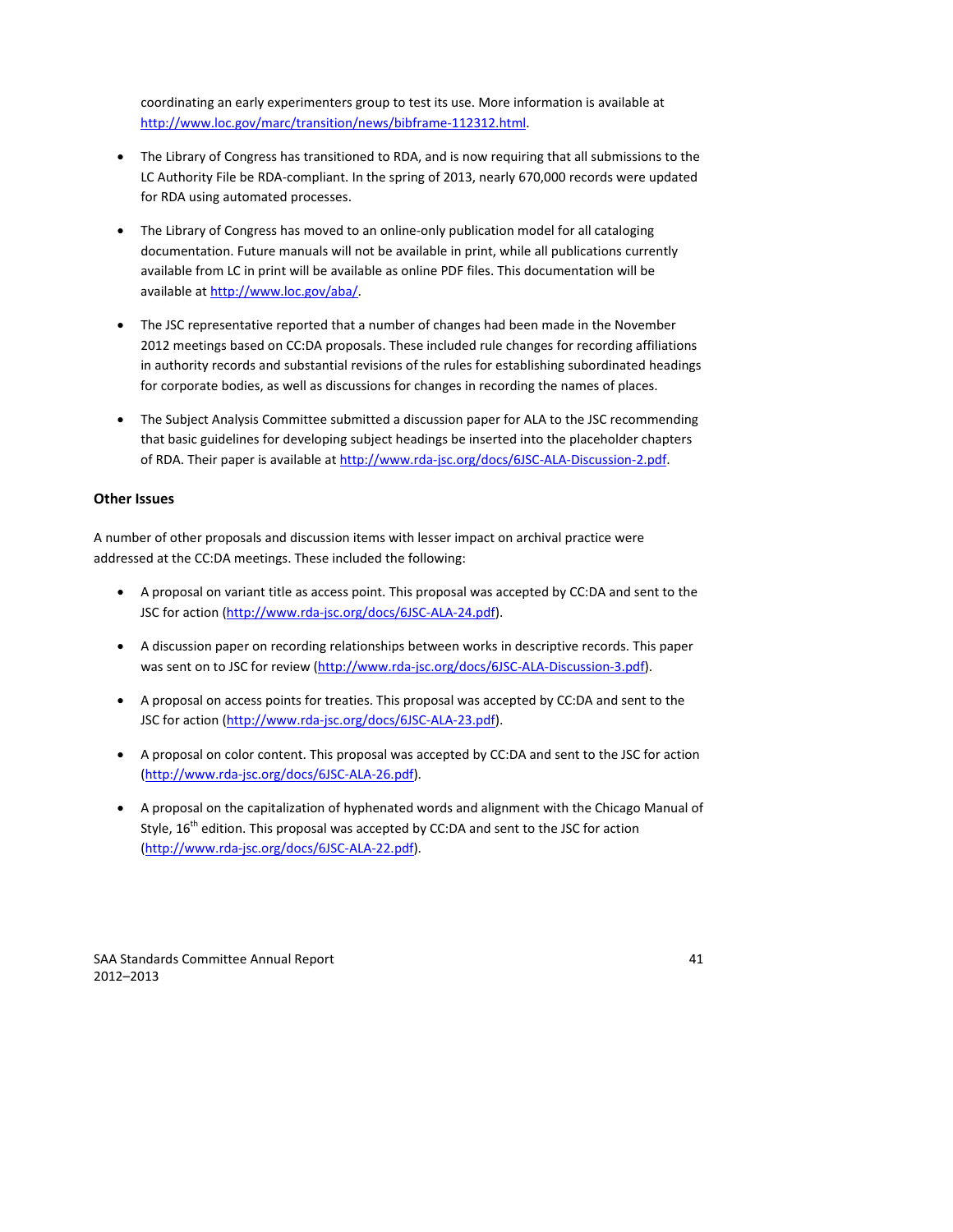# **Ongoing Work**

During the coming months in preparation for the JSC meetings in November, the committee will be reviewing and providing comments on proposals submitted from other constituencies. Among the proposals on the agenda for that meeting are proposals for rules changes for recording place names, dimensions of still images, and the RDF representation of RDA relationship designators. A full list of proposals is available at http://www.rda-[jsc.org/docs/2013](http://www.rda-jsc.org/docs/2013-JSC-meeting-documents-table.pdf)-JSC-meeting-documents-table.pdf.

Additionally, it has been suggested by the Technical Subcommittee on Describing Archives: A Content Standard (TS‐DACS) that some review be undertaken to recommend changes to the RDA guidelines for creating headings for officials as subordinated access points. It is expected that an initial review will be undertaken based on the National Council on Archives *Rules for the Construction of Personal, Place and Corporate Names* ([http://www.nationalarchives.gov.uk/documents/information](http://www.nationalarchives.gov.uk/documents/information-management/naming-rules.pdf)‐management/naming‐ [rules.pdf](http://www.nationalarchives.gov.uk/documents/information-management/naming-rules.pdf)). Any proposals developed by that group would be submitted to the SAA Representative to CC:DA for consideration by that group.

Respectfully submitted,

Cory Nimer, SAA Representative to CC:DA

SAA Standards Committee Annual Report 42 2012–2013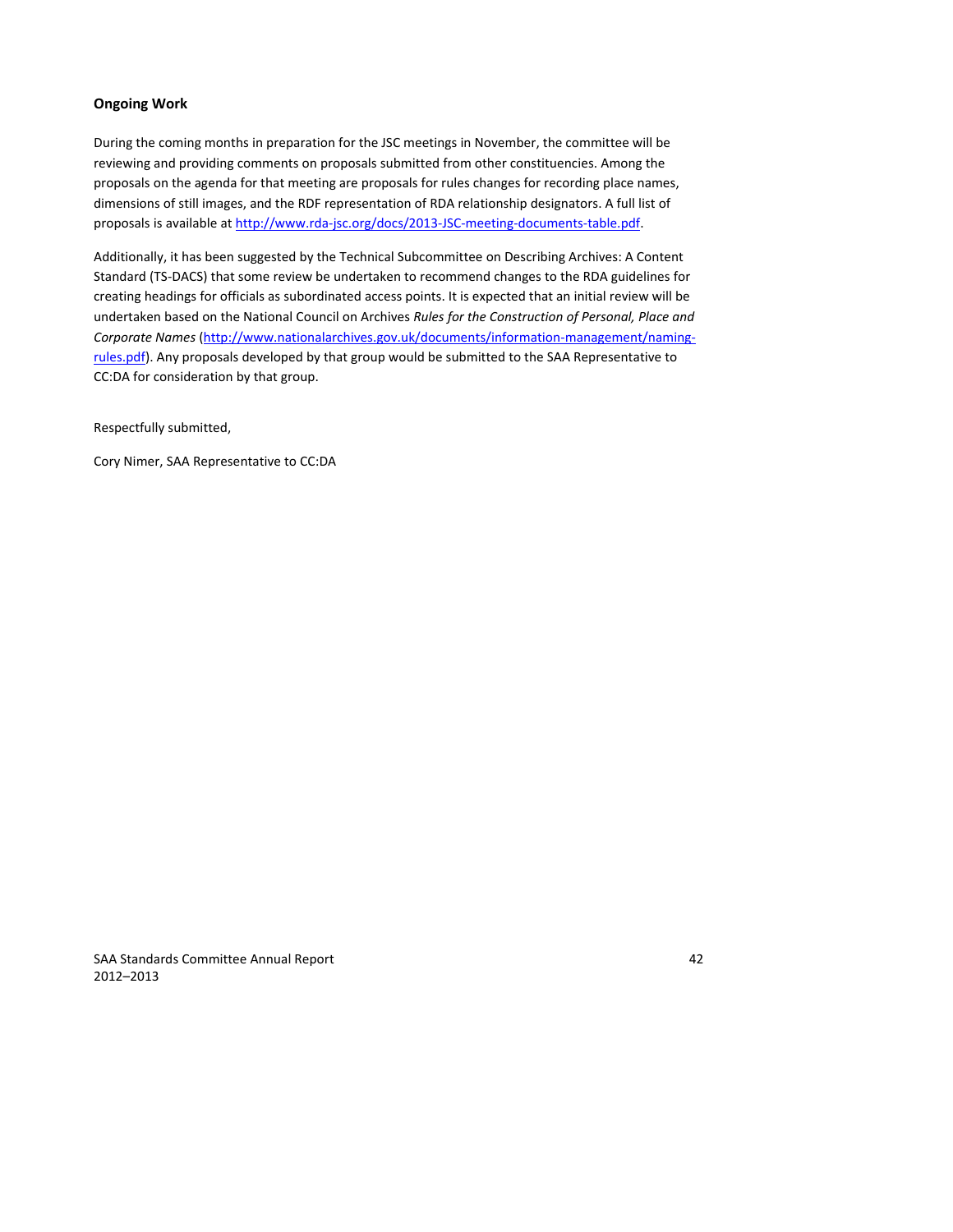# **Society of American Archivists Representative to the MARC Advisory Committee (MAC) Annual Report 2012‐2013**

In order to ensure representation and to gather information about the work of the committee, during the past year I attended the meetings of MAC at the ALA Midwinter meetings in Seattle, Washington (January 26‐27, 2013) and at ALA Annual in Chicago, Illinois (June 29‐30, 2013). Among the most important events during this time period was the reorganization of the American Library Association's (ALA) Machine‐Readable Bibliographic Information (MARBI) Committee, which had previously met with MAC and played a central role in their deliberations. This group was replaced by the Metadata Standards Committee, and separated from MAC as of the ALA Annual meetings. During the same meeting the MAC chair, Sally McCallum, noted that while the focus of the committee will remain on MARC maintenance, that it is expected that the committee will eventually be charged with maintenance of the developing BIBFRAME standard. These change potentially increase the impact of SAA's representation on the committee in coming years, and the importance of ongoing collaboration in the face of shifting standards.

During this year's meetings, however, there were few changes impacting archival descriptive practice. The exception may be a series of proposals initiated by the ALA Subject Analysis Committee (SAC) aimed at simplifying the application of genre/form terms in the MARC Bibliographic 655 field. Other proposals addressed in the meetings are listed at the bottom of this report.

# **Genre/Form Proposals**

During the past few years as the Library of Congress has worked to develop its Genre/Form Thesaurus (LCGFT), it has worked to simplify their application by removing qualifiers, subdivisions, and other elements that were common to earlier terms taken from the Library of Congress Subject Headings (e.g., "American poetry—20th century"). In doing so, SAC has looked for other places in the Bibliographic and Authorities formats to code this information. This work culminated in the following changes to the format:

- Field 385 defined in the Bibliographic and Authorities formats for recording Audience Characteristics
- Field 386 defined in the Bibliographic and Authorities formats (excluding personal, corporate body, and family authority records) for recording Creator/Contributor Group Categorizations of Works and Expressions
- Field 046 revised in the Bibliographic and Authorities formats and field 648 in the Bibliographic format for recording Chronological Categories and Dates of Works and Expressions.

SAA Standards Committee Annual Report 43 2012–2013

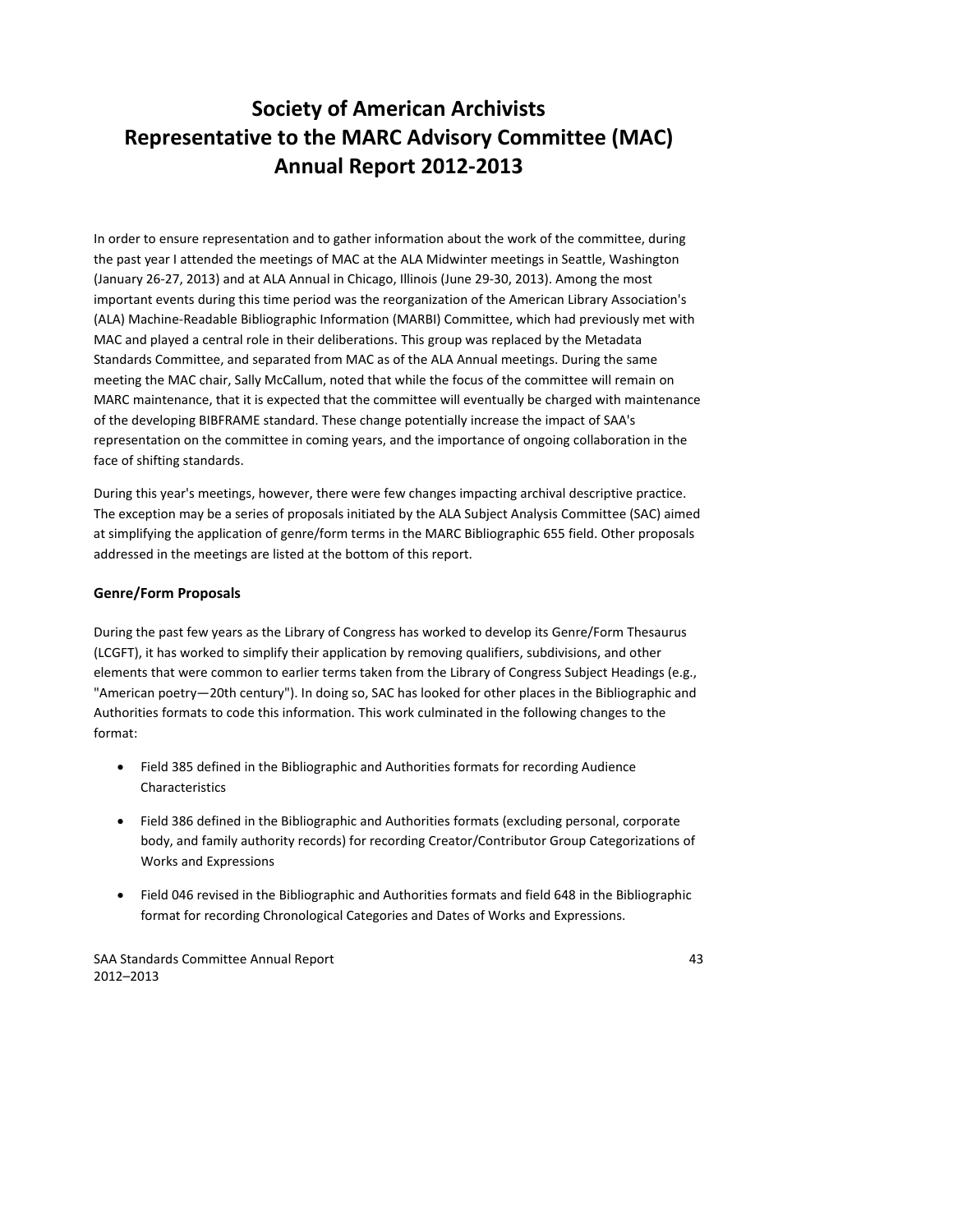An additional discussion paper was submitted at the ALA Annual meeting proposing the creation of Field 388 for recording Chronological Terms in the Authority Format for Works and Expressions, which will likely be discussed further at Midwinter 2014.

These changes will likely impact archival repositories that use Genre/Form terms in their catalogs or archival management systems. The transfer of such information to other portions of descriptive and authority records may also impact systems designers and archival standards (i.e., Encoded Archival Description).

## **Other Issues**

A number of other proposals and discussion papers with lesser impact on archival practice were addressed at the CC:DA meetings. These included the following:

- A proposal on identifying titles related to the entity represented in an authority record. This proposal was accepted by MARBI and fields 672 and 673 were defined in the Authorities format.
- A proposal on making the 250 field in the Bibliographic format. This proposal was accepted by MARBI, and the format documentation changed.
- A proposal on defining a new code for scores in the Bibliographic format. This proposal was accepted by MARBI.
- A proposal on accommodating authority records for a medium of performance vocabulary. This proposal was accepted by MARBI and fields 162, 462, 562, and 762 were defined in the Authorities format.
- A proposal on controlling series information in the Bibliographic format. This proposal was accepted by MARBI and subfield \$7 was defined for fields 80X‐83X in the Bibliographic format.
- A proposal on defining qualifier information for standard identifiers. This proposal was accepted by MARBI and subfield \$q was defined for fields 015, 020, 024, and 027 in the Bibliographic format.
- A discussion paper on defining indicator values for field 588 in the Bibliographic format.
- A discussion paper on separating the type of related entity from the relationship designator in the Bibliographic format.
- A discussion paper on identifying records from national bibliographies in the Bibliographic format.

Respectfully submitted,

Cory Nimer, Standards Committee co‐chair

SAA Standards Committee Annual Report 44 2012–2013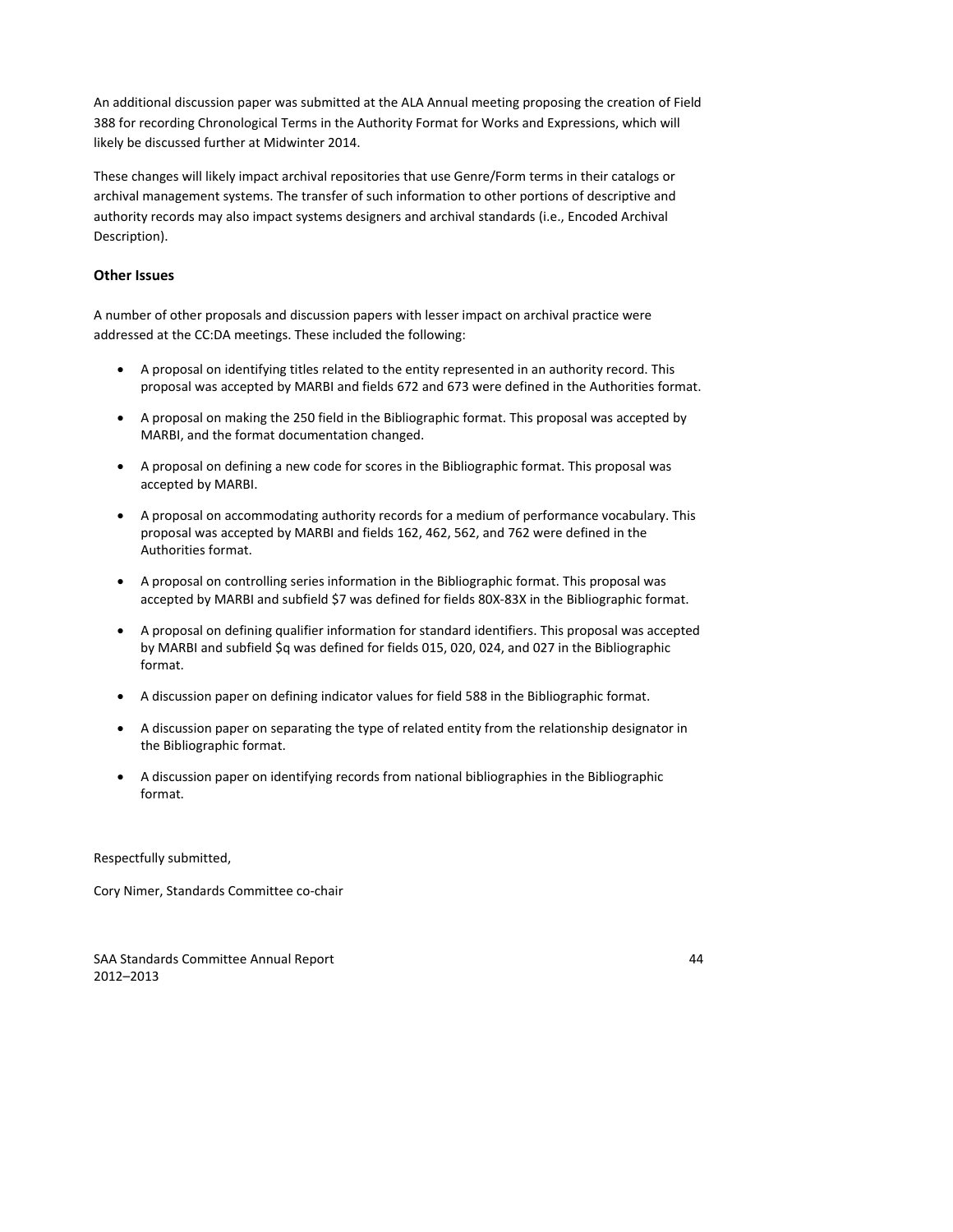# **Representative to ICA Experts Group on Archival Description Report, 2013 Society of American Archivists Annual Meeting**

In 2012, Daniel Pitti was appointed as the SAA representative to the International Council on Archives (ICA) Experts Group on Archival Description (EGAD). The EGAD is the partial successor to the ICA Committee on Best Practices and Standards (CBPS).

In the fall of 2012, the ICA Programme Commission (PCOM) appointed Daniel Pitti as the Chair of EGAD for the 2012‐2016 term. During this term, the EGAD is charged with developing a conceptual model for archival description that integrates and reconciles the four existing ICA descriptive standards:

- ISAD(G): General International Standard Archival Description
- ISAAR(CPF): International Standard Archival Authority Records Corporate Bodies, Persons, and Families
- ISDF: International Standard Description of Functions (ISDF)
- ISDIAH: International Standard Description of Institutions with Archival Holdings

The EGAD will build on more than twenty years of ICA standards development, national or project‐based modeling work in the archival community, and the modeling work of allied professional communities. This work will have as its core objective developing a conceptual model that reflects an international professional consensus and that positions the archival community to take full advantage of opportunities presented by current and emerging communication technologies, including the opportunities to work cooperatively within and without the archival community in a shared quest to provide enhanced access to and understanding of the human record.

Late in 2012, the chair of EGAD in consultation with Vitor Manoel Marques da Fonseca (Arquivo Nacional (Brazil)) and Claire Sibille‐de Grimoüard (Service interministériel des Archives de France (France)), and with the approval of ICA PCOM appointed the executive and corresponding members of EGAD. (The list of members is appended at the end of the report).

The EGAD will meet face-to-face four times over the course of the appointed term. The first meeting is schedule adjacent to the first annual conference of ICA in Brussels in November 2013.

In preparation for this meeting, the EGAD has focused initial discussions on defining the domain and functional objectives (for the archival community and the users of archival resources) for the conceptual model. As soon as preliminary have good working drafts defining domain and objectives, attention will shift to analyzing three national archival conceptual models: *Australian Government Recordkeeping Metadata Standard Version 2.0* (2008: National Archives of Australia) (AGRkMS); *Modelo Conceptual de Descripción Archivística y Requisitos de Datos Básicos de las Descripciones de Documentos de Archivo, Agentes y Funciones* (2012: Comisión de Normas Españolas de Descripción Archivística (CNEDA)); and the *Finnish Conceptual Model for Archival Description* (2013: Arkistolaitos (National Archives of Finland)). In addition, the EGAD will also analyze the models developed in the LOCAH project in the U.K. and the model developed for the software ICA AtoM by Artefactual Systems.

SAA Standards Committee Annual Report 45 2012–2013

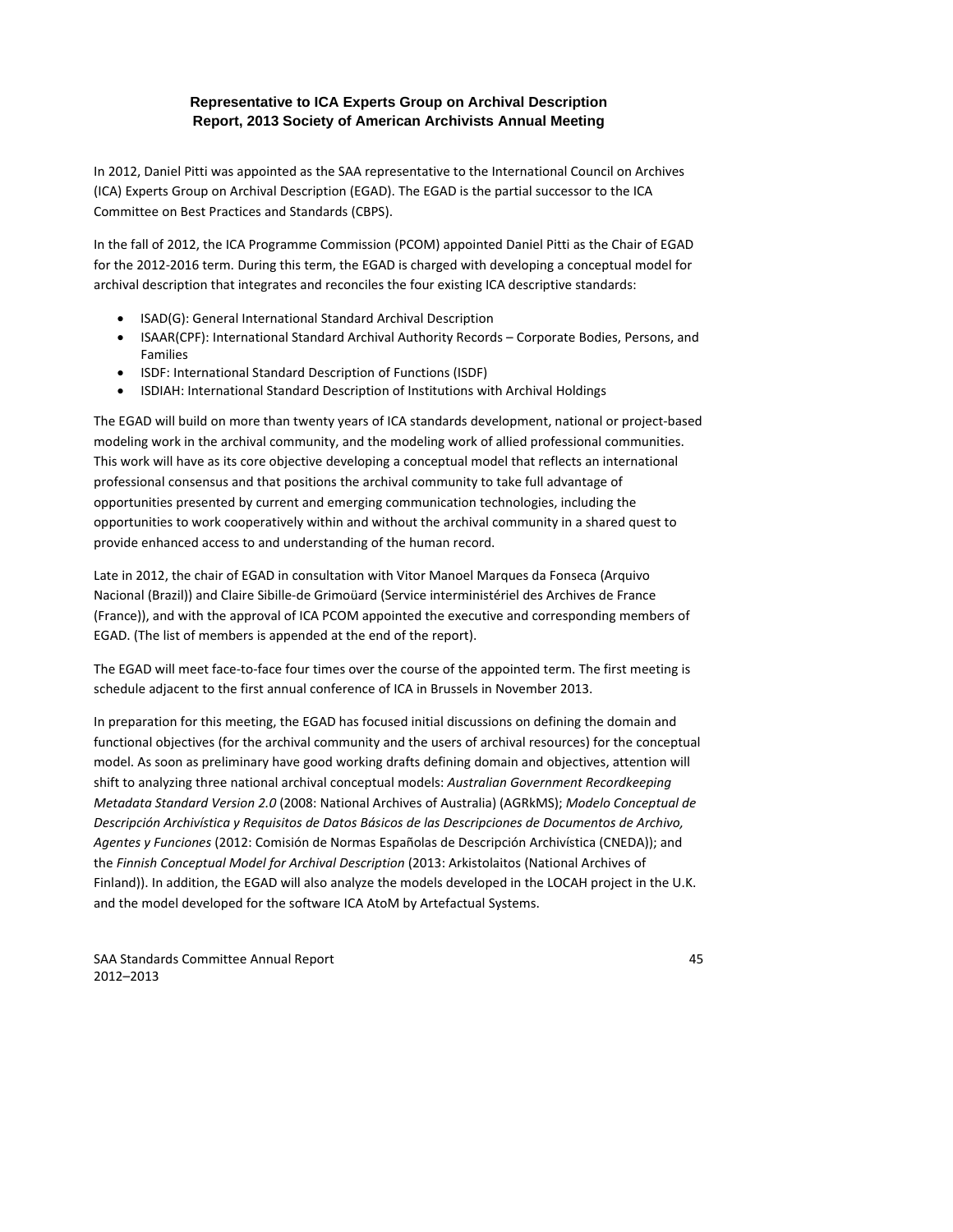In the summer of 2013, Gretchen Gueguen, Vitor Fonseca, Daniel Pitti, and Claire Sibille co-authored "Towards an International Conceptual Model for Archival Description," which describes the history of the ICA descriptive standards, current and emerging communication technologies, conceptual modeling of description in allied professional communities (in particular library and museum models), national and project‐based archival conceptual models, and finally the overall plan of work for the EGAD. The paper has been translated into French, with translations into Portuguese and Arabic underway. While a Brazilian journal will publish the Portuguese translation, publishing venues and plans for the other versions have not yet been determined.

Over the course of the development, the EGAD will consult widely with the international archival community and related professional organisations, including the SAA Standards Committee. As milestones in development are reached, the EGAD will disseminate drafts of the model and documentation and gather community input. The EGAD will endeavour to ensure that the resulting international standard reflects a community‐wide consensus and that it can be applied in all cultures, languages and scripts.

SAA Standards Committee Annual Report 46 2012–2013